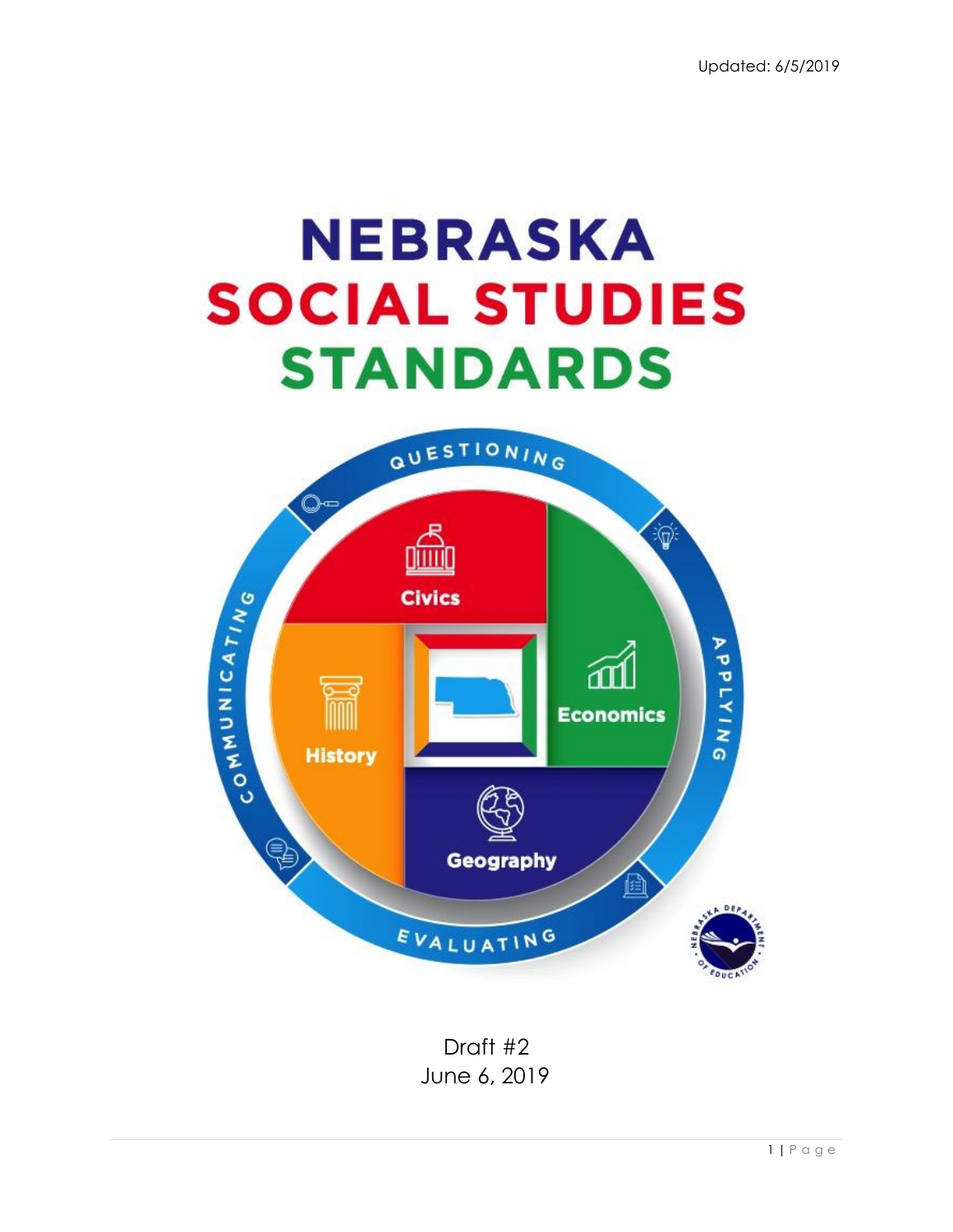# Nebraska Social Studies Standards

# **Table of Contents**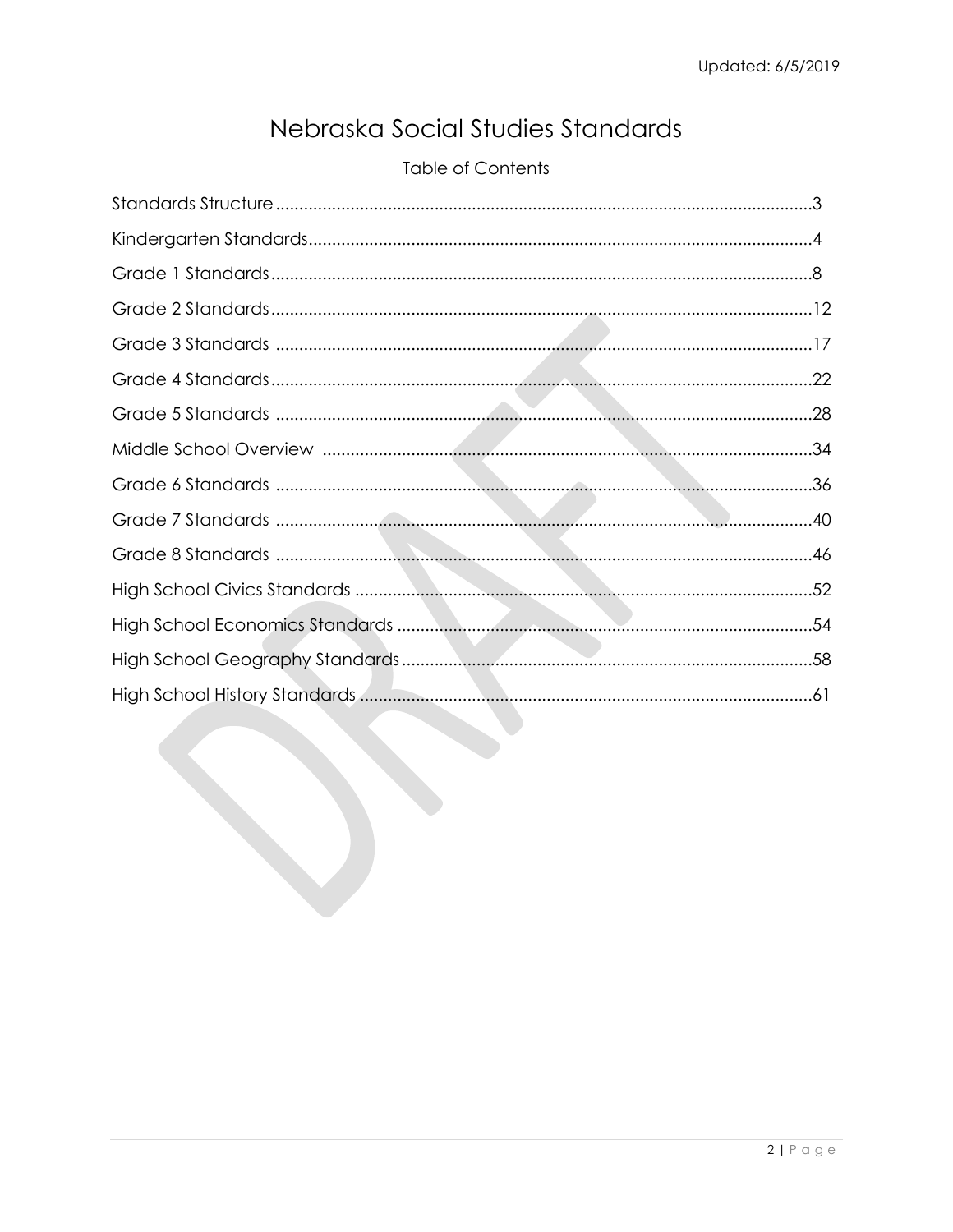# **Content Area Standards**

The Nebraska Social Studies Standards describe the knowledge and skills that students should learn, but they do not prescribe particular curriculum, lessons, teaching techniques, or activities. These standards create a framework for teaching and learning, and they articulate a trajectory for knowledge acquisition across all grade levels. This ensures that student learning builds on prior knowledge and becomes more in-depth over time. Standards describe what students are expected to know and be able to do, while the local curriculum and instructional materials are used to help students master the standards. Decisions about curriculum and instructional materials are made locally by individual school districts and classroom teachers. The Nebraska Department of Education does not mandate the curriculum or instructional materials used within a local school.

# **Organization and Structure of Nebraska's Social Studies Standards**

The overall structure of Nebraska's Social Studies Standards reflects the two-tier structure common across all Nebraska content area standards. The two levels include standards and indicators. At the broadest level, standards include broad, overarching contentbased statements that describe the basic cognitive, affective, or psychomotor expectations of student learning. The standards, across all grade levels, reflect longterm goals for learning. Indicators further describe what students must know and be able to do to meet the standard and provide guidance related to classroom instruction. Additionally, the indicators provide guidance related to the assessment of student learning. In addition to standards and indicators, the Nebraska Social Studies standards provide examples. The "For example…" statements provide guidance relative to topics that may be included in the locally determined curriculum. These suggestions may be used to meet the learning expectations of the standards and indicators.

For grades K-8, the standards and indicators are written at grade level. The K-8 standards and indicators are organized within four *disciplines*: Civics, Economics, Geography, and History. Within those disciplines, standards and indicators are grouped by *big ideas*. Big ideas are concepts, themes, or issues that give meaning and connection to facts and skills (Wiggins and McTighe, 2005, p. 5). The high school standards and indicators are written within one grade band (HS = 9-12), and they are also organized by discipline and big ideas. Prior to each grade level and the high school grade band, a summary statement and theme are included. This provides a high-level overview of what students are expected to learn at that grade level.

In addition to a common structure for content area standards, a consistent numbering system is used for content area standards. The Nebraska Social Studies Standards numbering system is as follows:

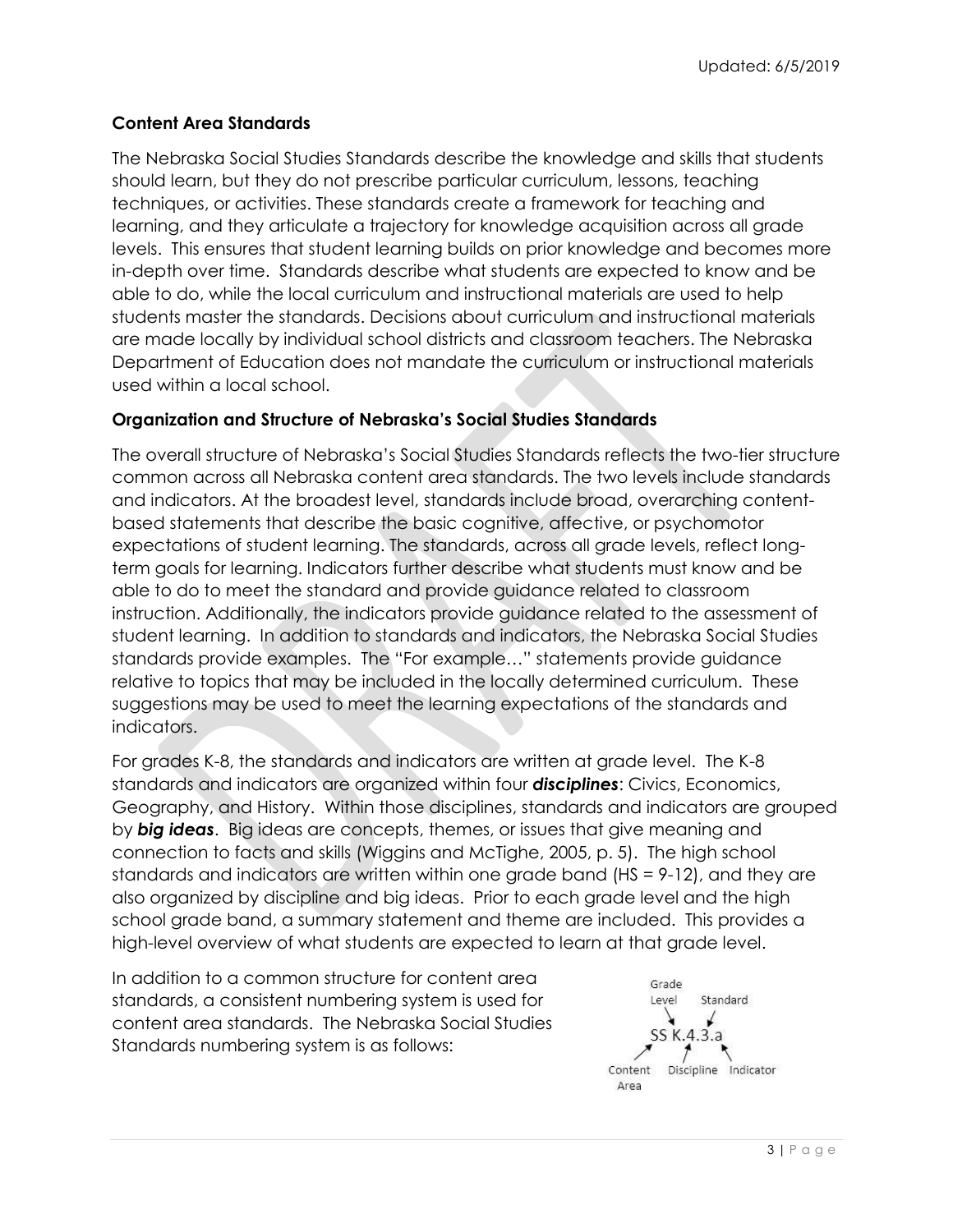# **Kindergarten**

### **Grade Level Summary and Theme**

*Myself and Others*: In kindergarten, students begin their investigation of the world using perspectives, concepts, and skills from social studies. The context for social studies learning at this grade level is the student's interaction with classroom and school. The classroom serves as a microcosm of society in which decisions are made with respect to rights, rules, and responsibilities. Students begin to learn the basic concepts of fairness and respect for the rights and opinions of others.

#### **Civics**

### *Forms & Functions of Government*

SS K.1.1 Communicate the purpose of rules and the roles of authority figures.

SS K.1.1.a Describe a rule and analyze its purpose from the perspective of the authority figure.

For example: safety, to make learning possible, to protect freedoms, to ensure consistency for all

SS K.1.1.b Identify authority figures in a family structure and explain the importance of their roles.

For example: head of household, primary caregiver, parent/guardian

### *Civic Participation*

SS K.1.2 Demonstrate citizenship through application of learned skills.

SS K.1.2.a Model citizenship skills. For example: respect, courtesy, honesty, voting

SS K.1.2.b Communicate patriotic symbols, songs, and actions. For example: U.S. Flag, Pledge of Allegiance, "Star-Spangled Banner," and "America the Beautiful"

SS K.1.2.c Communicate historical background and significance of national holidays.

For example: Presidents' Day, George Washington's Birthday, Abraham Lincoln's Birthday, and Thanksgiving Day

### **Economics**

#### *Economic Decision Making*

SS K.2.1 Differentiate between wants and needs in decision-making.

SS K.2.1.a Classify wants and needs and explain subsequent choices.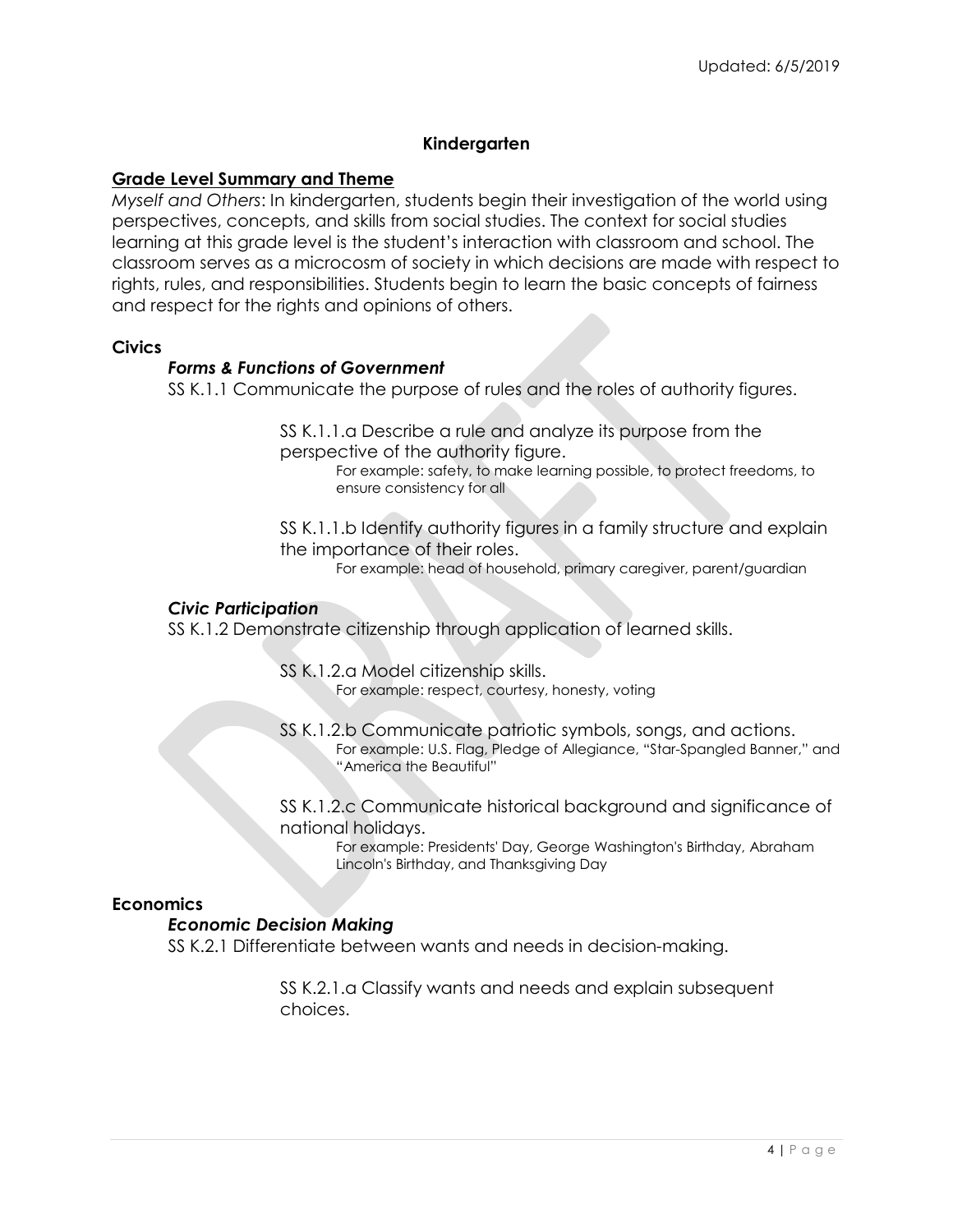# *Financial Literacy*

SS K.2.2 Recognize money is used to purchase goods and services to satisfy economic wants and needs.

SS K.2.2.a Explain the purposes of money.

# **Geography**

### *Location and Place*

SS K.3.1 Explore where (spatial) and why people, places and environments are organized in the world.

> SS K.3.1.a Communicate personal directions to describe relative locations of people and objects. For example: next to, over there, close to

SS K.3.1.b Identify locations in the school and around the classroom. For example: left/right, up/down, front/back, over/under, near/farsupplies, trash can, pencil sharpener, other students, library, gym, office, restroom, cafeteria

SS K.3.1.c Identify geographic tools as representations of local and distant places.

For example: maps, globes, photographs, GPS

SS K.3.1.d Identify land and water on a globe.

# *Regions*

SS K.3.2 Explore places and regions.

SS K.3.2.a Identify physical characteristics of place. For example: landforms, bodies of water, weather

SS K.3.2.b Identify human characteristics of place. For example: cities, buildings, farms, roads, highways

### *Human-Environment Interaction*

SS K.3.3 Explore the relationship between humans and their physical environment.

> SS K.3.3.a Identify types of weather and the impact of weather on everyday life.

> > For example: rainy, snowy, sunny, cloudy, foggy - choice of clothing, rainouts

SS K.3.3.b Identify the four seasons.

SS K.3.3.c Inquire about how people prepare for and respond to severe weather.

For example: weather forecasting, tornado drills, winter clothing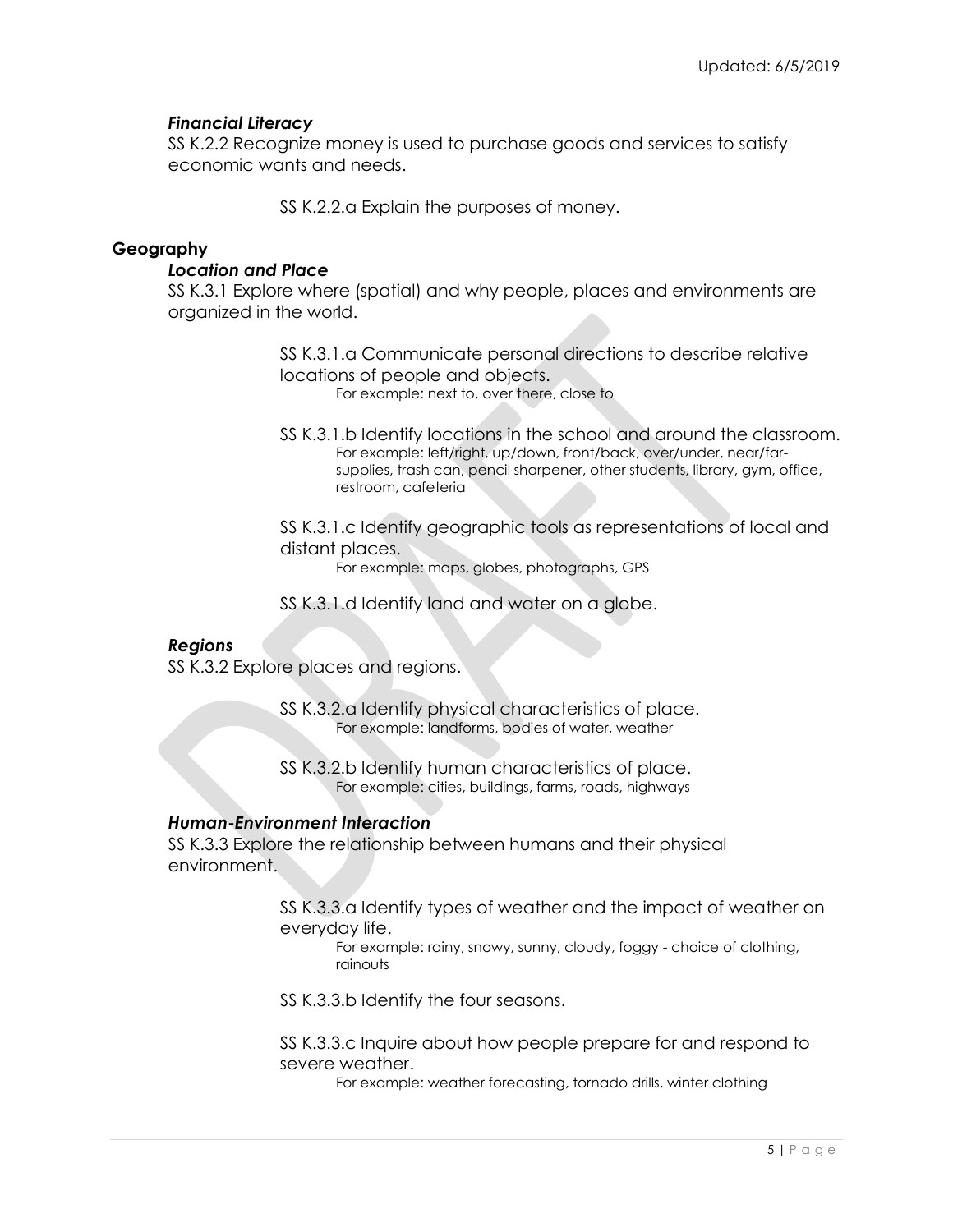### *Movement*

SS K.3.4 Recognize that people belong to different groups and live in different settings.

> SS K.3.4.a Identify students as members of various groups. For example: scouts, sports, classroom, family

SS K.3.4.b Identify places in the community where people may live. For example: farms, houses, apartments

### *Geospatial Skills and Geo-literacy*

SS K.3.5 Use geographic skills to make connections to students' lives.

SS K.3.5.a Apply geographic knowledge and techniques to navigate the classroom.

For example: Locate people or places in relation to each other, or make a fire evacuation plan for your home.

### **History**

### *Change, Continuity, and Context*

SS K.4.1 Recognize patterns of continuity and change over time in the context of themselves and others.

> SS K.4.1.a Identify concepts of time and chronology. For example: yesterday, today, tomorrow

SS K.4.1.b Identify the sequence of personal events and their impact.

For example: daily schedule, timelines

#### *Multiple Perspectives*

SS K.4.2 Recognize different perspectives of events.

SS K.4.2.a Compare perspectives of myself and others. For example: events that occurred on the playground

#### *Historical Analysis and Interpretation*

SS K.4.3 Identify historical people, events, and symbols.

SS K.4.3.a Identify the contributions of historical people from a variety of cultures.

For example: George Washington, Crazy Horse, Martin Luther King, Jr.

SS K.4.3.b Identify symbols of the United States. For example: American flag, bald eagle, Washington Monument, Statue of Liberty

SS K.4.3.c Differentiate between stories from the present and the past.

For example: literary and informational, history vs. historical fiction, past and present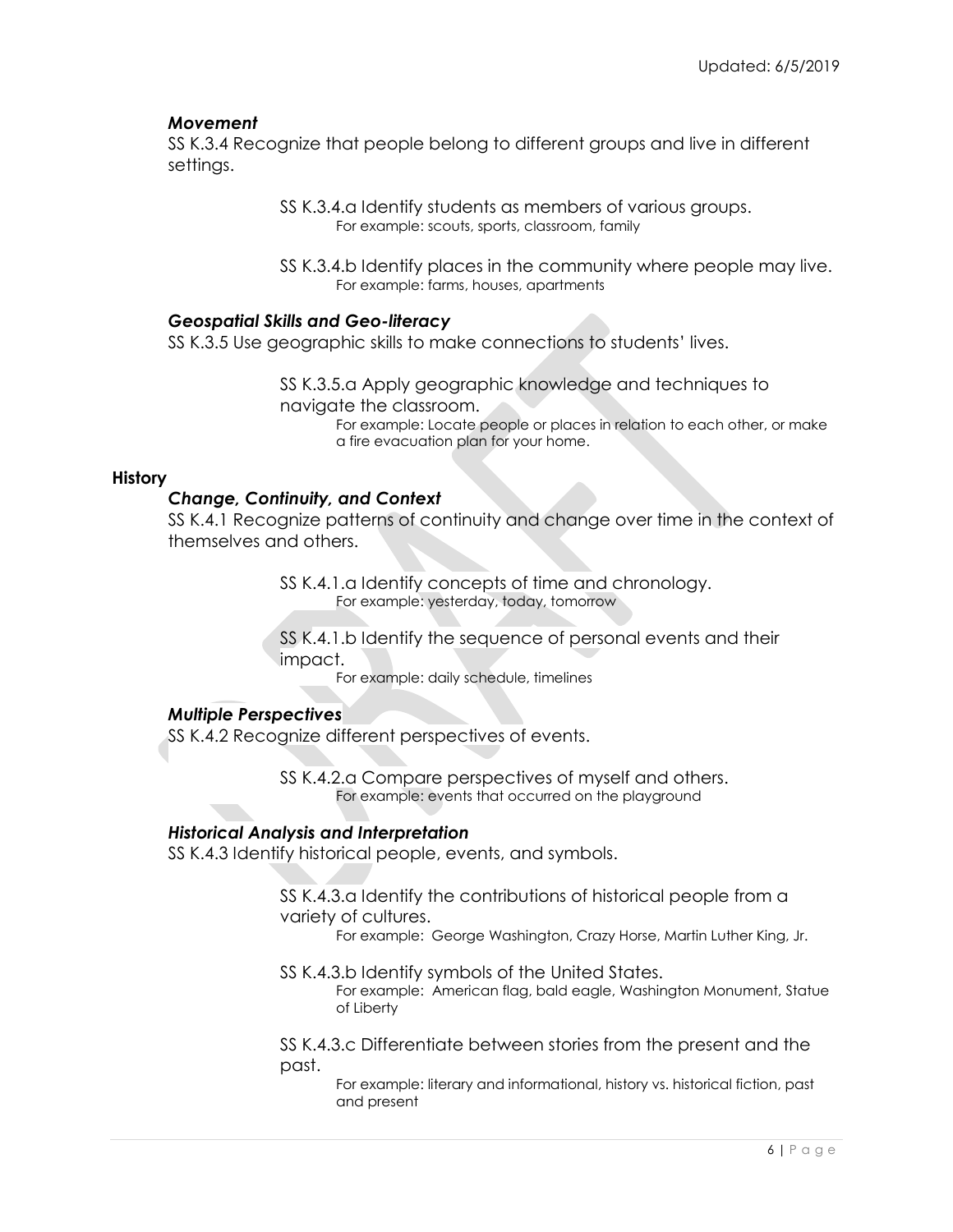### *Historical Inquiry & Research*

SS K.4.4 Develop Historical Inquiry and Research skills.

SS K.4.4.a Construct questions about personal history. For example: "How did my family come to live in this place?" "Where were other members of my family born?"

# SS K.4.4.b Identify and cite appropriate sources when conducting historical research

For example: "My grandma gave me this picture."

SS K.4.4.c Gather and communicate historical information. For example: pictures, posters, and oral narratives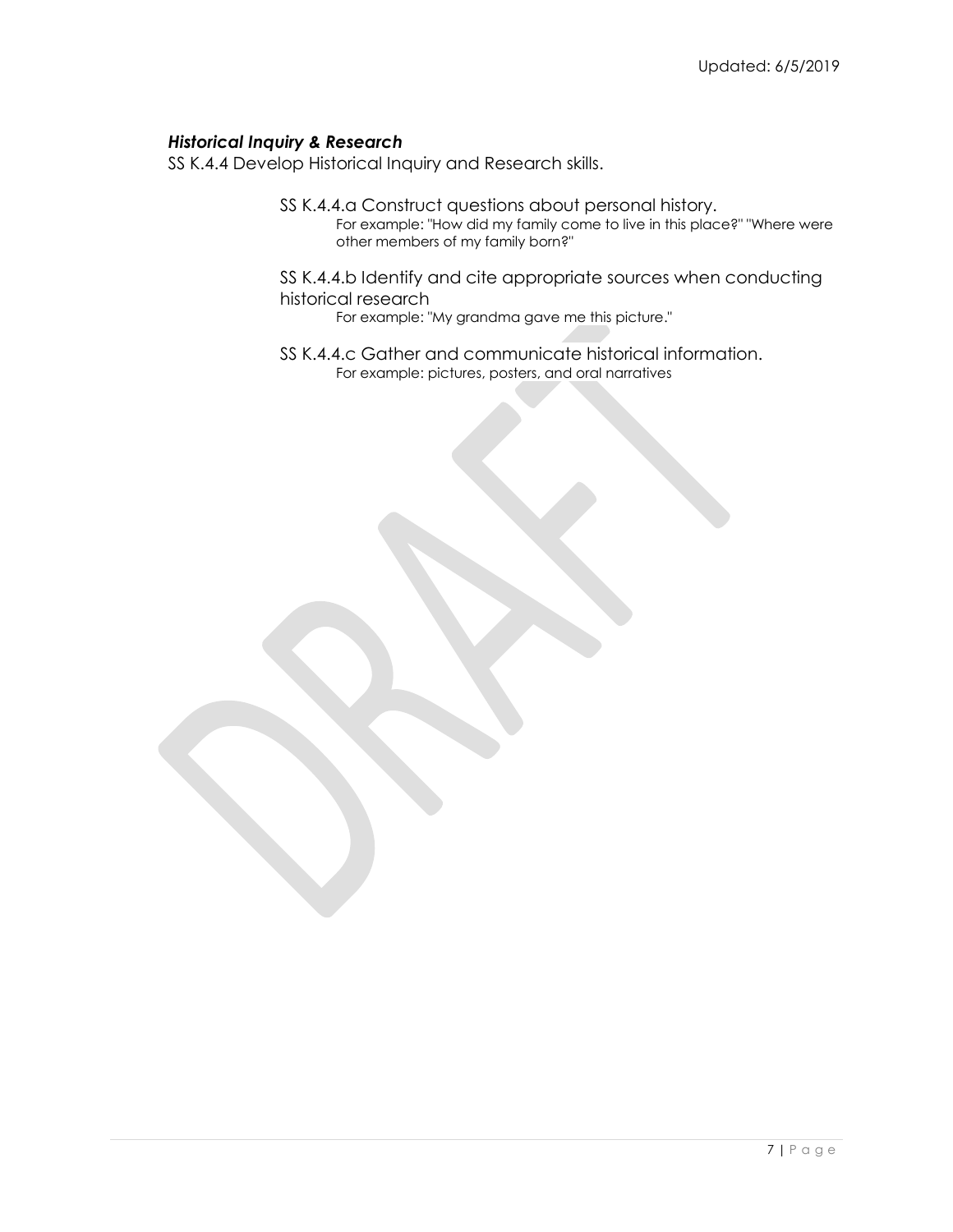### **Grade 1**

### **Grade Level Summary and Theme**

*Families - Living, Learning, and Working Together*: In first grade, students develop their understanding of basic concepts and ideas from civics, economics, geography, and history. The context for social studies learning in first grade is the family and the ways they choose to live and work together. To develop students' understanding of the basic social studies concepts, students are asked to think about families nearby and those far away.

#### **Civics**

#### *Forms and Functions of Government*

SS 1.1.1 Analyze the relationship between roles and rules within learning and living environments

> SS 1.1.1.a Explain how rules reduce and help resolve conflicts between people with different perspectives. For example: classroom rules, playground rules, school rules

SS 1.1.1.b Identify authority figures in a school community and explain the importance of their roles.

For example: teachers, administrators, nurse, playground supervisor

#### *Civic Participation*

SS 1.1.2 Demonstrate citizenship by exploring historical figures, holidays, and patriotic symbols.

> SS 1.1.2.a Model and communicate citizenship skills. For example: responsibility, voting, obeying rules/laws

SS 1.1.2.b Analyze patriotic symbols, songs, actions, celebrations, and holidays.

> For example: U.S. Flag, bald eagle, Pledge of Allegiance, national holidays

SS 1.1.2.c Communicate historical background and significance of national holidays.

> For example: George Washington's Birthday, Abraham Lincoln's Birthday, Dr. Martin Luther King, Jr.'s Birthday, Native American Heritage Day, Constitution Day, Memorial Day, Veterans Day, and Thanksgiving Day

SS 1.1.2.d Analyze and contrast historical and current government figures that exemplify civic engagement.

> For example: governors, presidents, leaders of marginalized groups, tribal leaders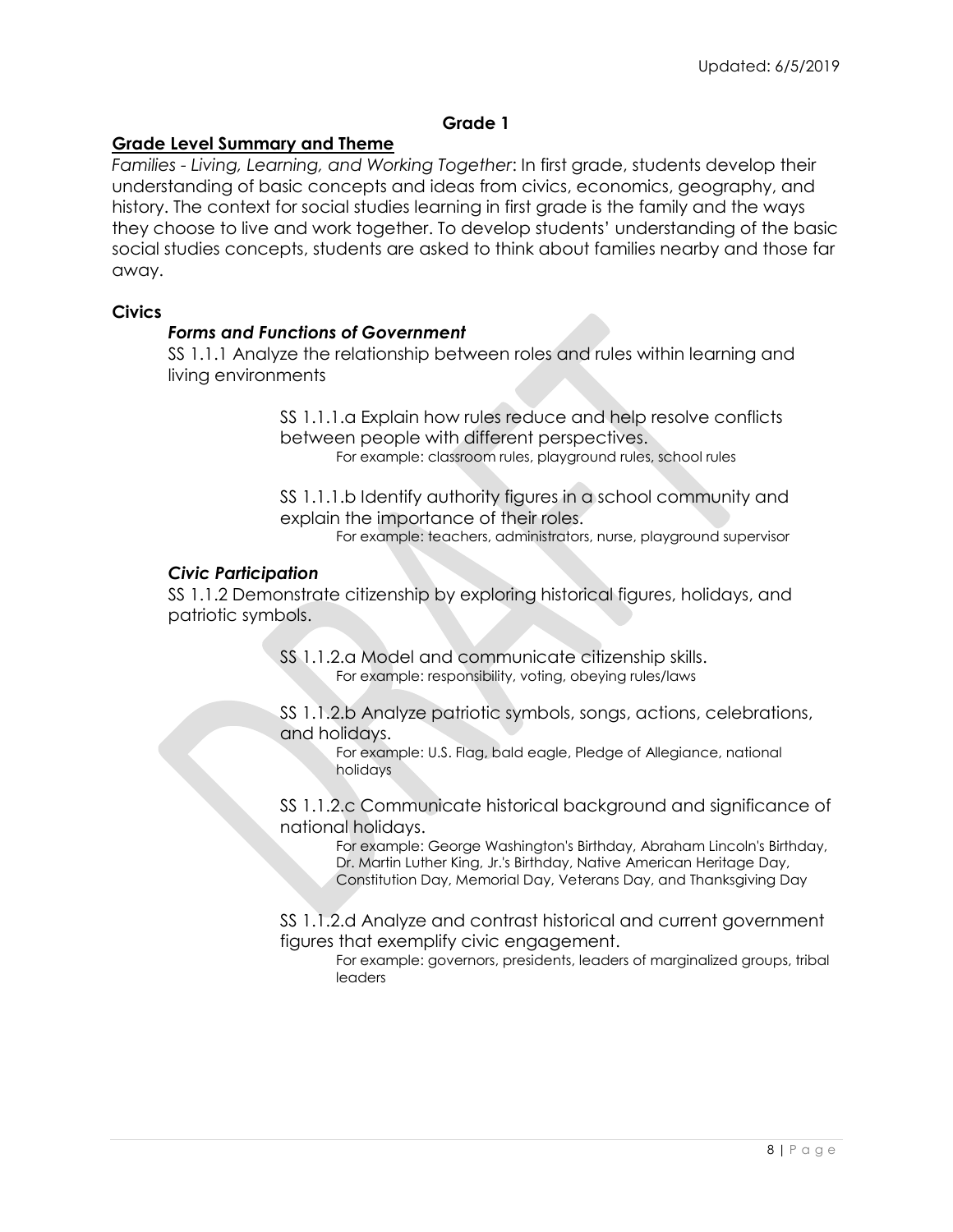# **Economics**

### *Economic Decision Making*

SS 1.2.1 Explain how scarcity necessitates making choices.

SS 1.2.1.a Identify gains and losses when choices are made. For example: opportunity cost

### *Exchange and Markets*

SS 1.2.3 Explain that resources are used to produce goods and services.

SS 1.2.3.a Categorize human and natural resources used to create goods and services.

> For example: iron ore (a natural resource) is made into steel, which the factory worker (a human resource) uses to build a bike (a good)

#### *Financial Literacy*

SS 1.2.4 Students will compare spending and saving opportunities.

SS 1.2.4.a Give examples of situations where students and families have chosen to save for future purchases

### **Geography**

### *Location and Place*

SS 1.3.1 Explore where (spatial) and why people, places and environments are organized in the world.

SS 1.3.1.a Identify the four cardinal directions.

SS 1.3.1.b Identify and describe locations in schools and homes and explain reasons for the locations.

For example: Why is the cafeteria next to the kitchen? Why is the office by the front door? Why is the nurse's office located by the main office? Why is the water fountain near the restroom?

- SS 1.3.1.c Create and use maps. For example: maps of the home and school
- SS 1.3.1.d Distinguish between continents and oceans.

#### *Regions*

SS 1.3.2 Explore places and regions.

- SS 1.3.2.a Identify and differentiate between physical features on maps, globes, graphics, and in the physical world. For example: mountains, plains, islands, hills, oceans, rivers, lakes
- SS 1.3.2.b Identify and differentiate between human features. For example: cities, farms, buildings, bridges, streets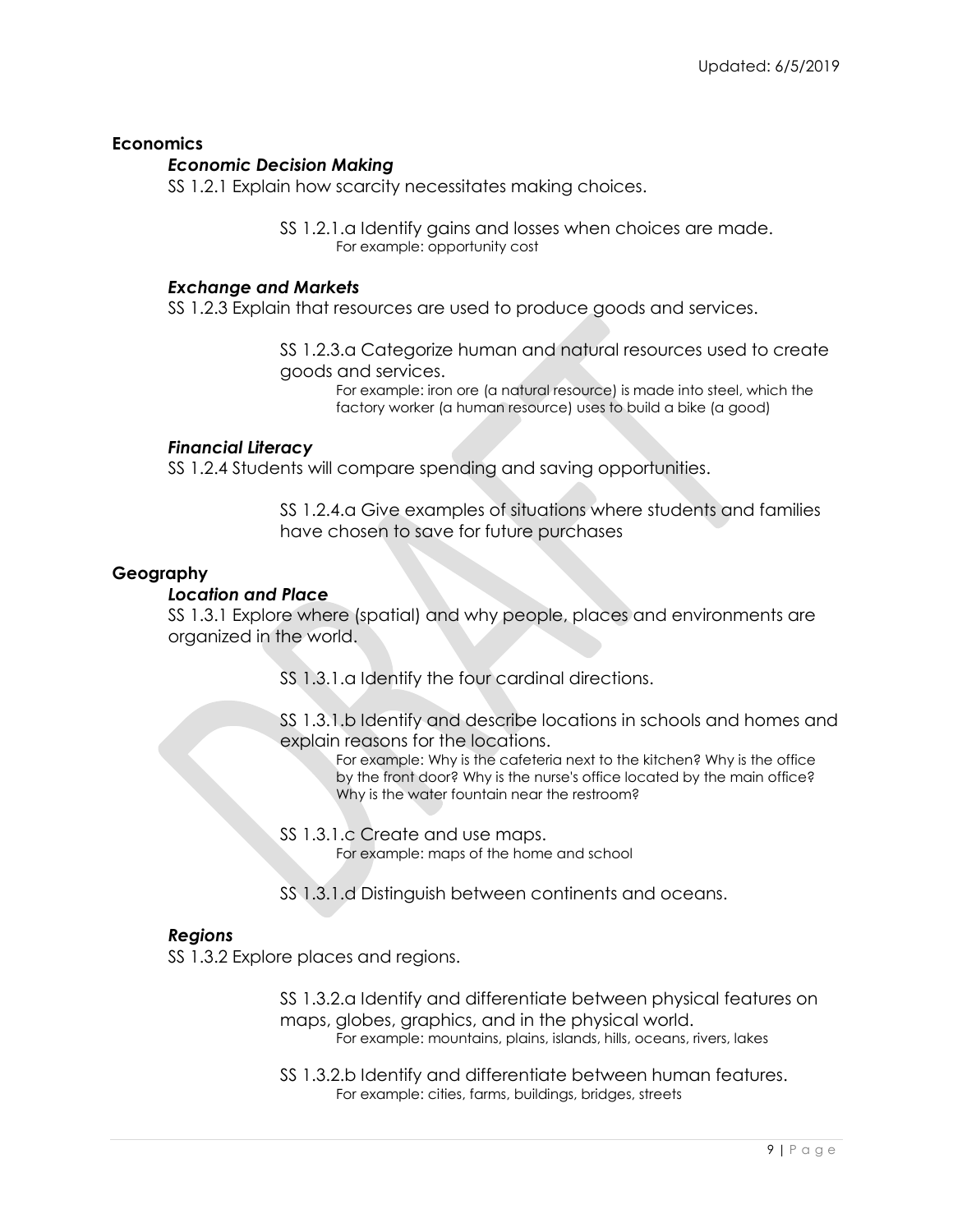SS 1.3.2.c Explain how places change over time. For example: new building, a bigger road

#### *Human-Environment Interaction*

SS 1.3.3 Explore the relationship between humans and their physical environment.

SS 1.3.3.a Interpret the impact of environmental hazards and severe weather on everyday life.

For example: tornado drills, snow days,

floods

SS 1.3.3.b Identify Earth's natural resources. For example: minerals, air, land, water, soil

SS 1.3.3.c Describe how people adapt to their physical environment.

> For example: housing, land use, recreational activities, soil conservation, build dams

#### *Movement*

SS 1.3.4 Describe the characteristics of culture.

SS 1.3.4.a Identify cultural traits. For example: language, religion, food, music, sports, clothing

SS 1.3.4.b Describe the characteristics of individual culture. For example: food, language, celebrations

### *Geospatial Skills and Geo-literacy*

SS 1.3.5 Use geographic skills to make connections to students' lives.

SS 1.3.5.a Apply geographic knowledge and techniques to navigate the school.

For example: Make a map of the school, or make a map of your home.

#### **History**

#### *Change, Continuity, and Context*

SS 1.4.1 Recognize patterns of continuity and change over time in the context of families.

> SS 1.4.1.a List and describe life events over time. For example: weekly, monthly, yearly, seasonal celebrations

SS 1.4.1.b Compare and contrast family life from earlier times and today.

For example: "When was I born?" "When did my family move to our current residence?"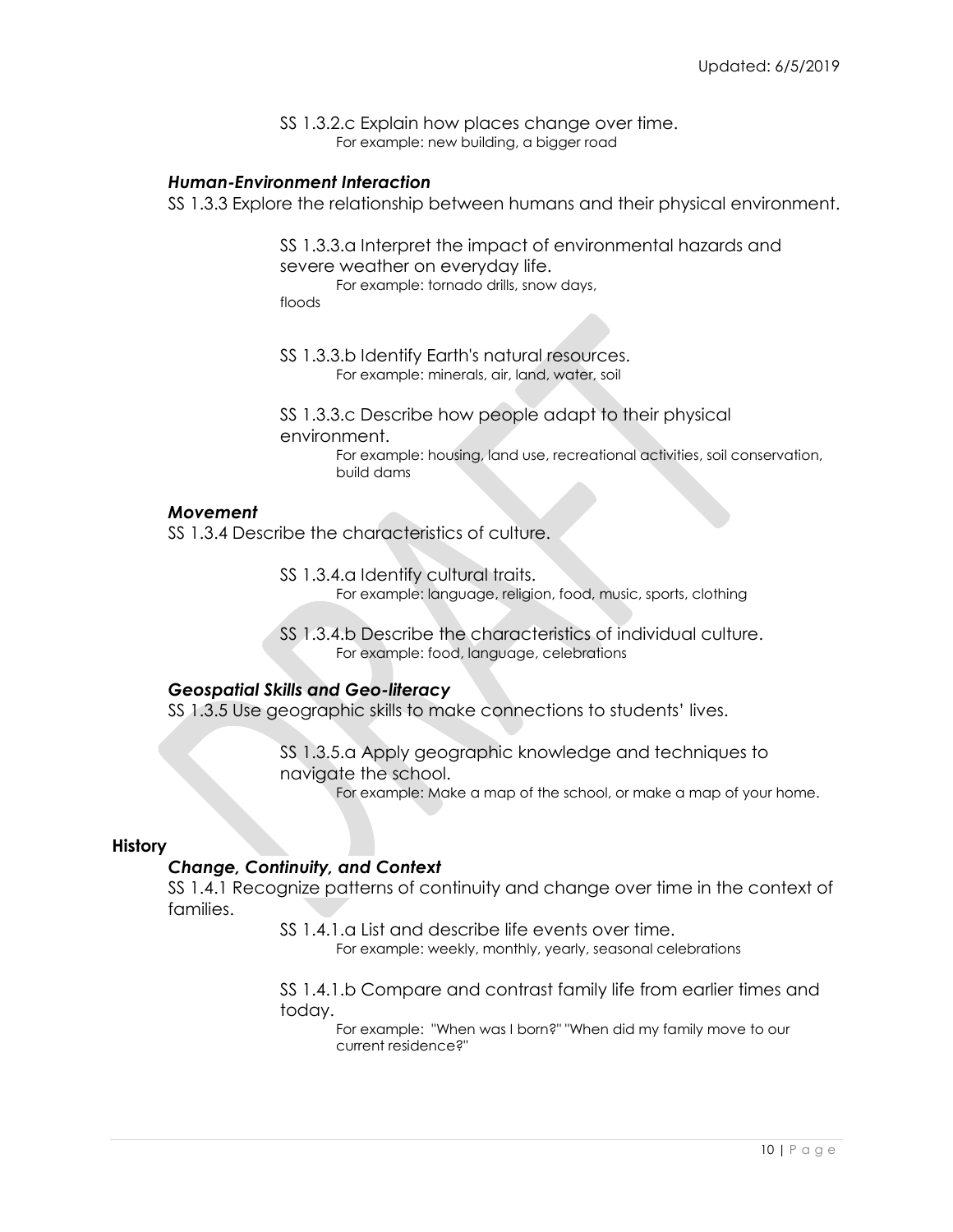# *Multiple Perspectives*

SS 1.4.2 Identify multiple perspectives of diverse family traditions.

SS 1.4.2.a Compare and contrast family traditions across cultures. For example: holidays, celebrations, milestones

### *Historical Analysis and Interpretation*

SS 1.4.3 Describe historical people, events, and symbols.

- SS 1.4.3.a Describe historical people, events, and symbols. For example: Abraham Lincoln, Martin Luther King, Jr., Standing Bear, Willa Cather
- SS 1.4.3.b Identify symbols of the United States. For example: national anthem, other patriotic songs

SS 1.4.3.c Describe how objects including books, letters, and other artifacts help us to understand the past.

# *Historical Inquiry & Research*

SS 1.4.5 Develop Historical Inquiry and Research skills.

SS 1.4.5.a Construct and answer questions about family history. For example: "Where was I born?" "What do my family members remember from when I was a small child?"

SS 1.4.5.b Identify and cite appropriate texts, letters, and other artifacts for research.

For example: the title and author of the text from which information was taken

SS 1.4.5.c Gather and communicate historical information about families.

For example: picture, posters, and oral narratives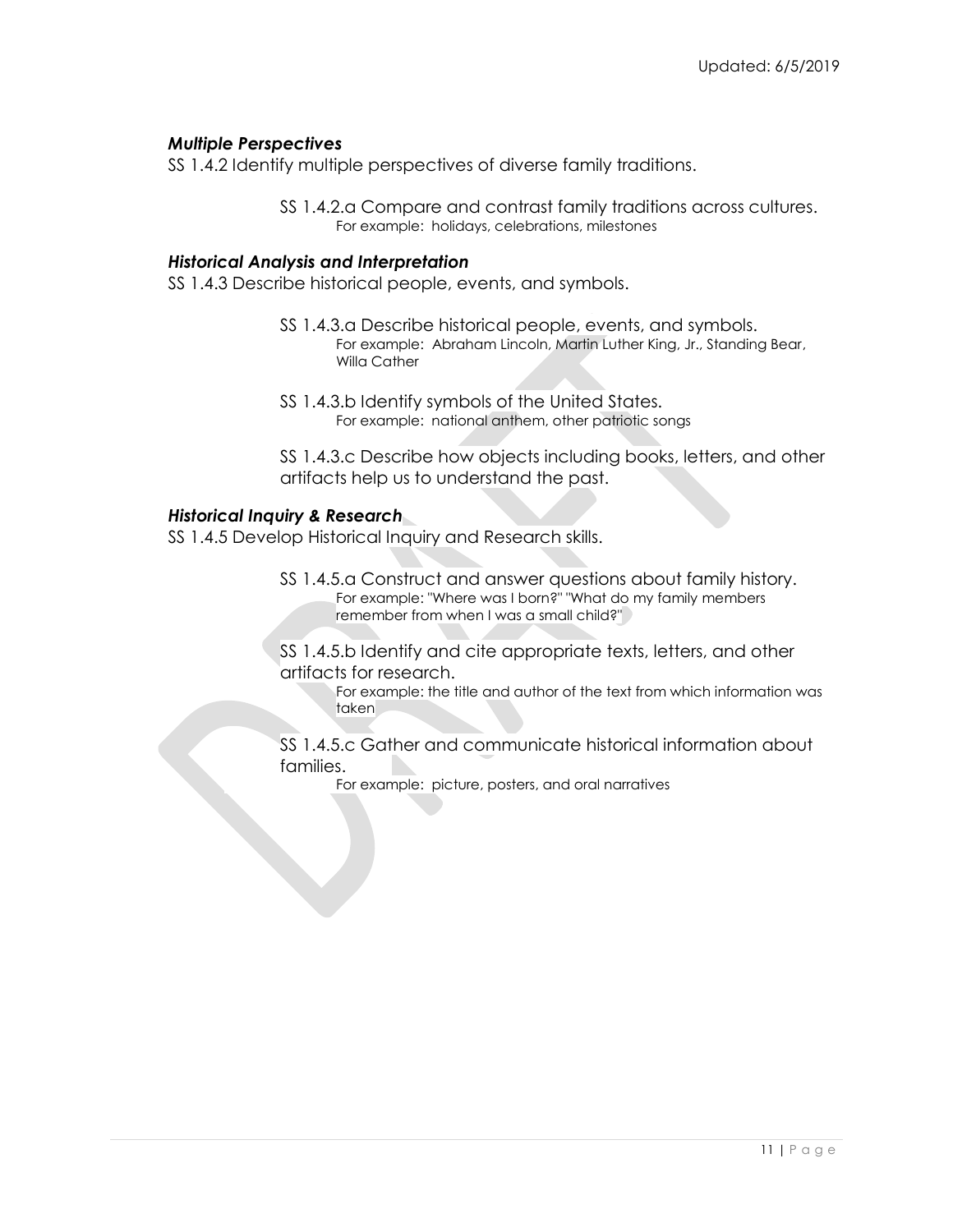### **Grade 2**

### **Grade Level Summary and Theme**

*Neighborhood*: In second grade, students apply their emerging understanding of civics, economics, geography, and history to their communities and others around the world. Students learn about how their community works as well as the variety of ways that communities organize themselves. To develop conceptual understanding, students examine the geographic and economic aspects of life in their own neighborhoods and compare them to those of people long ago.

#### **Civics**

### *Forms and Functions of Government*

SS 2.1.1 Investigate and defend the responsibilities and rights of citizens in their communities.

> SS 2.1.1.a Contribute to developing rules by considering multiple points of view.

For example: classroom meetings, voting, consensus building activities

SS 2.1.1.b Demonstrate conflict management strategies as individuals, groups, and communities.

For example: respectful conversations, active participation, restating others' views, checking for understanding

#### *Civic Participation*

SS 2.1.2 Contribute to making decisions using democratic traditions based on established rules.

> SS 2.1.2.a Identify and apply civic responsibilities that are important to individuals and their communities.

For example: voting, obeying laws, justice, equality

SS 2.1.2.b Analyze patriotic symbols, songs, actions, celebrations, and holidays.

For example: U.S. Flag, bald eagle, Pledge of Allegiance, national holidays

SS 2.1.2.c Communicate historical background and significance of national holidays.

For example: George Washington's Birthday, Abraham Lincoln's Birthday, Presidents Day, Dr. Martin Luther King, Jr. Day, Native American Heritage Day, Constitution Day, Memorial Day, Veterans Day, and Thanksgiving Day

SS 2.1.2.d Investigate ways to be actively engaged to improve family, school, and community. For example: volunteerism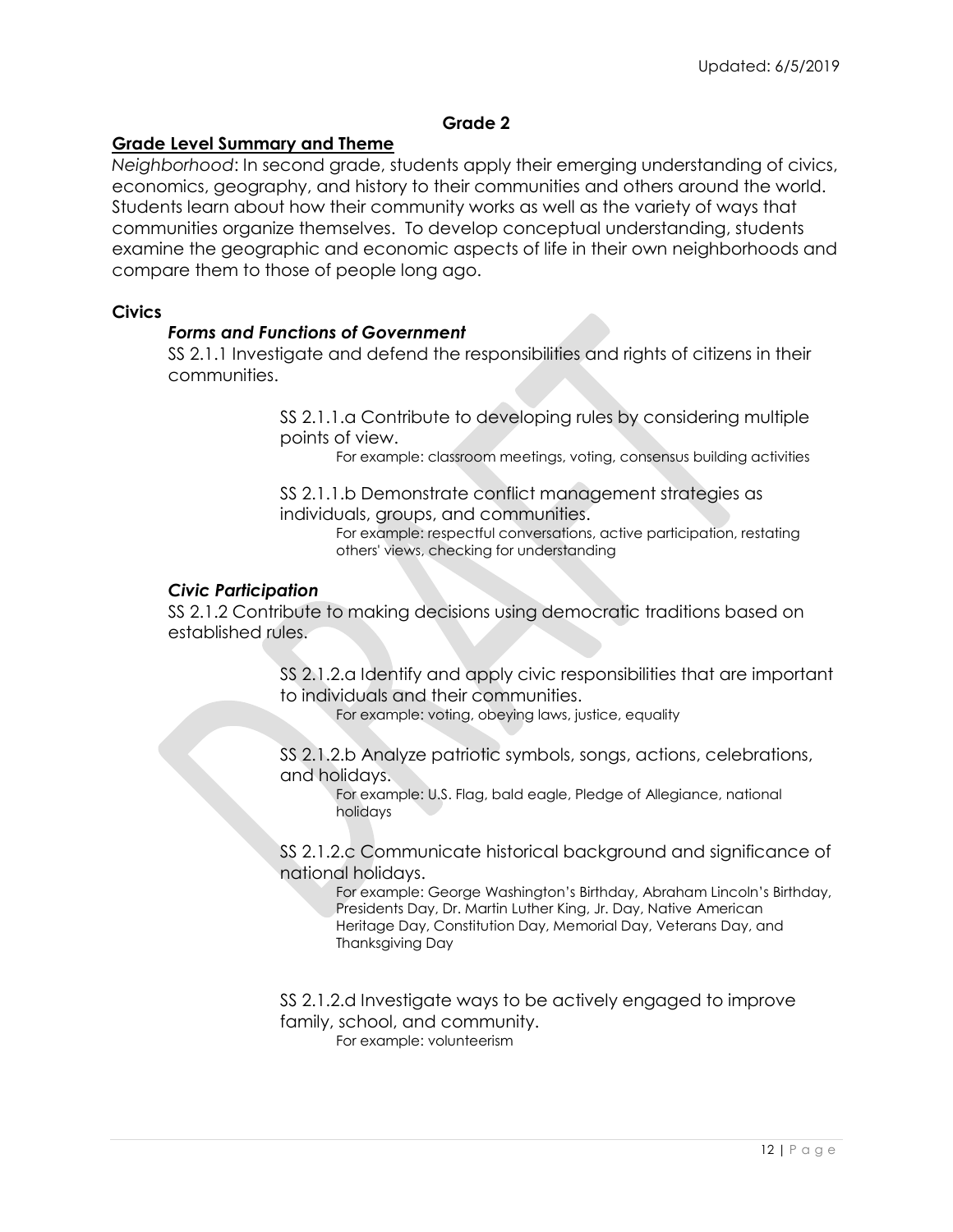SS 2.1.2.e Model and communicate characteristics of good citizenship.

> For example: establishing beliefs and justice, truth, equality, personal responsibilities for the common good, respect for diversity of opinions

#### **Economics**

### *Economic Decision Making*

SS 2.2.1 Evaluate choices about how to use scarce resources that involve prioritizing wants and needs.

> SS 2.2.1.a. Justify a decision made by providing evidence of possible gains and losses.

For example: tradeoff, opportunity cost, delayed gratification

### *Exchange and Markets*

SS 2.2.2 Describe how producers deliver products/services, earn an income, and satisfy economic needs and wants.

> SS 2.2.2.a. Explain the role of goods and services and supply and demand in a community.

SS 2.2.2.b. Describe how people earn income/wages through work.

### *National Economy*

SS 2.2.3 Identify the goods and services governments provide.

SS 2.2.3.a Identify goods and services that local governments provide.

For example: water, fire department, police, schools

SS 2.2.3.b Explain how the local government pays for goods and services it provides. For example: taxes

### *Financial Literacy*

SS 2.2.4 Demonstrate knowledge of currency, its denominations, and use.

SS 2.2.4.a Make transactions using currency emphasizing its use as a medium of exchange.

For example: via school store, buying pencils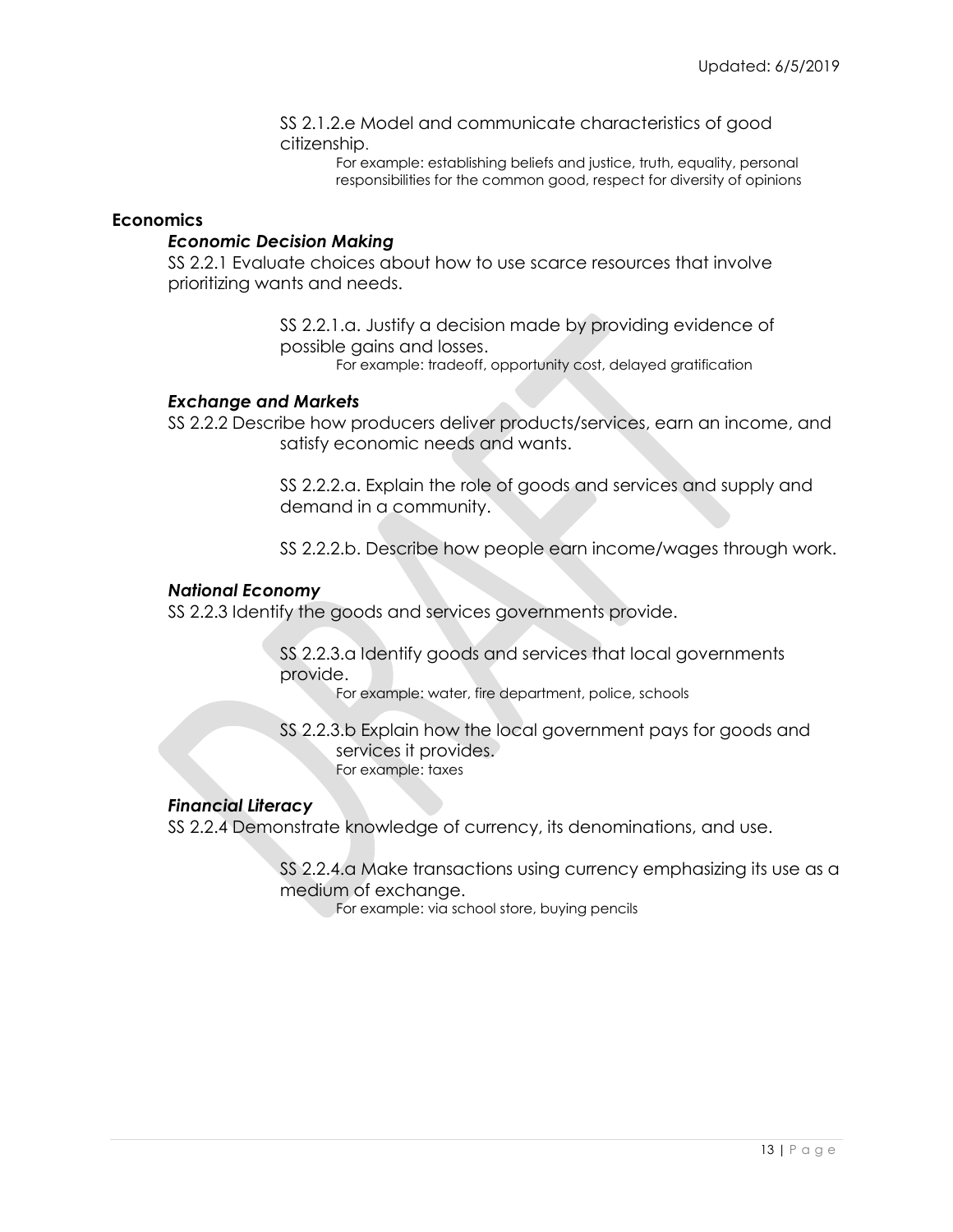# **Geography**

### *Location and Place*

SS 2.3.1 Explore where (spatial) and why people, places, and environments are organized in the world.

- SS 2.3.1.a Compare and contrast maps and globes.
	- For example: The shape of a globe makes it look more realistic. You can't see all of the continents and oceans on the globe like you can on a map unless you turn it. Maps can be transported more easily. Globes might have texture for landforms that maps do not have.
- SS 2.3.1.b Identify and describe locations in neighborhoods. For example: home, the park, friend's house, fire station, grocery store
- SS 2.3.1.c Identify and apply map elements. For example: title, symbols, legend, and cardinal directions

SS 2.3.1.d Locate communities, Nebraska, and the United States on maps and globes.

SS 2.3.1.e Explain why things are located where they are in neighborhoods. For example: Why are stores on a main street?

### *Regions*

SS 2.3.2 Compare places and regions.

SS 2.3.2.a Identify and differentiate between physical and human features of neighborhoods and communities. For example: vegetation, ravines, housing, streets, sewers, road signs

- SS 2.3.2.b Describe local places and regions. For example: prairie, forest, farm land, ranch land, local community
- SS 2.3.2.c Explain how places and regions change over time.

#### *Human-Environment Interaction*

SS 2.3.3 Describe relationships between humans and the physical environment.

- SS 2.3.3.a Identify examples of Earth's physical processes. For example: wind and water erosion/deposition
- SS 2.3.3.b Describe how seasonal weather patterns, natural hazards, and natural resources affect human activities. For example: seasonal jobs (landscaping, street/grounds maintenance, construction), seasonal foods, drought causing water shortages
- SS 2.3.3.c Match resources to their sources. For example: food from farms, wood from trees, minerals from the ground, fish from bodies of water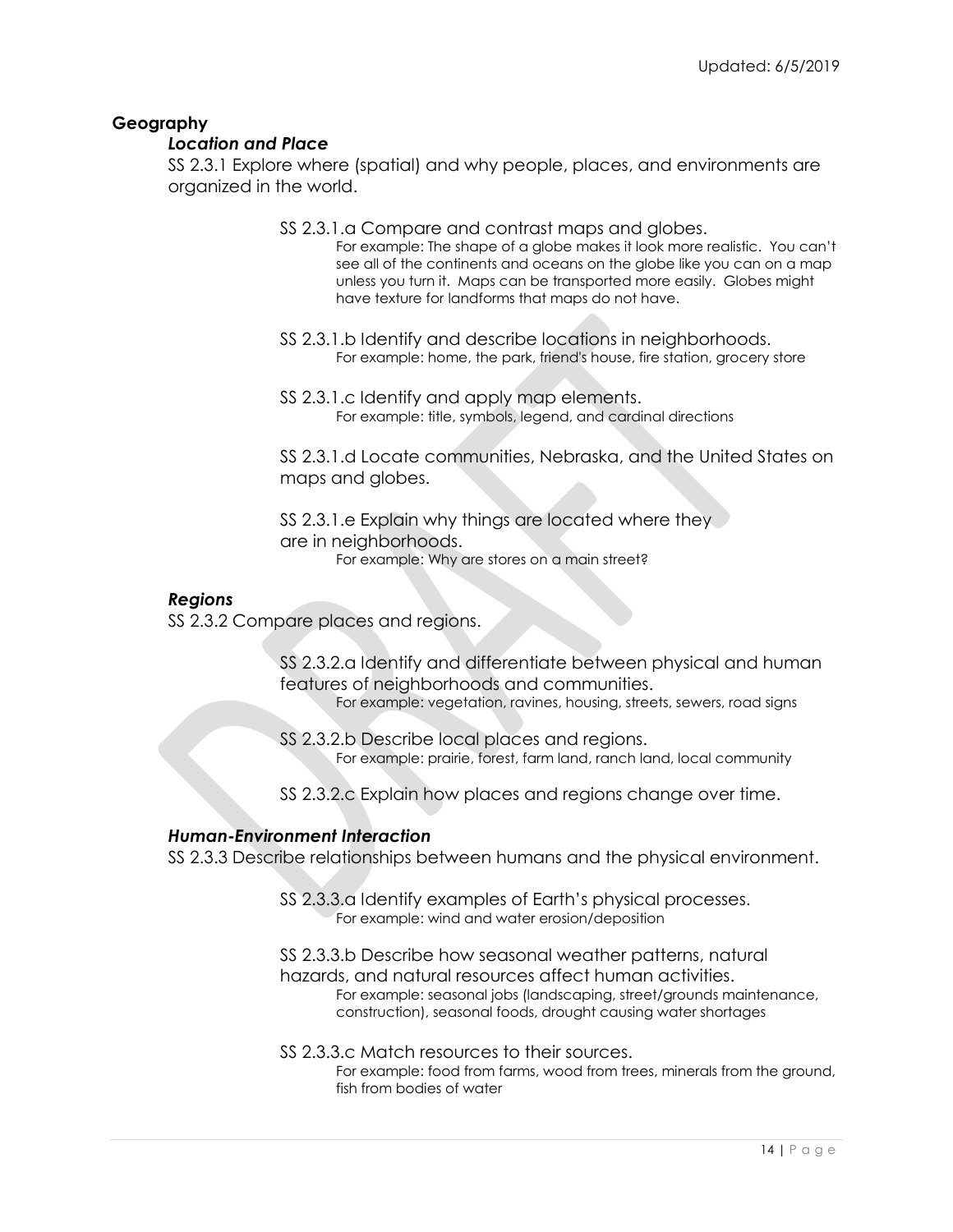SS 2.3.3.d Describe how people adapt to their physical environment.

For example: soil conservation, build levees, grow plants and raise animals

#### *Movement*

SS 2.3.4 Describe different groups of people and the different settings where they live.

> SS 2.3.4.a Describe cultures of the local community and other communities.

For example: food, language, celebrations, religions, music, sports

SS 2.3.4.b Identify examples of cultural markers in the community. For example: religious or institutional structures, names of streets, types of businesses, buildings

#### *Geospatial Skills and Geo-literacy*

SS 2.3.5 Use geographic skills to make connections to students' lives.

SS 2.3.5.a Apply geographic knowledge and techniques to navigate students' homes and neighborhoods. For example: Use navigation tools to map out shortest route to school; Map the route of a school field trip to multiple destinations.

#### **History**

#### *Change, Continuity, and Context*

SS 2.4.1 Recognize and apply patterns of continuity and change over time in the context of neighborhoods.

> SS 2.4.1.a Describe how a neighborhood has changed over the course of time using maps and other artifacts.

For example: pictures from school library/media center

SS 2.4.1.b Compare and contrast how different neighborhoods have changed over time.

For example: photographs of school building, materials from local historical society

#### *Multiple Perspectives*

SS 2.4.2 Analyze multiple perspectives of events within neighborhoods.

SS 2.4.2.a Compare and contrast perspectives from multiple sources regarding the same event.

For example: community centers, residential, businesses, libraries, restaurants, parks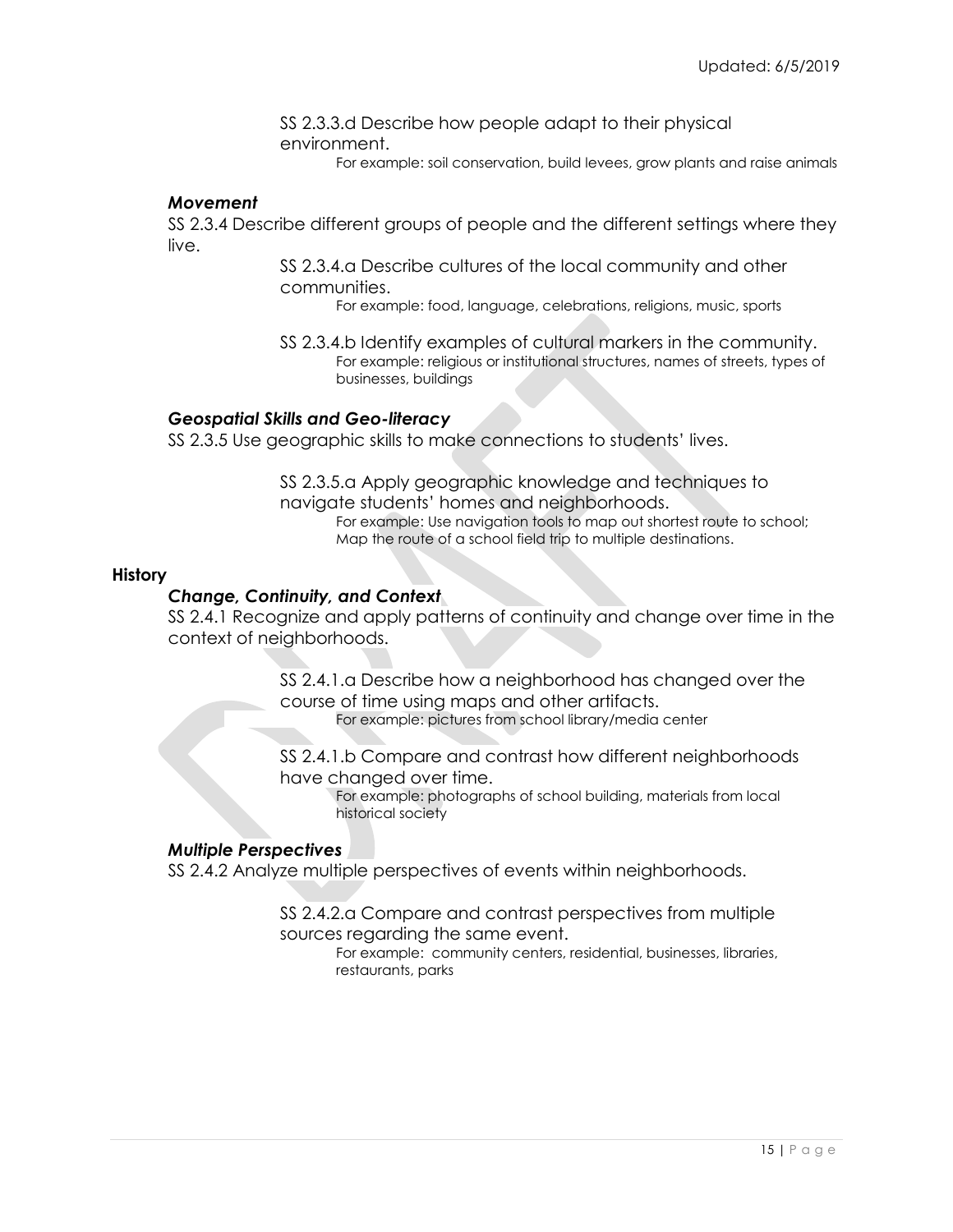# *Historical Analysis and Interpretation*

SS 2.4.3 Analyze past and current events, issues, and people relevant to a neighborhood.

> SS 2.4.3.a Describe historical people, events, ideas, and symbols (including various cultures and ethnic groups) that impacted a neighborhood.

For example: neighborhood landmarks: post office, fire station, mailbox, fire hydrant, library, police station, recycling center

### *Historical Inquiry & Research*

SS 2.4.4 Develop Historical Inquiry and Research skills.

SS 2.4.4.a Construct and answer questions about neighborhood history.

For example: What parks or community buildings are there? When were they built?

SS 2.4.4.b Identify, obtain, and cite appropriate primary and secondary sources for research.

For example: identifying titles and authors of texts where students located information

SS 2.4.4.c Gather and present historical information about a neighborhood.

For example: Ask questions of a guest speaker in the classroom.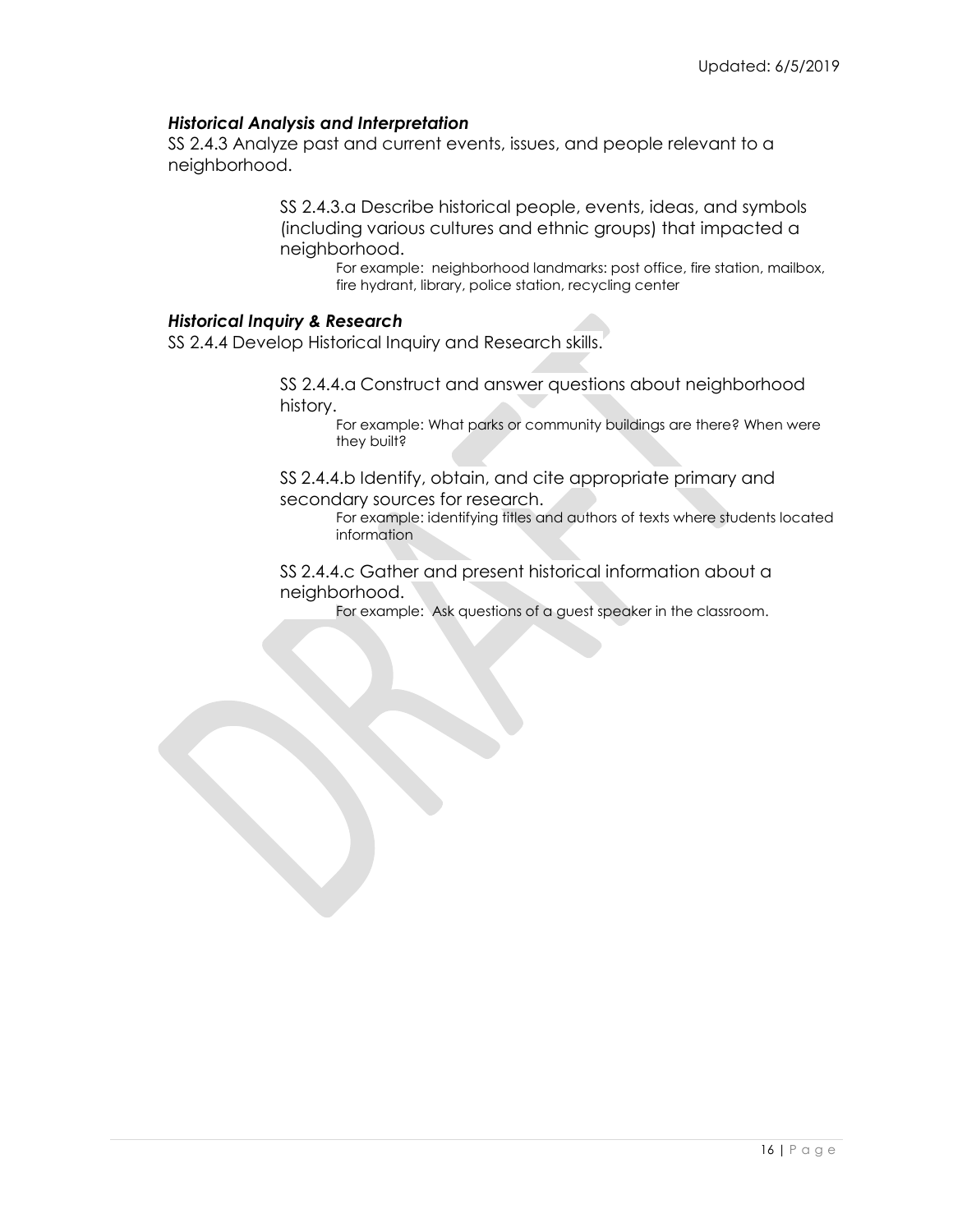# **Grade 3**

### *Grade Level Summary and Theme*

*Communities Near and Far*: In third grade, students begin to explore more complex concepts and ideas from civics, economics, geography, and history as they study the varied backgrounds of people living in Nebraska and the rest of the United States. Emphasis is on cultures in the United States, including the study of Native Americans. Students examine these cultures from the past and in the present and the impact they have had in shaping our contemporary society. They begin to look at issues and events from more than one perspective.

#### **Civics**

### *Forms & Function of Government*

SS 3.1.1 Analyze the structure and function of local governments.

SS 3.1.1.a Compare and contrast the structure and function of roles commonly found in local governments.

For example: mayor, city manager, city council, village board

SS 3.1.1.b Communicate how and why a community creates laws. For example: civil discourse, active participation, apply knowledge to address meaningful issues within our society

SS 3.1.1.c Investigate and summarize the roles that leaders and other citizens serve in local communities.

SS 3.1.1.d Justify the importance of roles that leaders and citizens serve in local government.

#### *Civic Participation*

SS 3.1.2 Explore the impact of individual and group decisions at the community level.

> SS 3.1.2.a Identify and model rights and responsibilities of citizens at the community level.

> > For example: voting, public service, service learning projects

SS 3.1.2.b Investigate the meaning of patriotic symbols, songs, actions, celebrations, and holidays.

For example: U.S. flag, bald eagle, Pledge of Allegiance, national holidays

SS 3.1.2.c Communicate historical background and significance of national holidays.

For example: George Washington's Birthday, Abraham Lincoln's Birthday, Presidents Day, Dr. Martin Luther King, Jr. Day, Native American Heritage Day, Constitution Day, Memorial Day, Veterans Day, and Thanksgiving Day

SS 3.1.2.d Identify and engage in opportunities to serve the local community.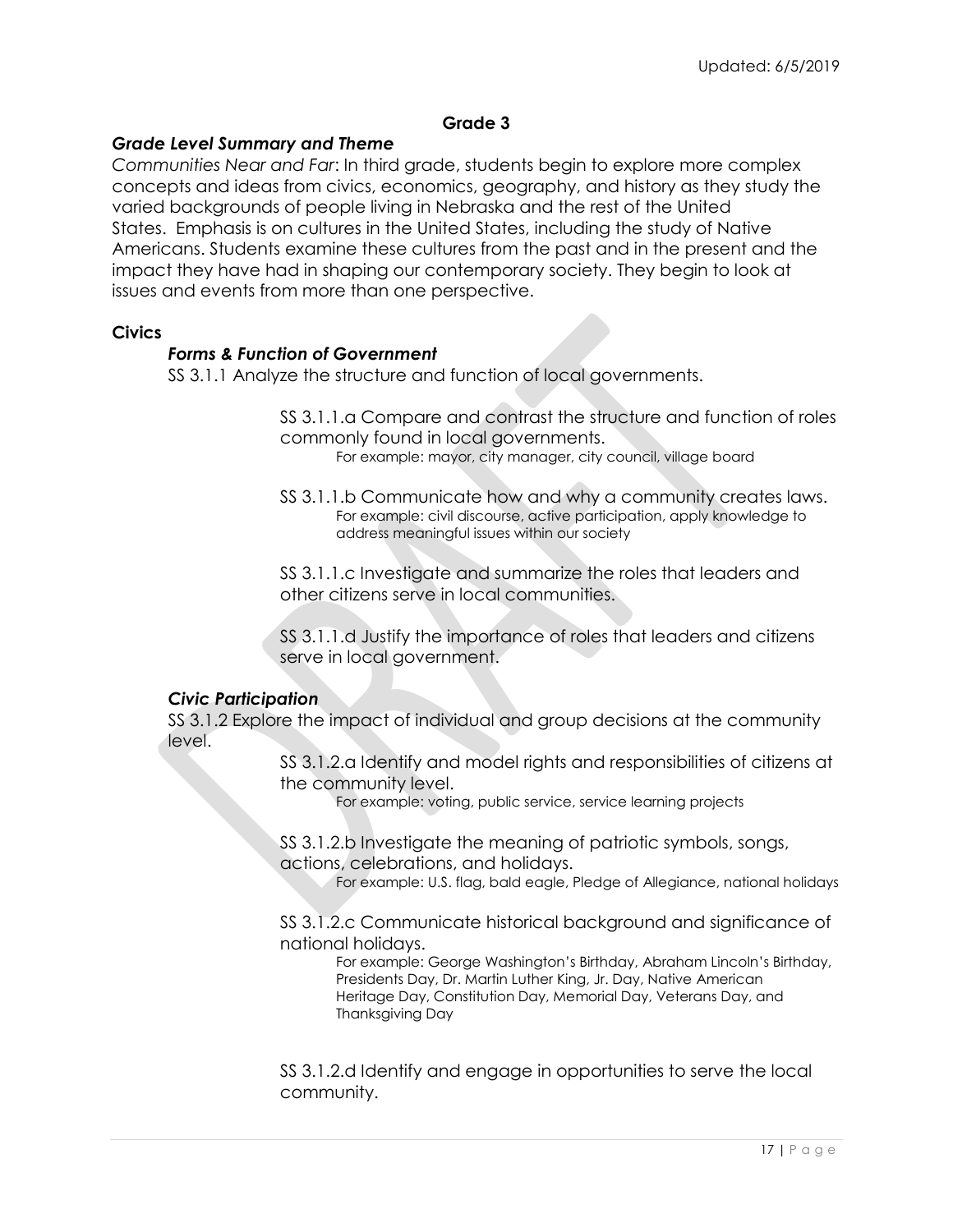SS 3.1.2.e Engage in discourse that demonstrates respect and consideration of multiple points of view.

SS 3.1.2.f Analyze the decisions of local leaders and how they affect public policy.

### **Economics**

### *Economic Decision Making*

SS 3.2.1 Explain that people choose and decide what services they ask their local government to provide and pay for.

> SS 3.2.1.a Identify goods and services funded through local taxes. For example: snow removal, waste management, law enforcement

#### *Financial Literacy*

SS 3.2.2 Evaluate choices and consequences for spending and saving.

SS 3.2.2.a Given a budget, make choices as to what to purchase, what to give up, and what to save.

#### *Exchange and Markets*

SS 3.2.3 Explain that markets are places where buyers and sellers exchange goods and services.

> SS 3.2.3.a Explain that resources are used to produce goods and services.

#### *National Economy*

SS 3.2.4 Describe how the local community trades with other communities.

SS 3.2.4.a Identify local goods and services that could be traded with people everywhere.

For example: corn, soybeans, beef, irrigation systems, dry edible beans

#### **Geography**

### *Location and Place*

SS 3.3.1 Explore where (spatial) and why people, places and environments are organized in the world.

SS 3.3.1.a Identify and apply map elements.

For example: title, scale, symbols, legend, and cardinal and intermediate directions

SS 3.3.1.b Use a map to identify location and distribution of physical and human features.

For example: rivers/roads, cities/towns, bodies of water, landforms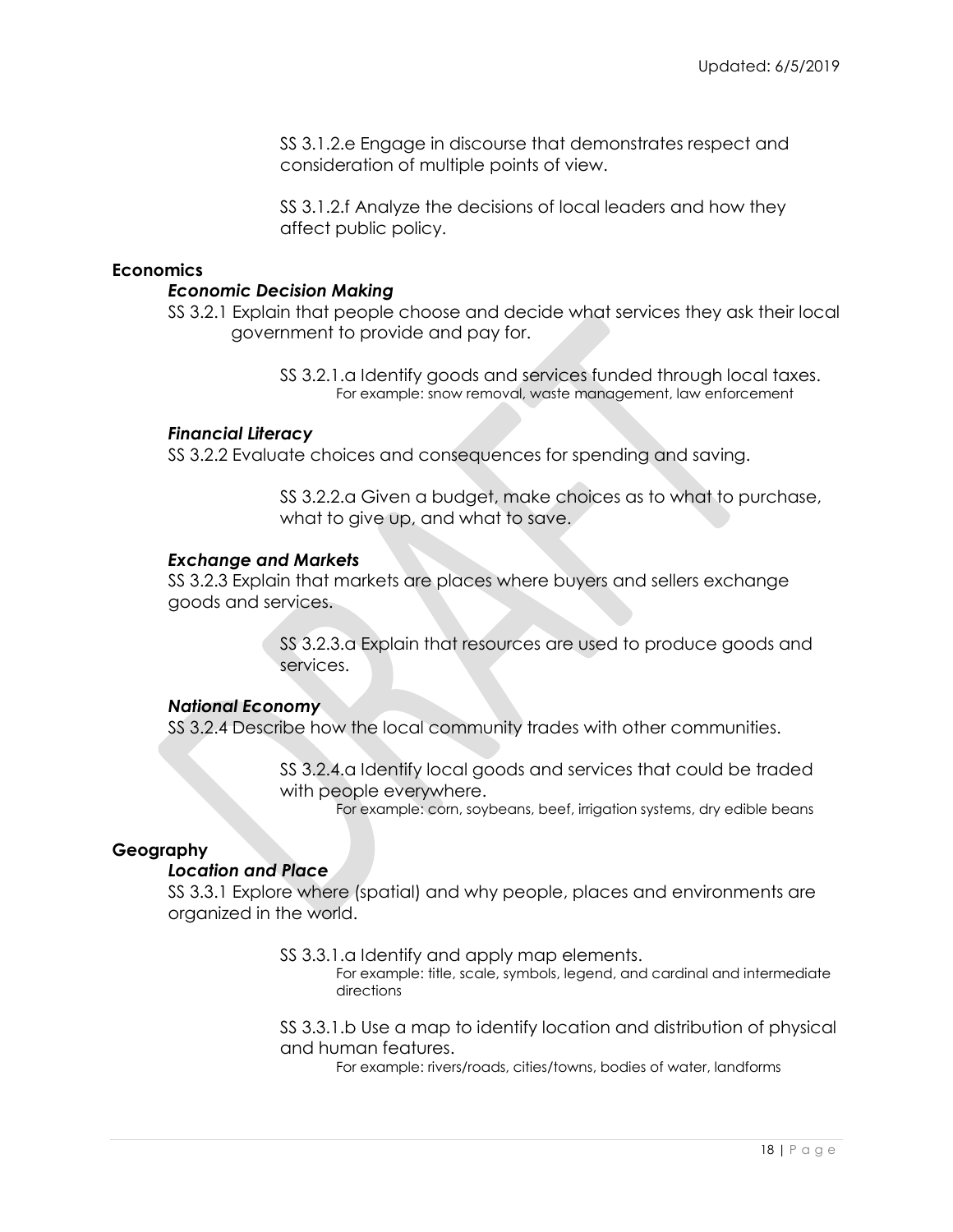SS 3.3.1.c Analyze why things are located where they are in the community.

> For example: Why are stores located on main streets? Why are schools near homes? What might be a better location for a school?

- SS 3.3.1.d Locate specific places on maps and globes. For example: Missouri River, Platte River, Rocky Mountains, Nebraska, the student's city
- SS 3.3.1.e Identify the continents, oceans, and hemispheres.

#### *Regions*

SS 3.3.2 Compare the characteristics of places and regions.

SS 3.3.2.a Identify and differentiate between physical and human features of neighborhoods and communities.

For example: vegetation, hills, waterways, housing, streets, business/residential areas

SS 3.3.2.b Compare and contrast local places and regions with other places and regions.

For example: prairie and forest, local community with another community, products from Nebraska and another state, crops grown in Nebraska and another state

SS 3.3.2.c Explain how and why places and regions change over time.

> For example: population growth (more housing, schools), demolition/renovation of old/unsafe structures, flood control measures

### *Human-Environment Interaction*

SS 3.3.3 Explain relationships between humans and the physical environment.

SS 3.3.3.a Describe how the environment influences human activities and how humans alter the environment to suit their needs. For example: climate, water cycle, soil fertility impact agricultural production, usage of land and energy - land formation impacts transportation and communication, agriculture, transportation, industry, use of natural resources, regulations/practices to protect the environment

SS 3.3.3.b Identify ecosystems.

For example: forests, deserts, grasslands

SS 3.3.3.c Explain the importance of Earth's natural resources. For example: minerals, air, water, land

SS 3.3.3.d Describe how humans develop communities in local settings.

For example: roads, landfills, utilities, land use patterns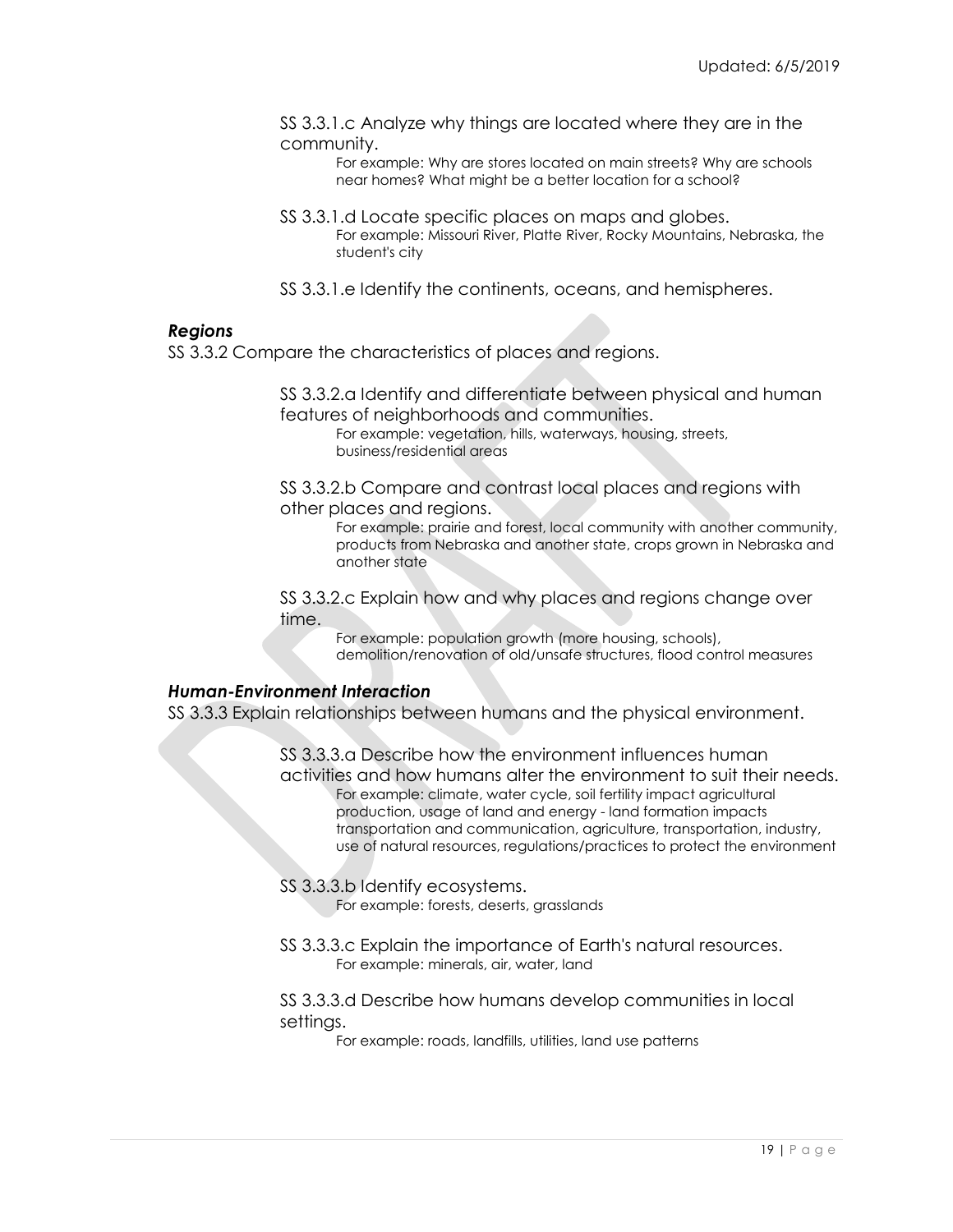### *Movement*

SS 3.3.4 Compare and contrast the characteristics of local cultures.

SS 3.3.4.a Compare and contrast cultural traits within a community. For example: language, religion, food, music, sports

SS 3.3.4.b Describe examples of how and why cultures change in a community.

For example: technology, education, employment, migration

#### *Geospatial Skills and Geo-literacy*

SS 3.3.5 Students will use geographic skills to make connections to issues and events.

> SS 3.3.5.a Identify and evaluate how changes in human and physical geography have shaped the community. For example: placement of schools/hospitals, building of roads, access to water sources, suitable soil for farming

#### **History**

#### *Change, Continuity, and Context*

SS. 3.4.1 Analyze and apply patterns of continuity and change over time in the context of communities (town or city).

> SS 3.4.1.a Summarize and describe community events over time using maps and other artifacts.

For example: weekly, monthly, yearly, seasonal happenings

SS 3.4.1.b Compare and contrast how different communities have changed over time.

For example: different geographical regions, different types of cities, towns, villages

#### *Multiple Perspectives*

SS 3.4.2 Describe and explain multiple perspectives of events within a community.

> SS 3.4.2.a Describe the role of diverse groups of people, events, and ideas in the development of a community.

For example: local cultural figures, landmarks, celebrations, cultural events

SS 3.4.2.b Compare and contrast conflicting perspectives about a past event in a community.

For example: widening a street, where to construct a park or building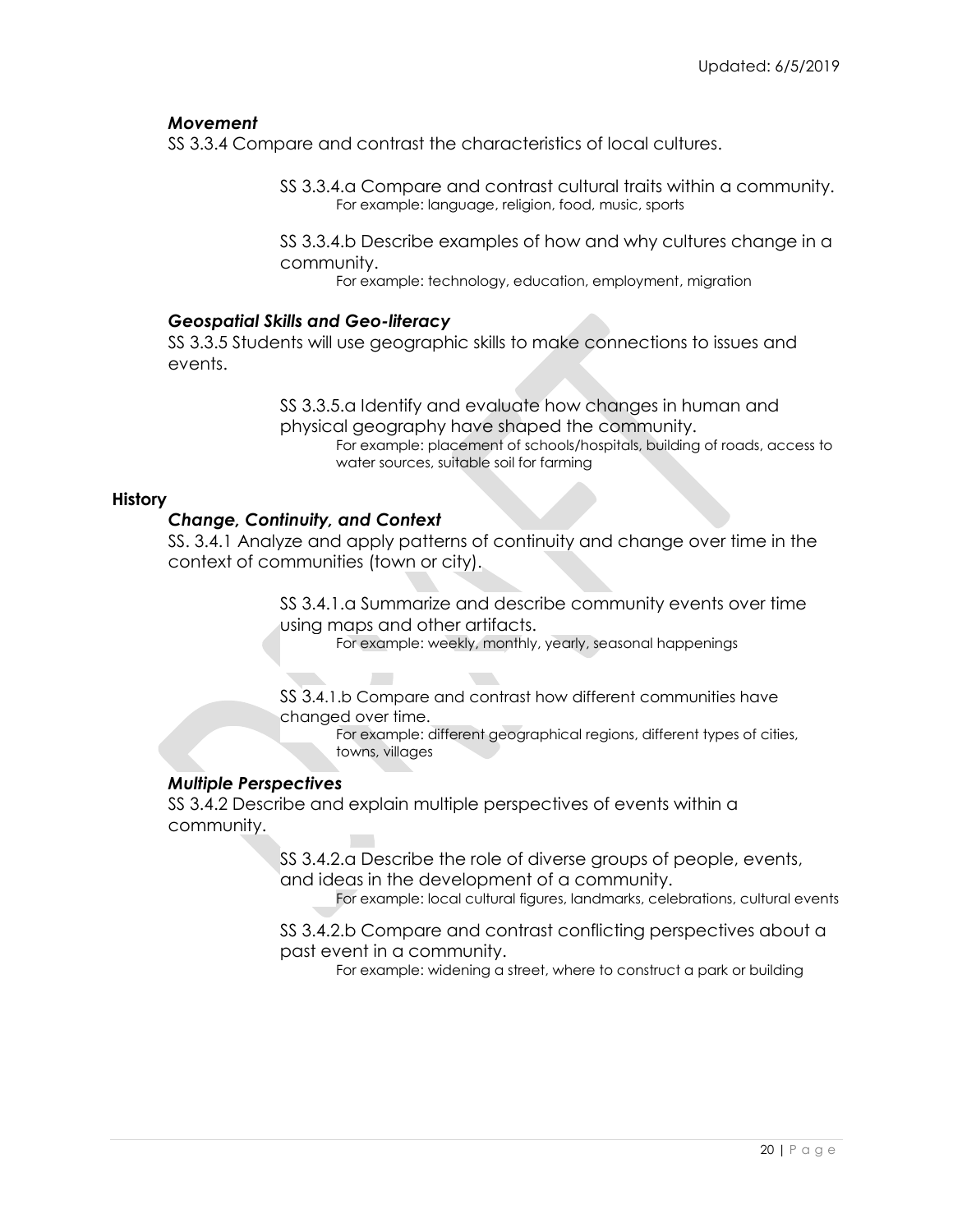### *Historical Analysis and Interpretation*

SS 3.4.3 Analyze past and current events and people relevant to the community.

SS 3.4.3.a Determine factual information about community historical events through use of a variety of sources such as artifacts, pictures, and documents.

For example: local cultural figures, landmarks, celebrations, cultural events

SS 3.4.3.b Identify how decisions affected events in a community. For example: How are decisions made? Who makes decisions?

### *Historical Inquiry & Research*

SS 3.4.4 Develop historical inquiry and research skills.

SS 3.4.4.a Construct and answer questions about community history. For example: When was our town founded? How did it come to be?

SS 3.4.4.b Identify, obtain, and cite appropriate primary and secondary sources for research about the local community. For example: identifying resources students used to locate information

SS 3.4.4.c Gather and communicate historical information about the community.

For example: interview a community member, find community resources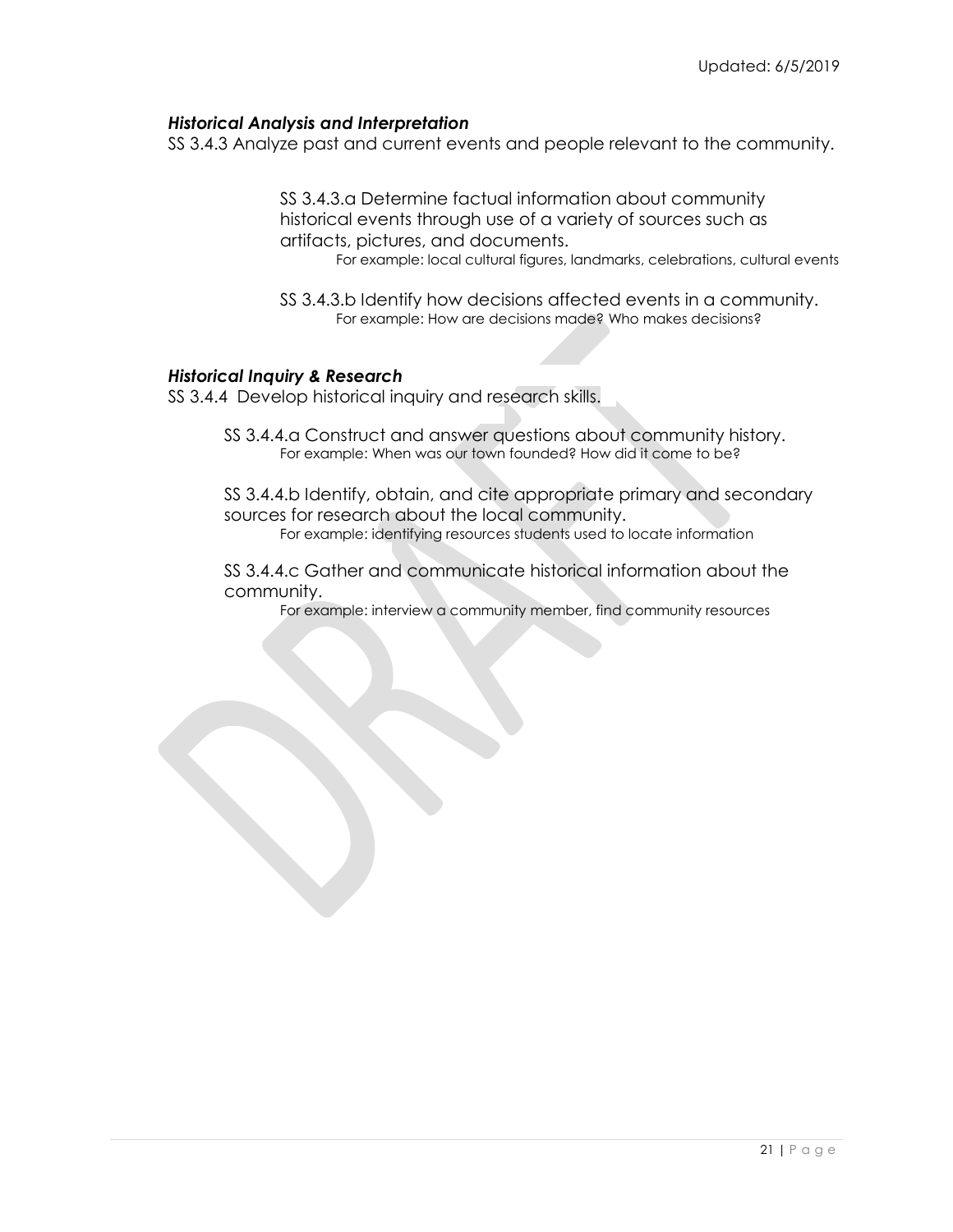### **Grade 4**

### **Grade Level Summary and Theme**

*Nebraska Studies*: In fourth grade, students use their understanding of social studies concepts and skills to explore Nebraska in the past and present. Students learn about the state's unique geography and key eras in early Nebraska history, particularly the treaty-making period. They use this historical perspective to help them make sense of the state's geography, economy, and government today. The cognitive demand of many grade level expectations begins to include analysis and asks students to look at issues and events from multiple perspectives.

#### **Civics**

### *Forms & Functions of Government*

SS 4.1.1 Synthesize and justify the structure and function of Nebraska's government.

> SS 4.1.1.a Investigate and summarize the historical foundation and events that led to the formation and structure of Nebraska's government.

For example: modeled from U.S. government, three branches of government

SS 4.1.1.b Analyze the contributions of multiple ethnic groups on the origin, structure, and function of Nebraska's state government.

SS 4.1.1.c Communicate how a bill becomes a law in the Nebraska unicameral.

SS 4.1.1.d Investigate and summarize the roles that leaders and other citizens serve in Nebraska to equitably represent all cultures throughout the state.

SS 4.1.1.e Justify the importance of roles that leaders and citizens serve in Nebraska government to ensure equitable representation of all cultures found in the state.

For example: members of the Nebraska Hall of Fame

### *Civic Participation*

SS 4.1.2 Investigate how different perspectives impact government decisions at the state level.

> SS 4.1.2.a Identify and model rights and responsibilities of citizens at the state level.

> > For example: voting, public service, service learning projects

SS 4.1.2.b Investigate the meaning of state symbols, songs, and holidays.

For example: Nebraska state flag, "Beautiful Nebraska," state and national holidays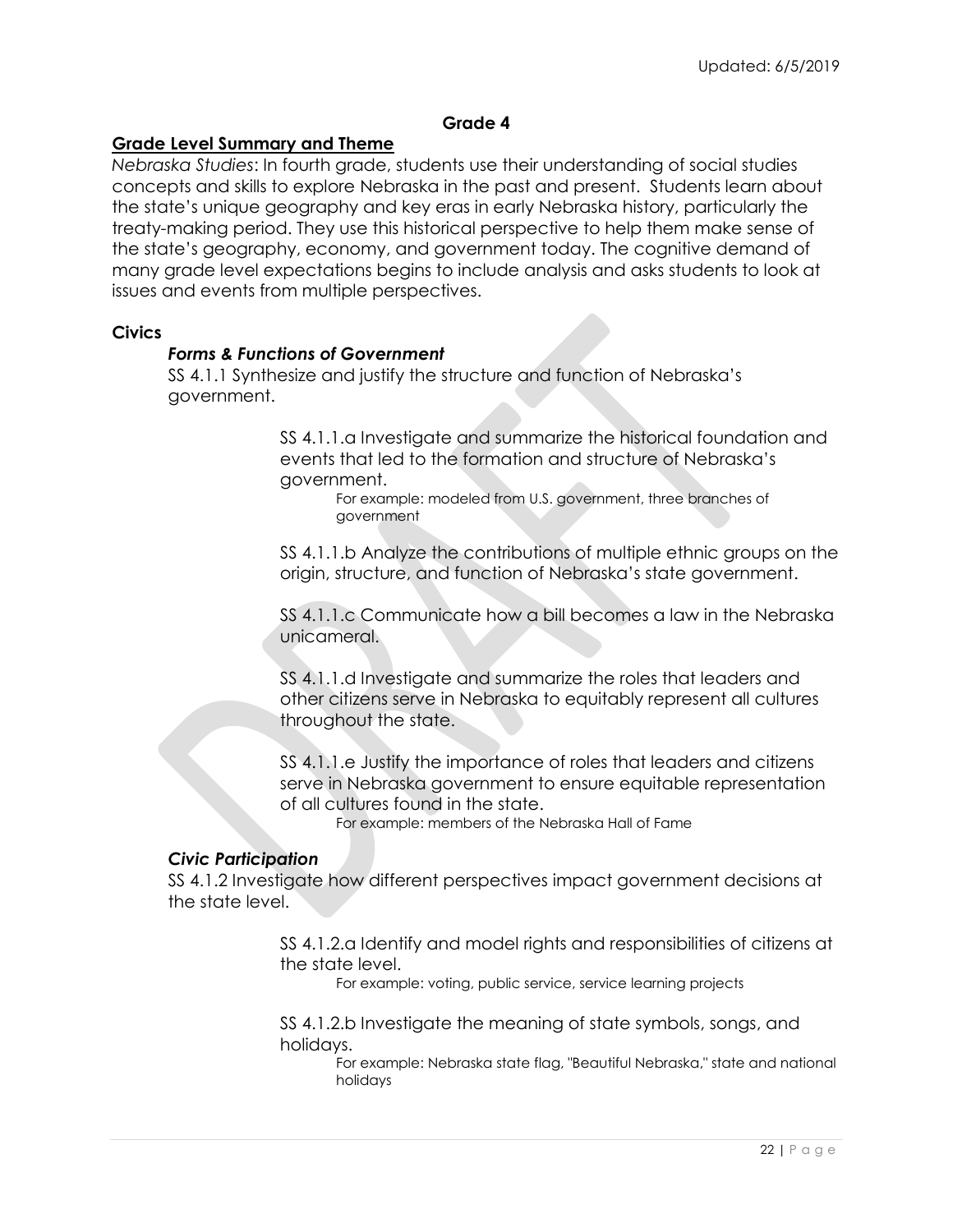SS 4.1.2.c Communicate historical background and significance of Nebraska state holidays.

For example: Arbor Day, George Norris Day and Nebraska Statehood Day

SS 4.1.2.d Identify and engage in opportunities to serve the state.

SS 4.1.2.e Explain how individuals and groups influence the way a state issue is viewed and resolved.

For example: lobbying, petitions, media, social media

SS 4.1.2.f Analyze the decisions of state leaders and how they impact public policy.

### **Economics**

#### *Economic Decision Making*

SS 4.2.1 Describe how scarcity requires the consumer and producer to make choices and identify costs associated with them.

> SS 4.2.1.a Predict how consumers would react if the price of a good or service changed.

For example: Price of gasoline increases; price of haircuts increases – would buy less or start to change behavior toward buying less, i.e., plan a carpool and get hair cut less often.

SS 4.2.1.b Predict how producers would react if the profit from selling a good or service changed.

> For example: You produce widgets and they have become very popular and the price is rising, what would you do – produce more. In a natural disaster, because of scarcity prices tend to rise of things like water and lumber, if you produced water and/or lumber, the increased price would incentivize you to get more of things where they were needed.

### *Financial Literacy*

SS 4.2.2 Investigate various financial institutions in Nebraska and the reasons for people's spending and saving choices.

> SS 4.2.2.a Identify financial institutions in the community and their purposes.

> > For example: a field trip to a bank/credit union or a representative to discuss how banks ensure your money is safe and how they loan money to help businesses grow and help people buy housing among other things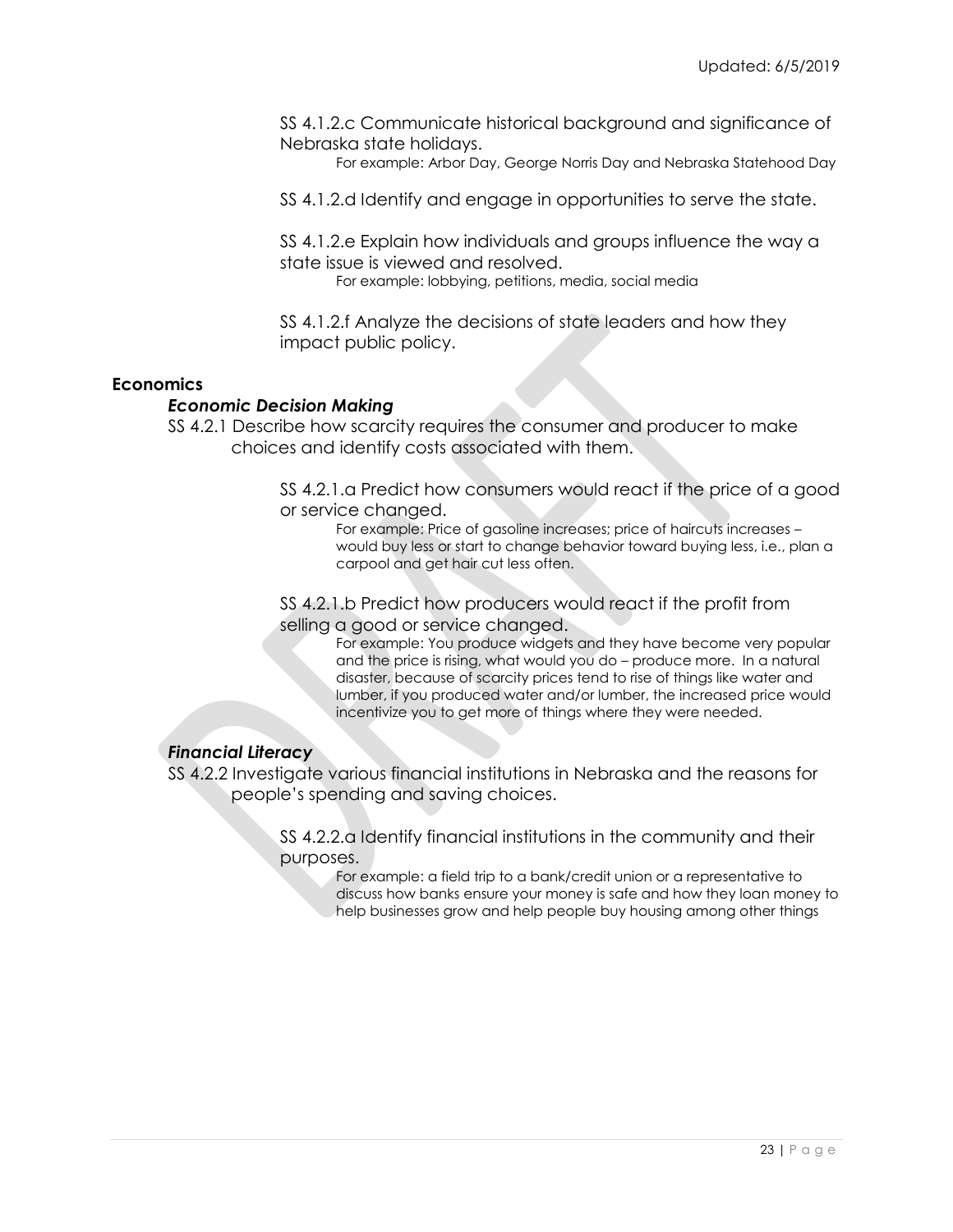# *Exchange and Markets*

SS 4.2.3 Investigate how resources are used to make other goods and produce services.

> SS 4.2.3.a Give examples of human, natural, capital, and entrepreneurial resources used in making goods and services in Nebraska and the United States.

For example: human resources (labor), tools, laboratories, equipment, and machinery

### *National Economy*

SS 4.2.4 Identify and explain specialization and trade and why different regions produce different goods and services.

> SS 4.2.4.a Compare Nebraska with different regions and the goods and services each region produces. For example: beef, wheat, telemarketing, cotton, coal

SS 4.2.4.b Discuss how technology has affected the specialization of Nebraska's economy and surrounding states. For example: irrigation, farm equipment, online trading, geospatial technology (GIS & GPS)

# **Geography**

### *Location and Place*

SS 4.3.1 Explore where (spatial) and why people, places, and environments are organized in the state and around the world.

> SS 4.3.1.a Use local and state maps and atlases to locate physical and human features in Nebraska.

For example: major cities, bodies of water, landforms, interstate/highways, railroads, state parks

SS 4.3.1.b Apply map skills to analyze physical/political maps of the state.

For example: Utilize grid systems to find locations, identify the location and purpose of time zones, and identify and locate cities using relative and absolute locations.

SS 4.3.1.c Analyze why things are located where they are in Nebraska.

> For example: Why are large cattle ranches found in the Sandhills? Why are major airports located near large cities? What determined the route of I-80?

SS 4.3.1.d Differentiate between classifications of bodies and waters, cities, and land masses.

> For example: lakes, rivers, capital city, county seats, major urban centers, plains, river valleys, Sandhills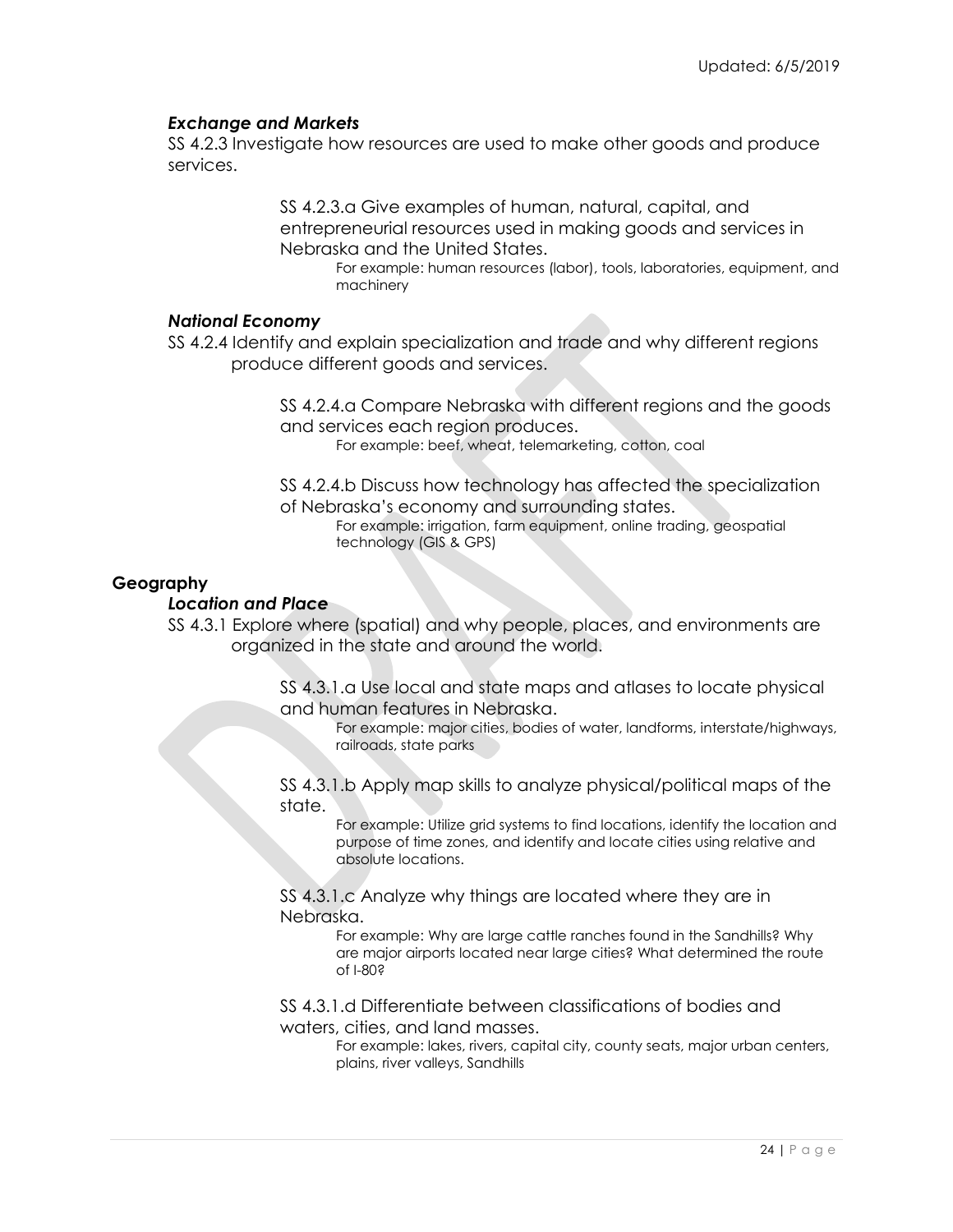### *Regions*

SS 4.3.2 Compare the characteristics of places and regions and their impact on human decisions.

> SS 4.3.2.a Identify criteria used to define regions within the state of Nebraska.

For example: soil, climate, precipitation, population, natural vegetation, land and agricultural usage

SS 4.3.2.b Classify regions and places within the state of Nebraska using physical and human features.

For example: Sandhills, Pine Ridge, Loess Hills, Platte River Valley, rural/urban/suburban, counties and cities

### *Human-Environment Interaction*

SS 4.3.3 Explain how human and natural forces have modified different environments in Nebraska and how humans have adapted.

> SS 4.3.3.a Identify physical processes that shape Nebraska's features and patterns.

For example: weathering, erosion, deposition, drought

SS 4.3.3.b Identify examples of ecosystems in Nebraska and describe related environmental issues.

For example: forests, wetlands, grasslands, and rivers, runoff, flooding, erosion, wildfires

SS 4.3.3.c Describe the impact of extreme natural events on the human and physical environment in Nebraska.

For example: tornadoes, floods, dust storms, insect infestation result in changes to agricultural/construction/public safety practices

SS 4.3.3.d Describe how humans have adapted to Nebraska's physical environment and use available natural resources.

For example: progression of home construction materials, agriculture, irrigation, introduction of trees, soil conservation, soil, timber, surface water and ground water

### *Movement*

SS 4.3.4 Compare and contrast the characteristics of culture statewide.

SS 4.3.4.a Compare and contrast patterns of culture within the state of Nebraska.

For example: language, religion, food, music, sports, celebrations

SS 4.3.4.b Compare and contrast population characteristics of the state of Nebraska.

For example: density, distribution, growth rates due to available jobs, resources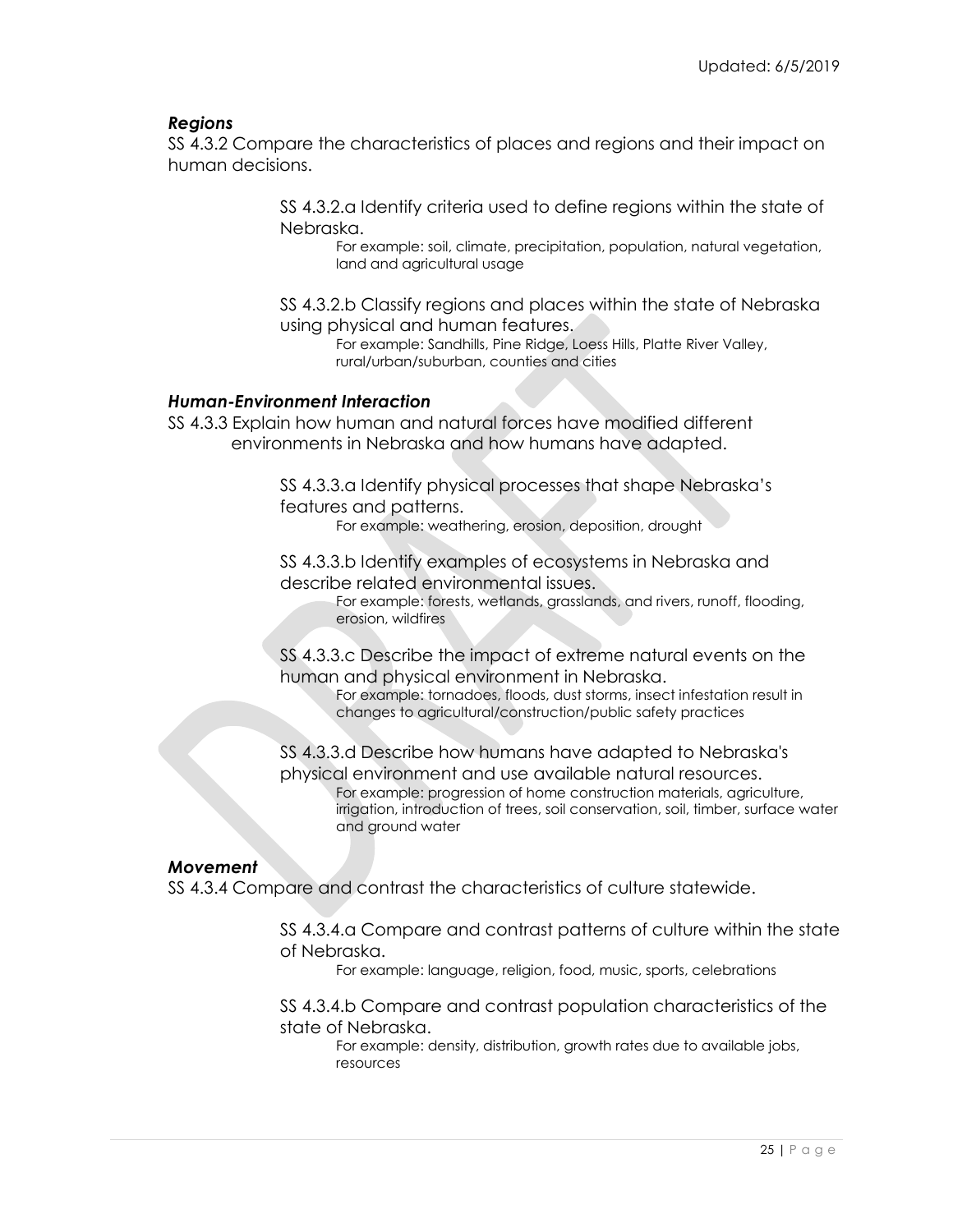# *Geospatial Skills and Geo-literacy*

SS 4.3.5 Use geographic skills to make connections to issues and events.

SS 4.3.5.a Identify and evaluate how changes in human and physical geography have shaped Nebraska.

For example: map major tornado paths, blizzards, floods, or droughts; how the construction of the Transcontinental Railroad and Interstate Highway system have impacted the way Nebraskans live

SS 4.3.5.b Explain the interrelationships of human or physical geographic characteristics of places in Nebraska.

For example: A community is located on a river floodplain with fertile soil and water for transportation, irrigation, and human consumption.

#### **History**

### *Change, Continuity, and Context*

SS 4.4.1 Investigate patterns of continuity and change over time within the context of Nebraska.

> SS 4.4.1.a Analyze the chronology of key state and/or regional events and communicate their impact on the past, present, and future.

For example: timelines, before and after statehood

#### *Multiple Perspectives*

SS 4.4.2 Analyze and explain multiple perspectives of events in Nebraska, including historically marginalized and underrepresented groups.

> SS 4.4.2.a Compare and contrast primary and secondary sources to better understand multiple perspectives of the same event. For example: The Homestead Act, Oregon Trail diaries, military journal of Ponca Removal

SS 4.4.2.b Identify and describe how various sources relate their perspectives of Nebraska history.

> For example: texts and primary documents, primary documents from differing groups of people

#### *Historical Analysis and Interpretation*

SS 4.4.3 Analyze past and current events throughout Nebraska history.

SS 4.4.3.a Analyze key sources in Nebraska History to determine credibility and context.

> For example: accounts from settlers and American Indians, foundational documents in Nebraska

SS 4.4.3.b Identify key events in American history that shaped or were shaped by Nebraska and Nebraskans.

For example: Kansas-Nebraska Act, Homestead Act, Ponca Trail of Tears, North Platte Canteen, Orphan Train, Indian Boarding Schools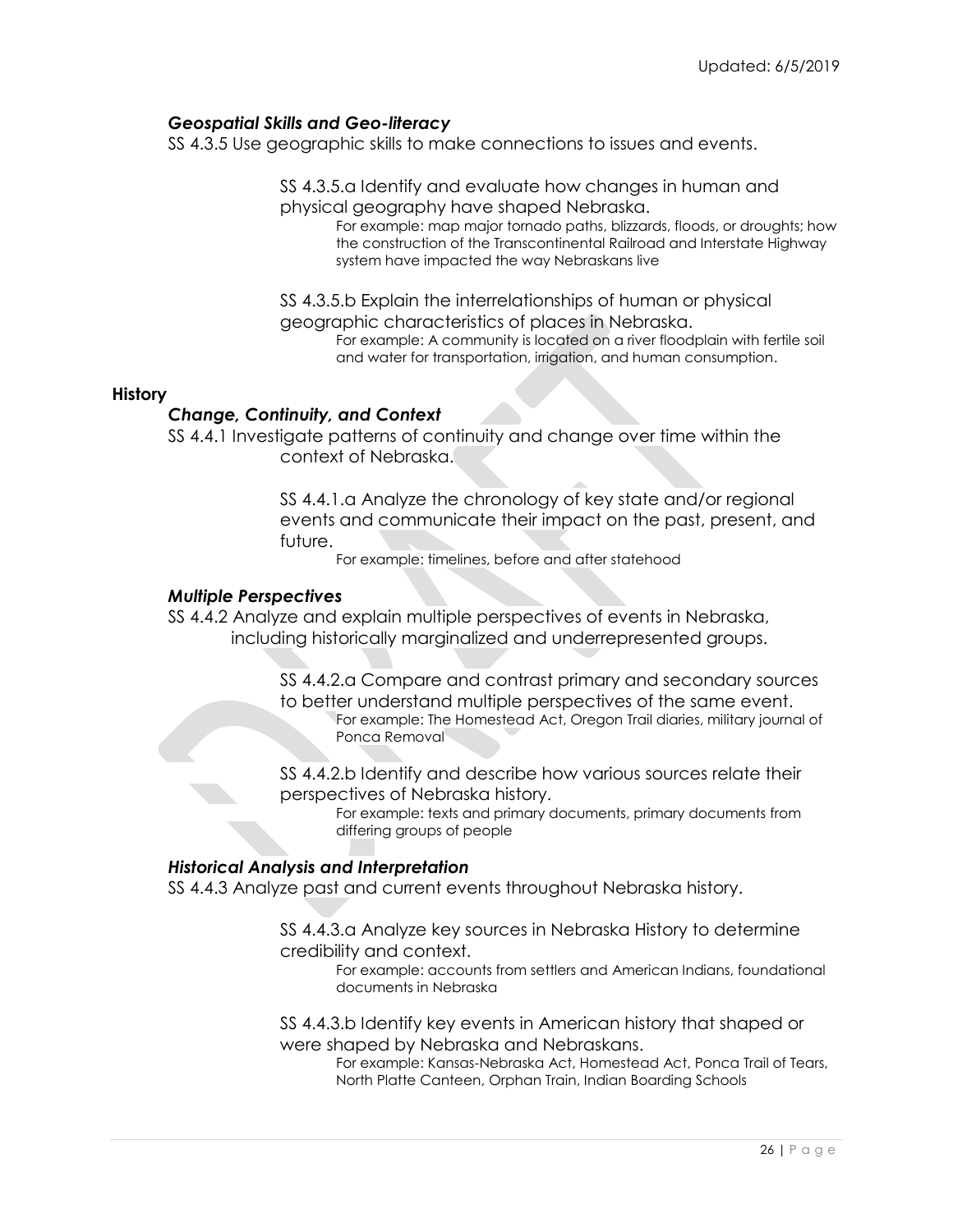### *Historical Inquiry & Research*

SS 4.4.4 Develop historical inquiry and research skills.

SS 4.4.4.a Construct and answer questions about Nebraska history.

SS 4.4.4.b Identify and cite primary and secondary sources to research the history of Nebraska. For example: document archives, newspapers, interviews

SS 4.4.4.c Gather, analyze, and communicate historical information about Nebraska.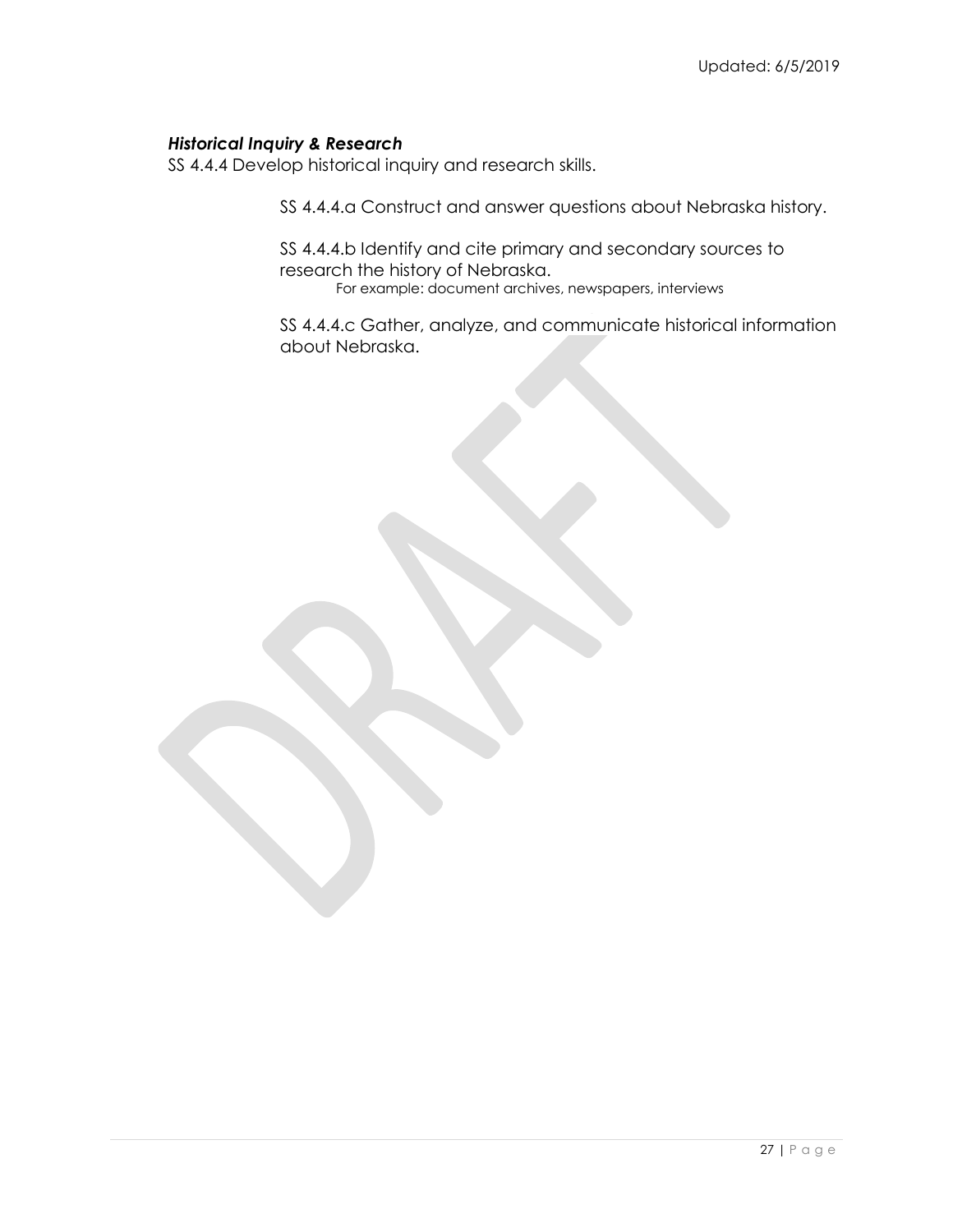### **Grade 5**

### **Grade Level Summary and Theme**

*U.S. Studies*: In fifth grade, students use their understanding of social studies concepts and cause and effect relationships to study Pre-Columbian cultures, the development of the American colonies, and the creation of the United States through the writing of the U.S. Constitution.. By applying what they know from civics, economics, and geography, students learn the ideals, principles, and systems that shaped this country's founding. They conclude the fifth grade by applying their understanding of the country's founding and the ideals in the nation's fundamental documents to issues of importance to them today. This learning forms the foundation and understanding of social studies concepts that will provide students with the ability to examine their role in the community, state, nation, and world.

### **Civics**

### *Forms & Functions of Government*

SS 5.1.1 Synthesize and justify the structure and function of the United States government.

> SS 5.1.1.a Investigate and summarize contributions of multiple ethnic groups that resulted in the historical foundation and formation of the United States constitutional government. For example: early state constitutions, Declaration of Independence, and the Articles of Confederation, Magna Carta, English Bill of Rights

SS 5.1.1.b Identify and explain the origins, structure, and functions of the three branches of government.

SS 5.1.1.c Analyze how colonial and new states' governments' laws affected majority groups and marginalized groups within their population.

For example: citizens, slaves, immigrants, women, class systems, tribes

SS 5.1.1.d Evaluate how the decisions of the national government affect local and state government and citizens of diverse backgrounds.

SS 5.1.1.e Justify the principles of the American Republic. For example: liberty, democracy, United States Constitution, Bill of Rights

SS 5.1.1.f Analyze and contrast tribal forms of government, British monarchy, and early American Colonial governments.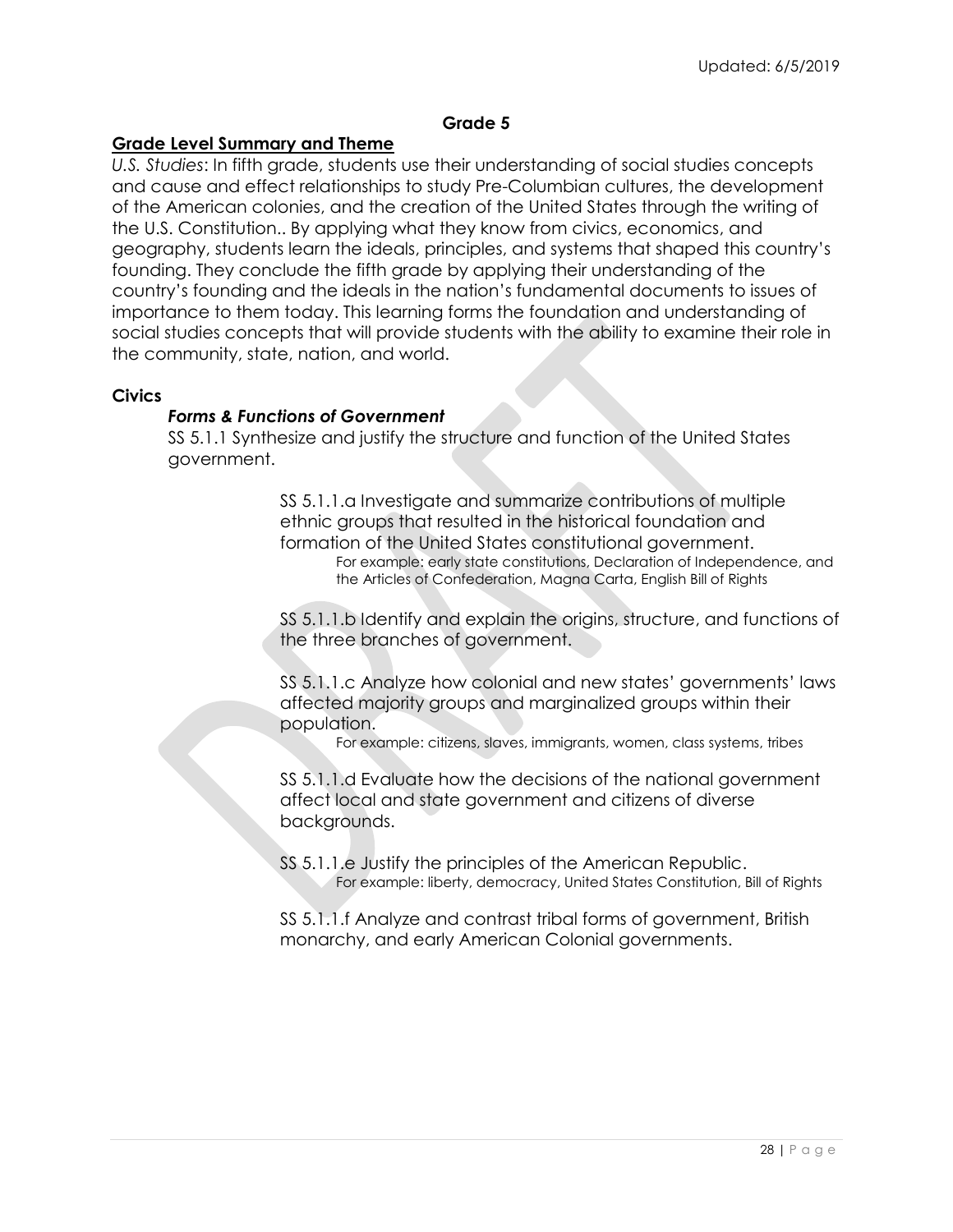### *Civic Participation*

SS 5.1.2 Apply democratic principles that are the foundation of the United States government systems to daily life.

> SS 5.1.2.a Explore and communicate the constitutional rights and civic responsibilities of U.S. citizens.

For example: freedom of speech, voting, staying informed of issues, respecting the rights, opinions, and beliefs of others, joining a civic group

SS 5.1.2.b Analyze and communicate the significance of patriotic symbols, songs, and activities.

For example: Pledge of Allegiance, "The Star-Spangled Banner," "America the Beautiful," George Washington's Birthday, Abraham Lincoln's Birthday, Martin Luther King Jr. day, state and national holidays

SS 5.1.2.c Communicate historical background and significance of national and state holidays.

> For example: George Washington's Birthday, Abraham Lincoln's Birthday, Presidents Day, Dr. Martin Luther King, Jr. Day, Native American Heritage Day, Constitution Day, Memorial Day, Veterans Day, Thanksgiving Day, General Pulaski Day, and Citizenship Day

SS 5.1.2.d Explore models of group and individual actions that illustrate civic ideas in the founding of the United States.

SS 5.1.2.e Analyze how cooperation and conflict among people have contributed to political, economic, and social events and situations in the United States.

For example: communication through civil discourse historically and presently

SS 5.1.2.f Analyze how the roles of individuals and groups influence government.

For example: George Washington, John Adams, Thomas Jefferson, Benjamin Franklin

### **Economics**

#### *Exchange and Markets*

SS 5.2.2 Explain how human capital can be improved by education and training and thereby increase standard of living

> SS 5.2.2.a List examples of how additional education/training improves productivity and increases standard of living.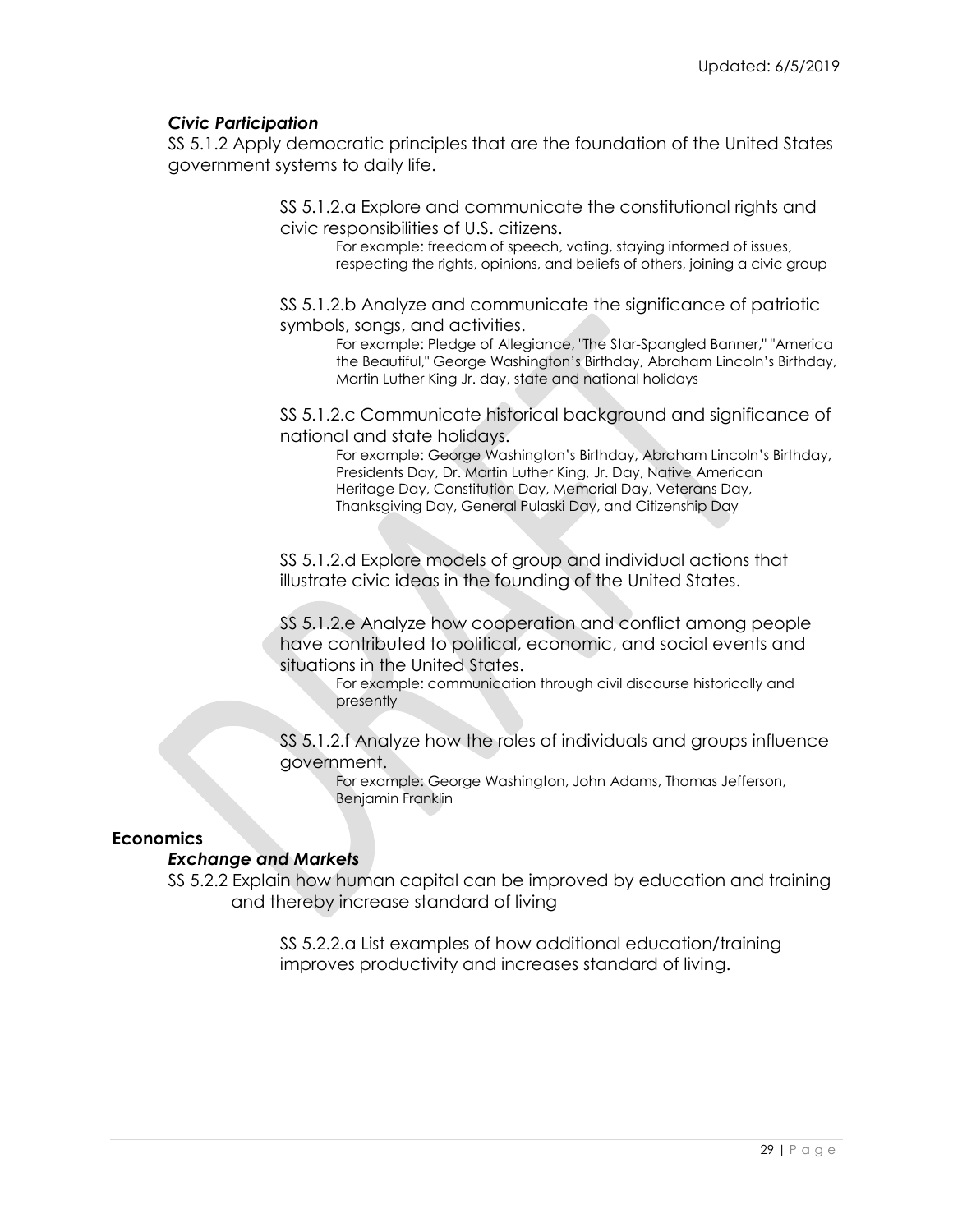SS 5.2.3 Explain how specialization, division of labor, and technology increases productivity and interdependence.

> SS 5.2.3.a Describe the historical role of innovation and entrepreneurship in a market economy.

> > For example: apprentice, journeyman, master electrician, early inventors and entrepreneurs

#### *National Economy*

SS 5.2.4 Summarize characteristics of economic institutions in the United States.

SS 5.2.4.a Describe the importance of financial institutions to households and businesses.

> For example: loans to agriculture, business, and individuals in order to provide capital; importance of rule of law to enforce contracts and provide for private property, checking, safety deposit box, CD, stocks, bonds, savings accounts

SS 5.2.4.b Explain the rules and laws that protect and support consumers.

For example: contracts, agreements, and product safety

SS 5.2.4.c Identify goods and services funded through federal taxes. For example: armed forces, courts, parks, border security

#### *Global Economy*

SS 5.2.5 Summarize how specialization and trade impact the global market and relationships with other countries.

> SS 5.2.5.a Like trade among individuals within one country, describe how international trade promotes specialization and division of labor and increases the productivity of labor, output and consumption.

> For example: Produce an item by yourself, then work with a small group to produce the same item. It could be greeting cards or paper clip bracelets or other items.

SS 5.2.5.b Explain how trade impacts relationships between countries.

For example: fur, tobacco, cotton, lumber, triangle trade

# **Geography**

#### *Location and Place*

SS 5.3.1 Explore where (spatial) and why people, places and environments are organized in the United States.

> SS 5.3.1.a Use maps and atlases to locate major human and physical features in the United States.

For example: states, capitals and major cities, Rocky Mountains, Appalachian Mountains, Great Lakes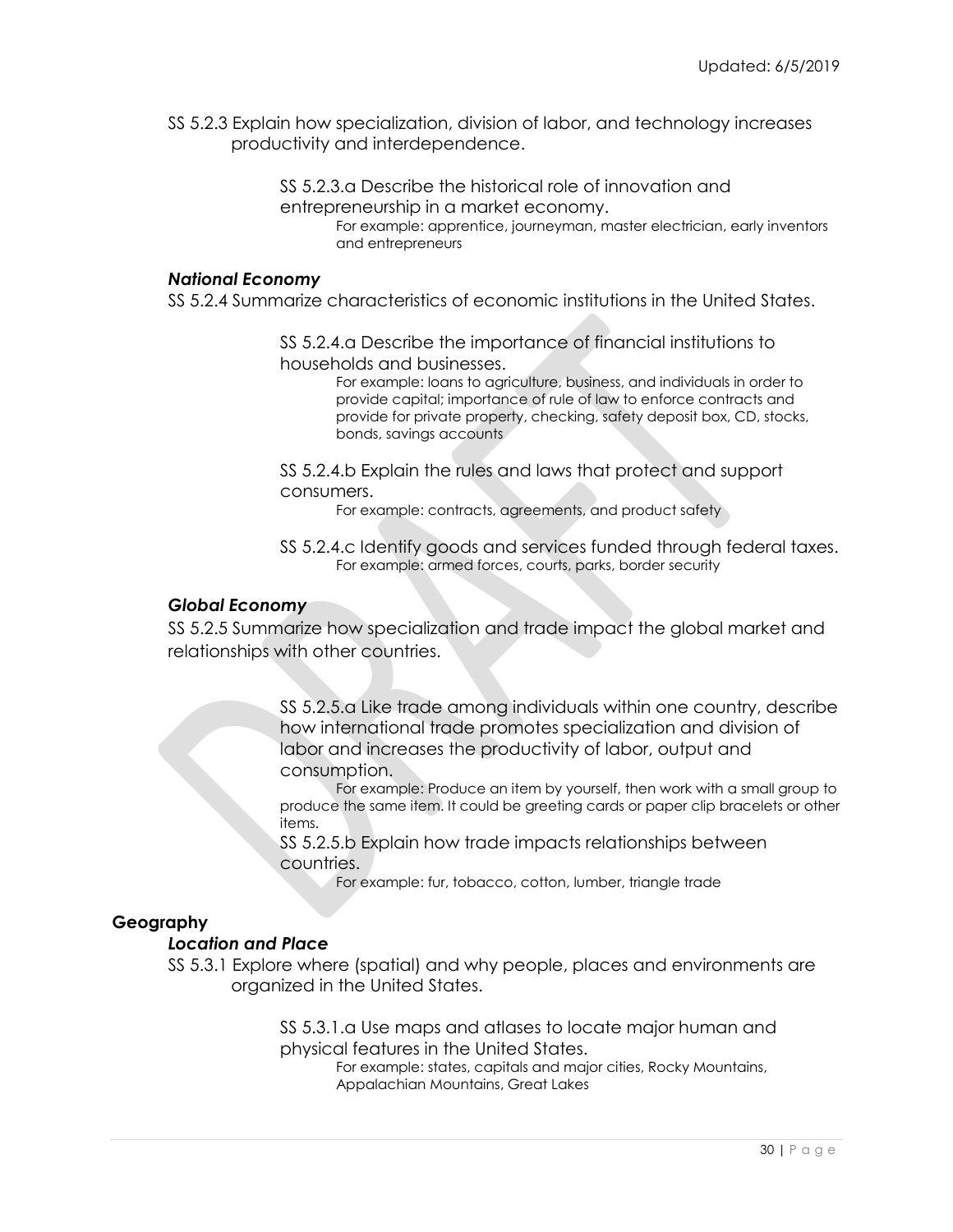SS 5.3.1.b Apply map skills to analyze physical/political maps of the United States.

For example: Identify latitude/longitude and the global grid, and the location and purpose of time zones.

SS 5.3.1.c Analyze why things are located where they are in the United States.

> For example: Why were the 13 colonies located on the eastern side of the United States? Why was corn raised in Pennsylvania and Ohio and cotton in Virginia and Georgia?

### *Regions*

SS 5.3.2 Compare the characteristics of places and regions and draw conclusions on their impact on human decisions.

> SS 5.3.2.a Identify criteria used to define regions within the United States.

For example: location, climate, industry, landforms, bodies of water

SS 5.3.2.b Identify and classify regions and places within the United States using physical and human features.

For example: Rocky Mountains, The Southwest, Great Plains, Corn Belt, Cotton Belt, Silicon Valley, Bread Basket, cities, states, congressional districts

### *Human-Environment Interaction*

SS 5.3.3 Explain how human and natural forces have modified different environments in the United States and how humans have adapted.

> SS 5.3.3.a Identify examples of ecosystems and analyze issues related to the natural setting in the United States.

For example: forests, deserts, grasslands, deforestation, wildfires, urban sprawl, flooding, erosion, strip mining

SS 5.3.3.b Describe the impact of extreme natural events in the United States on the human and physical environment. For example: blizzards, floods, drought, hurricanes, tornadoes result in changes to agricultural/construction/public safety practices

SS 5.3.3.c Examine patterns of resource distribution and utilization in the United States.

For example: fisheries, forests, agricultural development, manufacturing regions

#### *Movement*

SS 5.3.4 Compare, contrast, and draw conclusions about the characteristics of culture and migration in the United States.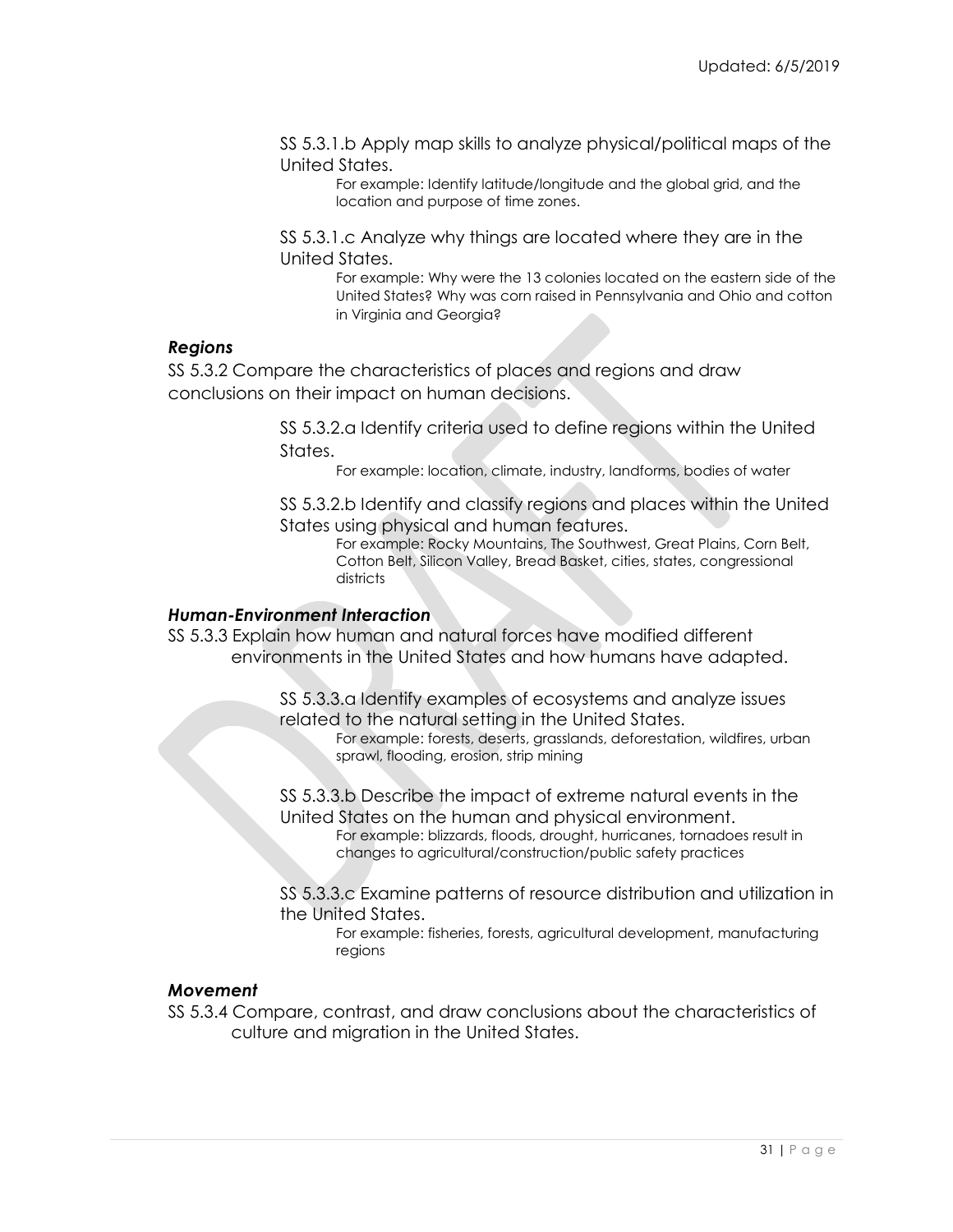SS 5.3.4.a Compare and contrast patterns of culture within the United States over time and space.

For example: language, religion, food, music, sports, celebrations

SS 5.3.4.b Compare and contrast population characteristics of the United States.

For example: density, distribution, growth rates due to climate, resources, economic, and cultural opportunities

SS 5.3.4.c Explain reasons for historical and present day migrations to and within the United States.

For example: economic opportunity, war, famine, natural disasters, persecution

#### *Geospatial Skills and Geo-literacy*

SS 5.3.5 Use geographic skills to interpret issues and events.

SS 5.3.5.a Explain the influences of physical and human geographic features on events in the United States.

> For example: Developing major settlements around natural East Coast harbors such as New York City (New Amsterdam), building the Boston Post Road to improve connections and communications within the colonies, migrating through the Cumberland Gap into the Kentucky bluegrass region

SS 5.3.5.b Analyze aspects of human and physical geography that have shaped the settlement and development of Early America. For example: latitude and longitude in the role of early navigation, groundwater and irrigation, westward expansion of European immigrants, seeds, fertile soils, agriculture, transportation systems, water power

#### **History**

### *Change, Continuity, and Context*

SS 5.4.1 Investigate patterns of continuity and change over time within the context of the early Americas through the Revolutionary War.

> SS 5.4.1.a Examine the chronology of key events in the United States and communicate their impact on the past, present, and future.

For example: Development of civilizations in America before Columbus, founding of colonies, American Indian responses to colonization, coming of American Revolution, founding of United States, creation of the United States Constitution, Bill of Rights, gradual emancipation of slavery in the North

### *Multiple Perspectives*

SS 5.4.2 Describe and explain multiple perspectives of historical events in the early Americas, including marginalized and underrepresented groups.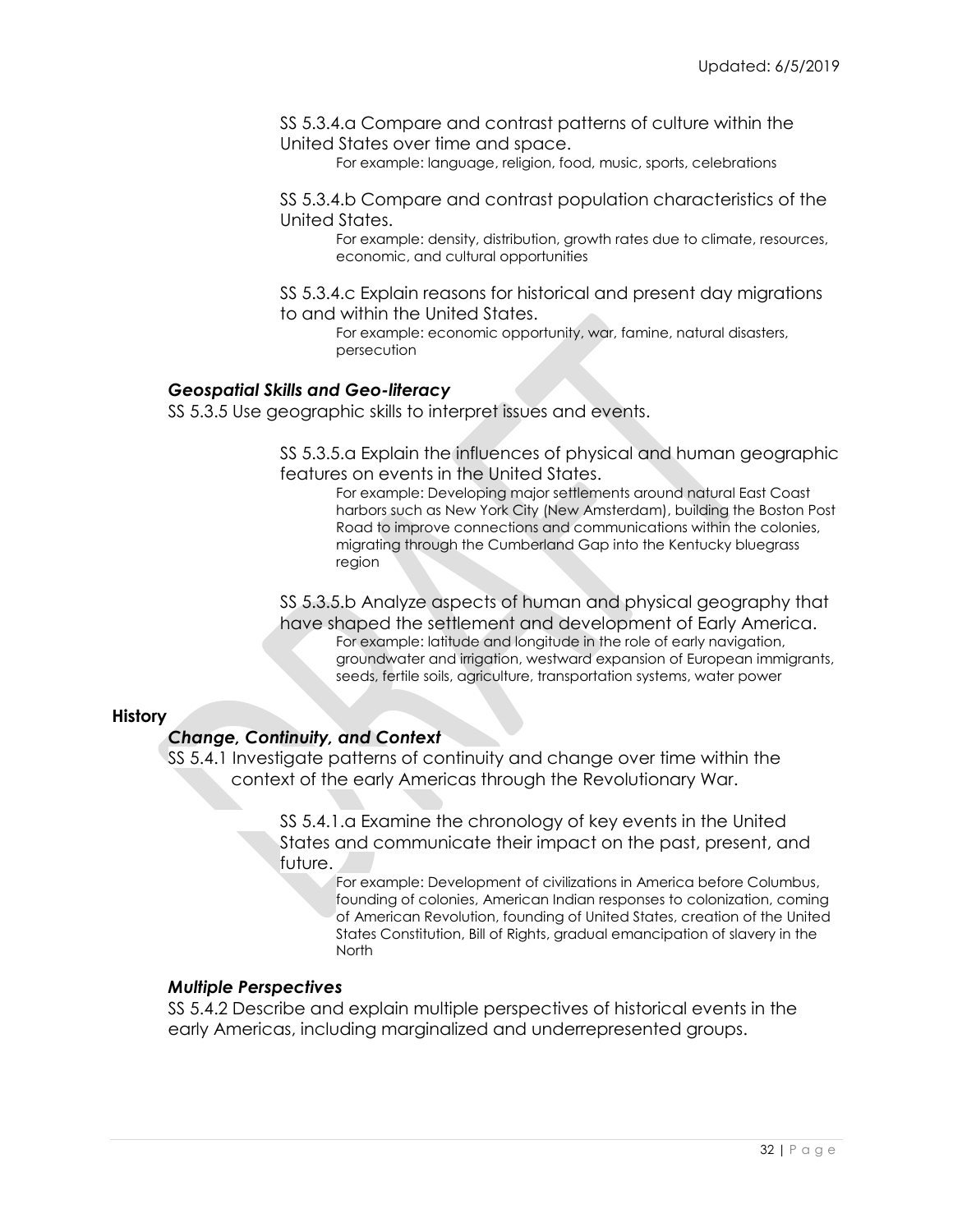SS 5.4.2.a Compare and contrast primary and secondary sources to better understand multiple perspectives of the same event. For example: The Boston Massacre, Declaration of Independence, United States Constitution, historical biographies

SS 5.4.2.b Identify and describe how multiple perspectives facilitate the understanding of the full story of US history. For example: Indian Removal Act, Atlantic Slave Trade

### *Historical Analysis and Interpretation*

SS 5.4.3 Analyze past and current events and challenges in the early Americas through the Revolution.

> SS 5.4.3.a Analyze the impact of people, events, ideas, and symbols on various cultures and ethnic groups in the early Americas through the Revolution.

> > For example: Indigenous cultures, exploration, conflict, colonization, the emergence of democratic institutions, the Revolution, founders and founding documents, the unique nature of the creation of the United States leading to a nation based upon personal freedom, inalienable rights, and democratic ideals, and other patriotic national symbols

### *Historical Inquiry & Research*

SS 5.4.4 Analyze the impact of people, events, ideas, and symbols on various cultures and ethnic groups in the early Americas through the Revolution.

> SS 5.4.4.a Construct and answer questions about early America through the Revolution based on multiple sources.

SS 5.4.4.b Analyze and cite appropriate primary and secondary sources to research early America through the Revolution. For example: use of appropriate citation format; determine the credibility, contextualization, and corroboration of sources.

SS 5.4.4.c Gather, analyze, and evaluate historical evidence.

SS 5.4.4.d Present historical evidence in response to compelling questions about Early America through the Revolution.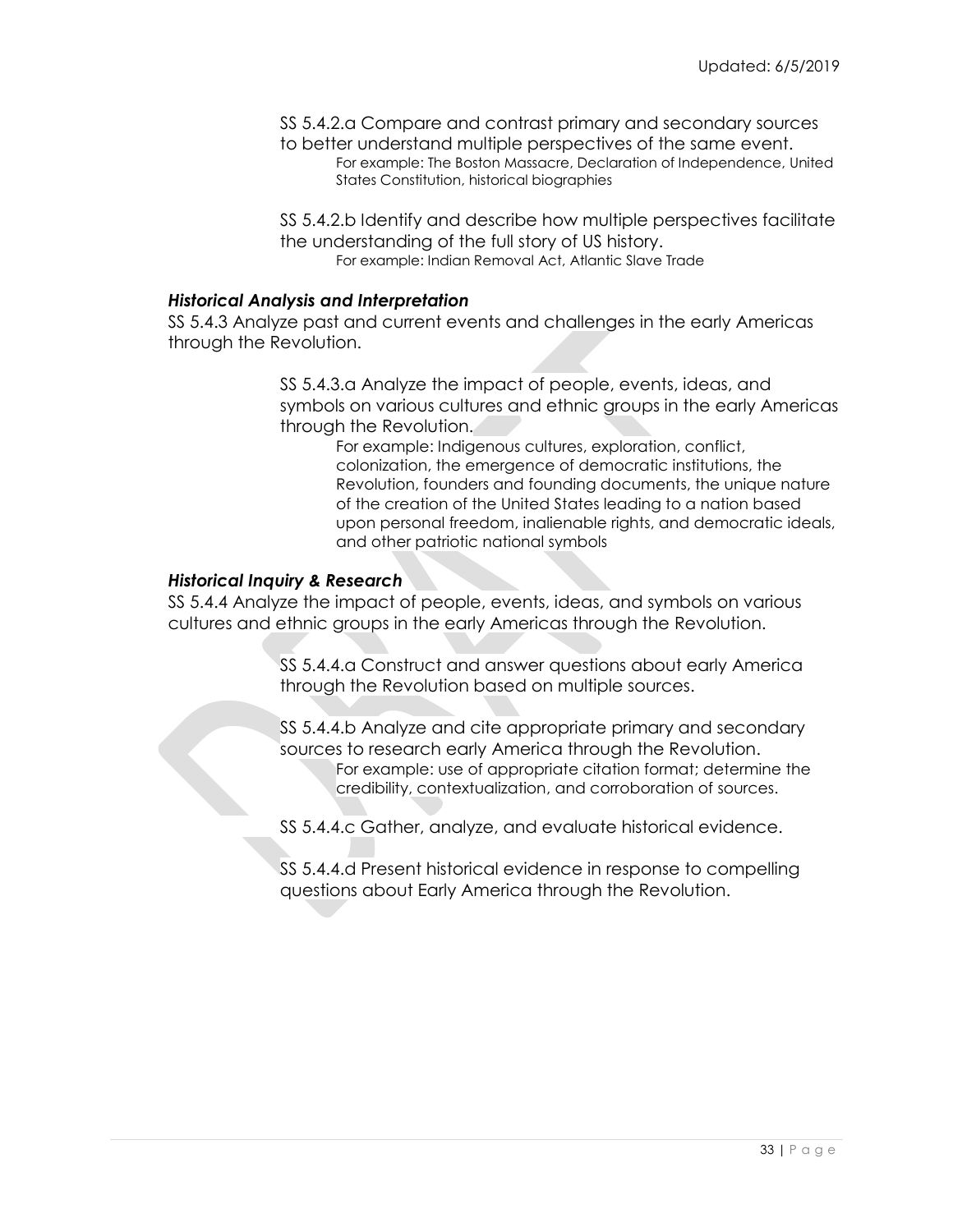#### Updated: 6/5/2019

**Middle School Standards Introduction:** The purpose of Nebraska's 6-8 Social Studies Standards is to integrate important subject matter and skills, and to provide students a robust understanding of grade-specific concepts. The standards should not be viewed in isolation, but as a unifying approach to social studies curriculum and instruction.

| 6th Grade                                                                                         | 7th Grade                                                                                                                                                   | 8th Grade                                                                                                                                    |  |
|---------------------------------------------------------------------------------------------------|-------------------------------------------------------------------------------------------------------------------------------------------------------------|----------------------------------------------------------------------------------------------------------------------------------------------|--|
| <b>Civics</b>                                                                                     |                                                                                                                                                             |                                                                                                                                              |  |
| SS 6.1.1 Investigate the foundations, structures, and functions of<br>governmental institutions.  | SS 7.1.1 Analyze the foundations, structures and functions of<br>governmental institutions.                                                                 | SS 8.1.1 Investigate and analyze the foundation, structure, and<br>functions of the United States government.                                |  |
| SS 6.1.2 Investigate the roles, responsibilities, and rights of<br>citizens.                      | SS 7.1.2 Analyze the roles, responsibilities, and rights of citizens<br>and groups in international societies.                                              | SS 8.1.2 Demonstrate the roles, responsibilities, and rights as local,<br>state, national, and international citizens.                       |  |
| <b>Economics</b>                                                                                  |                                                                                                                                                             |                                                                                                                                              |  |
| SS 6.2.1 Investigate how economic decisions affect the well-<br>being of individuals and society. | SS 7.2.1 not addressed at this level                                                                                                                        | SS 8.2.1 Apply economic concepts that support rational decision<br>making.                                                                   |  |
|                                                                                                   | SS 7.2.2 not addressed at this level                                                                                                                        | SS 8.2.2 Justify and debate decisions made by North American<br>societies and how they impacted short-term and long term<br>economic goals.  |  |
| SS 6.2.3 Explain the interdependence of producers and<br>consumers in a market economy.           | SS 7.2.3 Explain the interdependence of producers and<br>consumers in a market economy.                                                                     | SS 8.2.3 Analyze the interdependence of producers and consumers,<br>the role of competition, and the effect on price in a market<br>economy. |  |
|                                                                                                   | SS 7.2.4 Investigate how varying economics systems impact<br>individuals in a civilization/society.                                                         | SS 8.2.4 Not addressed at this level                                                                                                         |  |
|                                                                                                   | SS 7.2.5 Analyze information using appropriate data to draw<br>conclusions about the total production, income, and economic<br>growth in various economies. | SS 8.2.5 Illustrate how international trade benefits individuals,<br>organizations, and nations.                                             |  |
| SS 6.2.6 not addressed at this level                                                              |                                                                                                                                                             | SS 8.2.6 Understand personal and business financial management.                                                                              |  |
| SS 6.2.7 not addressed at this level                                                              | SS 7.2.7 Illustrate how international trade benefits individuals,<br>organizations, and nations/societies.                                                  | SS 8.2.7 not addressed at this level                                                                                                         |  |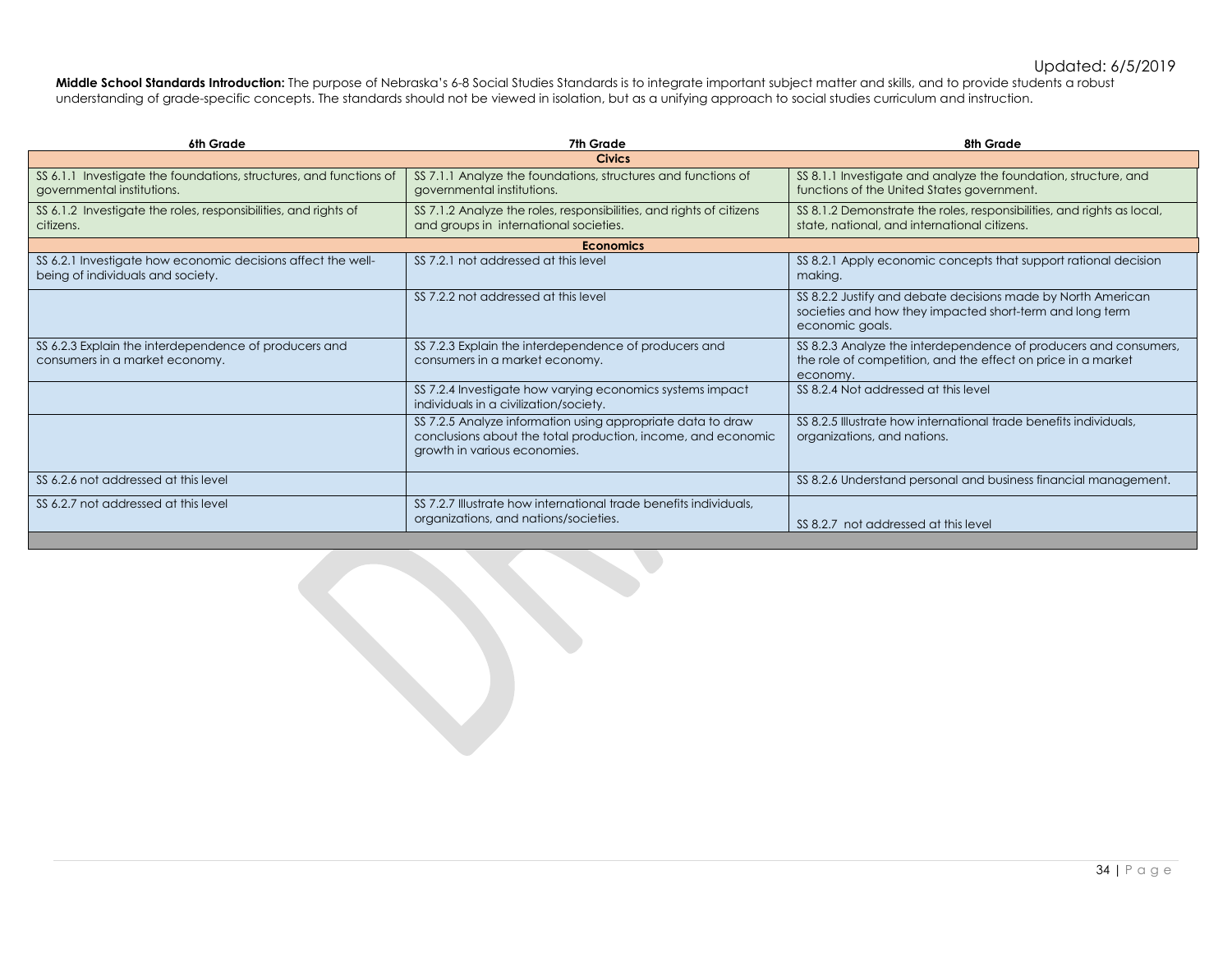| Geography                                                                                                                               |                                                                                                                                         |                                                                                                                                    |  |  |
|-----------------------------------------------------------------------------------------------------------------------------------------|-----------------------------------------------------------------------------------------------------------------------------------------|------------------------------------------------------------------------------------------------------------------------------------|--|--|
| SS 6.3.1 Identify where (spatial) and why people, places, and<br>environments are organized on the Earth's Surface.                     | SS 7.3.1 not addressed at this level                                                                                                    | SS 8.3.1 not addressed at this level                                                                                               |  |  |
| SS 6.3.2 not addressed at this level                                                                                                    | SS 7.3.2 Evaluate how regions form and change over time.                                                                                | SS 8.3.2 Examine how regions form and change over time.                                                                            |  |  |
| SS 6.3.3 Identify how the natural environment is changed by<br>natural and human forces, and how humans adapt to their<br>surroundings. | SS 7.3.3 Determine how the natural environment is changed by<br>natural and human forces and how humans adapt to their<br>surroundings. | SS 8.3.3 Explain how the natural environment is changed by natural<br>and human forces and how humans adapt to their surroundings. |  |  |
| SS 6.3.4 Interpret and summarize patterns of culture around the<br>world.                                                               | SS 7.3.4 Examine and interpret patterns of culture around the<br>world.                                                                 | SS 8.3.4 not addressed at this level                                                                                               |  |  |
| SS 6.3.5 not addressed at this level                                                                                                    | SS 7.3.5 Compare issues and/or events using geographic<br>knowledge and skills to make informed decisions.                              | SS 8.3.5 not addressed at this level                                                                                               |  |  |
| <b>History</b>                                                                                                                          |                                                                                                                                         |                                                                                                                                    |  |  |
| 6.4.1 Analyze patterns of continuity and change over time in<br>the context of world history.                                           | SS 7.4.1 Analyze patterns of continuity and change over time in<br>the context of world history.                                        | SS 8.4.1 Analyze patterns of continuity and change over time in the<br>context of United States history.                           |  |  |
| SS 6.4.2 Use multiple perspectives to identify the historical, social<br>and cultural context of past and current events.               | SS 7.4.2 Use multiple perspectives to examine the historical,<br>social and cultural context of past and current events.                | SS 8.4.2 Use multiple perspectives to evaluate the historical, social,<br>and cultural context of past and current events.         |  |  |
| SS 6.4.3 Analyze evidence from multiple perspectives and<br>sources to better understand the complexities of world history.             | SS 7.4.3 Analyze evidence from multiple perspectives and<br>sources to better understand the complexities of world history.             | SS 8.4.3 Examine historical events from the perspectives of<br>marginalized and underrepresented groups.                           |  |  |
| SS 6.4.4 Analyze and interpret sources for historical context.                                                                          | SS 7.4.4 Analyze and interpret sources for perspective and<br>historical context.                                                       | SS 8.4.4 Evaluate and interpret sources for perspective and historical<br>context.                                                 |  |  |
| SS 6.4.5 Use the inquiry process to construct and answer<br>historical questions.                                                       | SS 7.4.5 Use the inquiry process to construct and answer historical<br>questions.                                                       | SS 8.4.5 Use the inquiry process to construct and answer historical<br>questions.                                                  |  |  |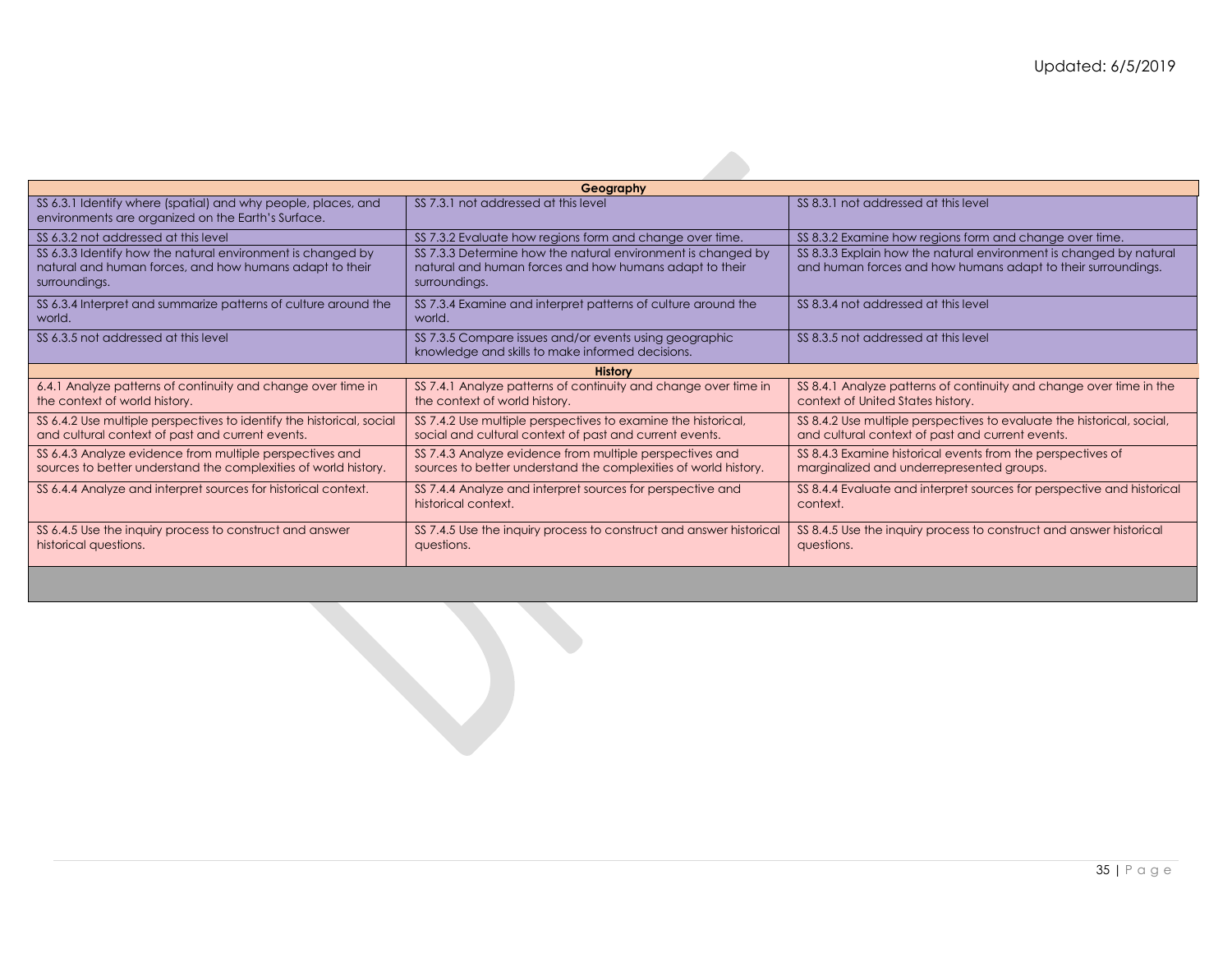### **Grade 6**

# **Grade Level Summary and Theme**

*World Studies I*: In sixth grade, students are ready to deepen their understanding of the Earth and its peoples through the study of history, geography, politics, culture, and economic systems. Students begin their examination of the world by exploring the location, place, and spatial organization of the world's major regions. Students are then given an opportunity to study ancient civilizations deeply in these regions. In this way, students develop higher levels of critical thinking by considering why civilizations developed, where and when they did, and why they declined. Students will have multiple opportunities to employ maps and timelines, to compare the foundations of economic and political systems, and to engage in content-driven research and inquiry. Students will explore the connections between ancient and classical societies and contemporary civic ideas and issues. Students analyze the interactions among the various cultures, emphasizing their enduring contributions and the link between the contemporary and ancient worlds.

#### **Civics**

### *Forms & Functions of Government*

SS 6.1.1 Investigate the foundations, structures, and functions of governmental institutions.

> SS 6.1.1.a Analyze the different forms of government through the study of early civilizations.

For example: tribal, monarchy, democracy, republic, theocracy, tyranny and oligarchy

S 6.1.1.b Identify the development of written laws and documents.

SS 6.1.1.c Communicate the various ways governmental decisions have impacted people, places, and history.

SS 6.1.1.d Investigate important government principles. For example: democracy, rule of law, justice, equality

### *Civic Participation*

SS 6.1.2 Investigate the roles, responsibilities, and rights of citizens.

SS 6.1.2.a Describe ways individuals participate in the political process.

For example: voting, contacting officials, civic engagement, decision making, leadership

SS 6.1.2.b - Compare and contrast the roles and rights of individuals In Ancient Civilizations to the those in the United States today.

For example: military service, voting, civic engagement, decision making, leadership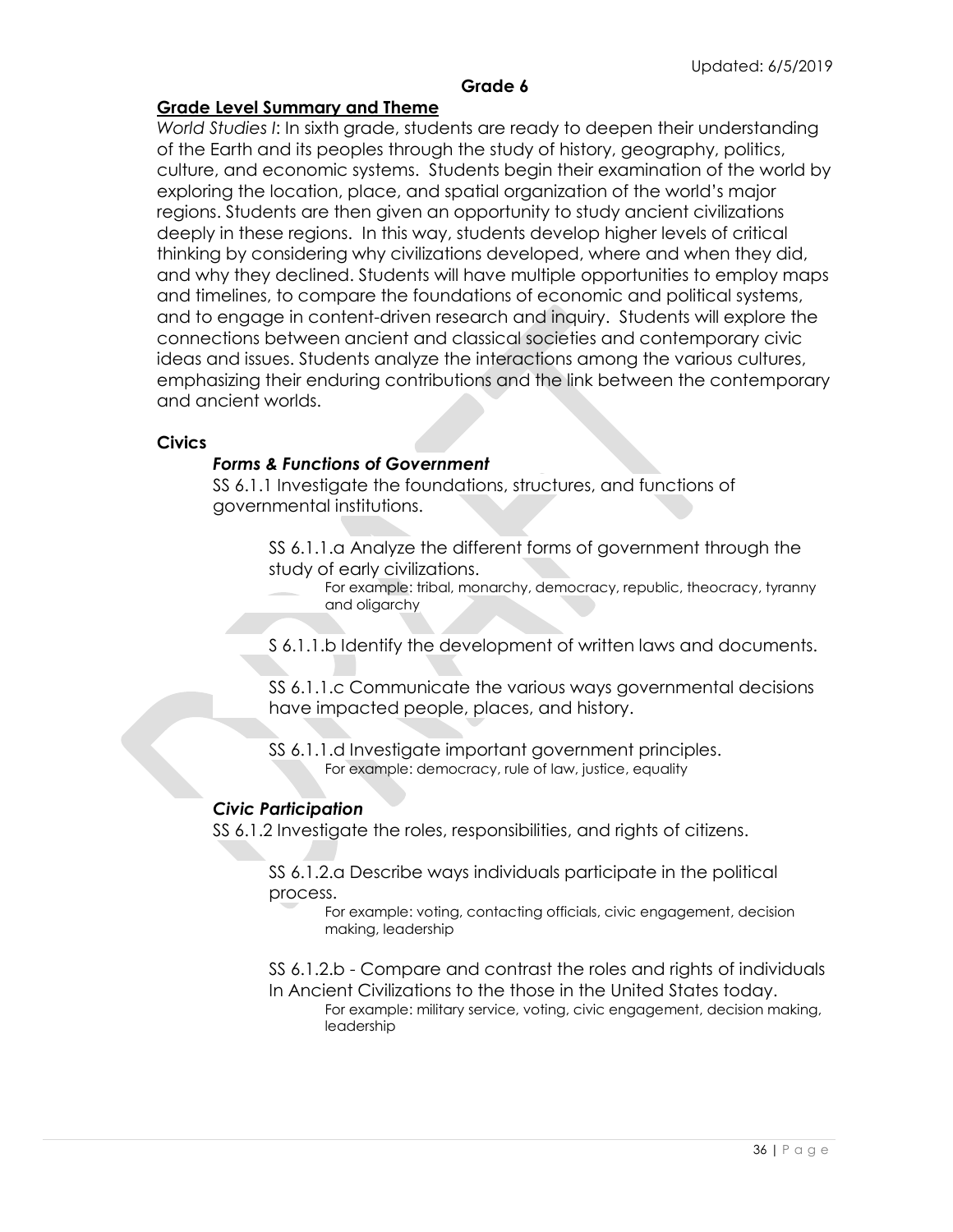# **Economics**

### *Economic Decision Making*

SS 6.2.1 Investigate how economic decisions affect the well-being of individuals and society.

6.2.1.a Compare the benefits and costs of economic decisions made by Ancient Civilizations.

> For example: marginal benefits of the migration of the Swahili people throughout southern Africa, Constantine the Great's decision to convert the Roman Empire to Christianity, Ancient Mesopotamians that settled along the Tigris and Euphrates to sustain life in a desert

SS 6.2.1.b Examine how social and governmental decisions impact economic well being.

> For example: Under constant invasion, Chinese dynasties built the Great Wall. Europeans and Asians were able to establish trade through the Silk Road to attain resources not native to their own continents. The caste system of Ancient India established order in the government but at the sake of the liberty of those in lower castes. Many ancient societies were f orced to pay tribute to a superior power for protection. Use democratic process established in Greece to make a classroom decision.

SS 6.2.1.c Apply a decision making model to an issue connected to the Ancient or Medieval World.

For example: Analyze the tradeoffs of staying in or leaving a society confronted with a challenge. Use democratic process established in Greece to make a classroom decision. Apply economic reasoning to a medieval conflict.

### *Exchange and Markets*

- SS 6.2.3 Explain the interdependence of producers and consumers.
	- SS 6.2.3.a Identify producers and consumers for Ancient civilizations. For example: Examine the independence and interdependence of social classes in ancient societies. List items sold and traded among various medieval societies.

SS 6.2.3.b Explain how the interaction between producers and consumers satisfied economic wants and needs

For example: Research the various resources that were utilized as mediums of exchange like animals, cowry shells, gold, and porcelain. Examine how societies without currency differed from those with currency.

### **Geography**

### *Location & Place*

SS 6.3.1 Identify where (spatial) and why people, places, and environments are organized on the Earth's surface.

> SS 6.3.1.a Identify and illustrate the locations of the first cities, civilizations, and empires and the reasoning for their locations. For example: river civilizations (Tigris/Euphrates, Yellow, Indus, Nile, Mesopotamia), early cities (Memphis, Ur, Babylon)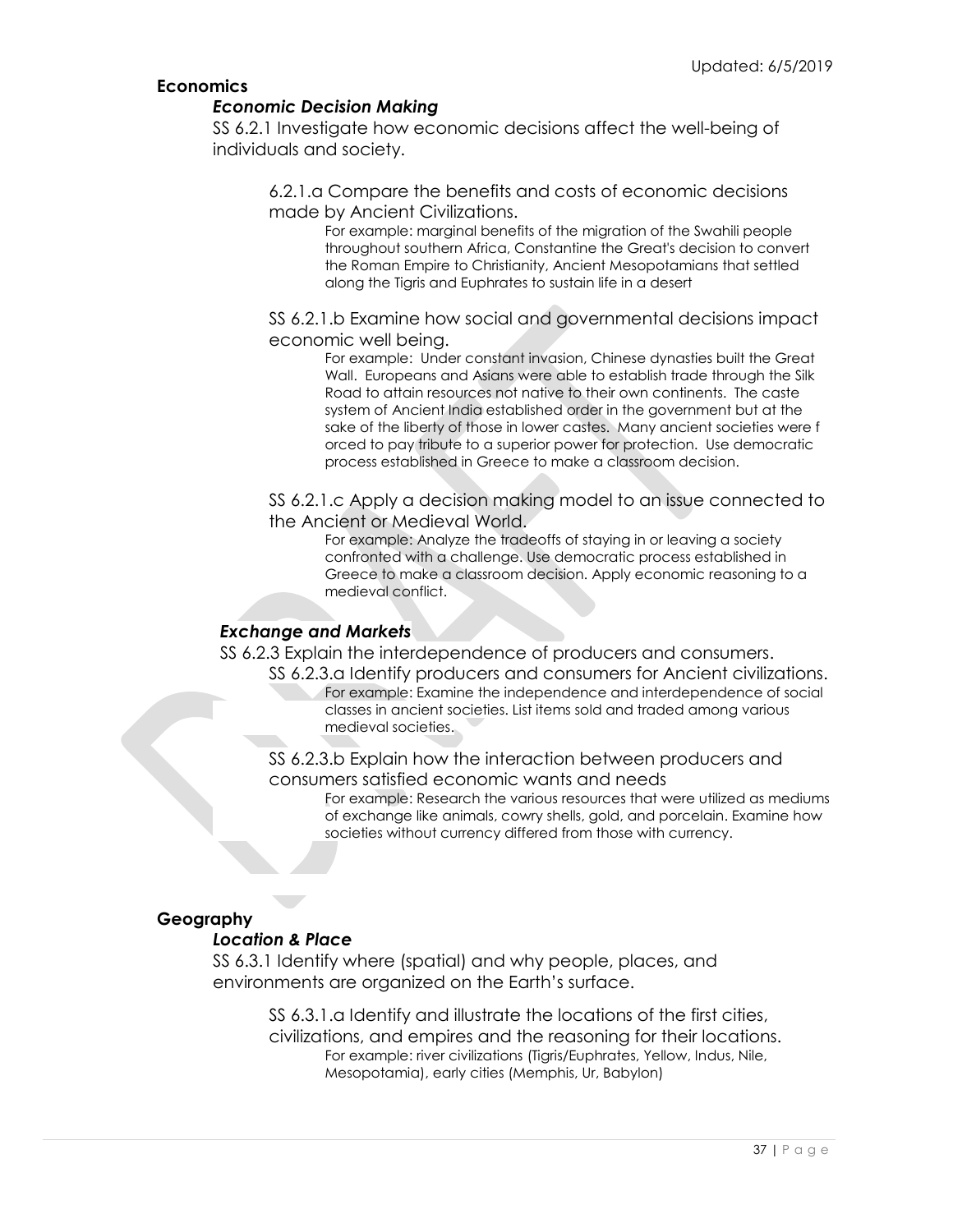SS 6.3.1.b Investigate the human and physical characteristics of early patterns of civilizations and empires.

For example: agricultural societies (agricultural hearths for crops and livestock), deposits of copper and iron

### *Regions*

SS 6.3.2 Not addressed at this grade level

### *Human Environment Interaction*

SS 6.3.3 Identify how the natural environment is changed by natural and human forces, and how humans adapt to their surroundings.

SS 6.3.3.a Describe the impact of natural processes on the human and physical environments.

For example: precipitation, drought, earthquakes, tornadoes, floods, hurricanes, volcanic eruptions, mudslides

SS 6.3.3.b Summarize how early humans utilized and adapted to their physical environment.

> For example: irrigation, levees, terraces, fertile soils, mechanized agriculture, changes in land use, clothing, sewage systems, scarcity of resources

#### *Movement*

SS 6.3.4 Interpret and summarize patterns of culture around the world.

SS 6.3.4.a Compare and contrast characteristics of groups of people/settlements.

For example: characteristics of river civilizations

SS 6.3.4.b Explain how cultural diffusion occurs. For example: trade routes, migration, conquest/empire building

### *Geospatial Skills and Geo-literacy*

SS 6.3.5 Not addressed at this grade level

### **History**

### *Change, Continuity, and Context*

SS 6.4.1 Analyze patterns of continuity and change over time in the context of world history.

SS 6.4.1.a Analyze the impact of people, events, and ideas, including various cultures and ethnic groups, on the world. For example: Chauvin, Zapotec, Olmec, Mesopotamia, Egypt, Indus, Greco-Roman, early Chinese and Japanese dynasties, Hinduism, Taoism, Buddhism, Judaism, Christianity, Islam

SS 6.4.1b Analyze the impact of historical events in the world using symbols, maps, documents and artifacts.

For example: Hammurabi's Code, symbols of world religions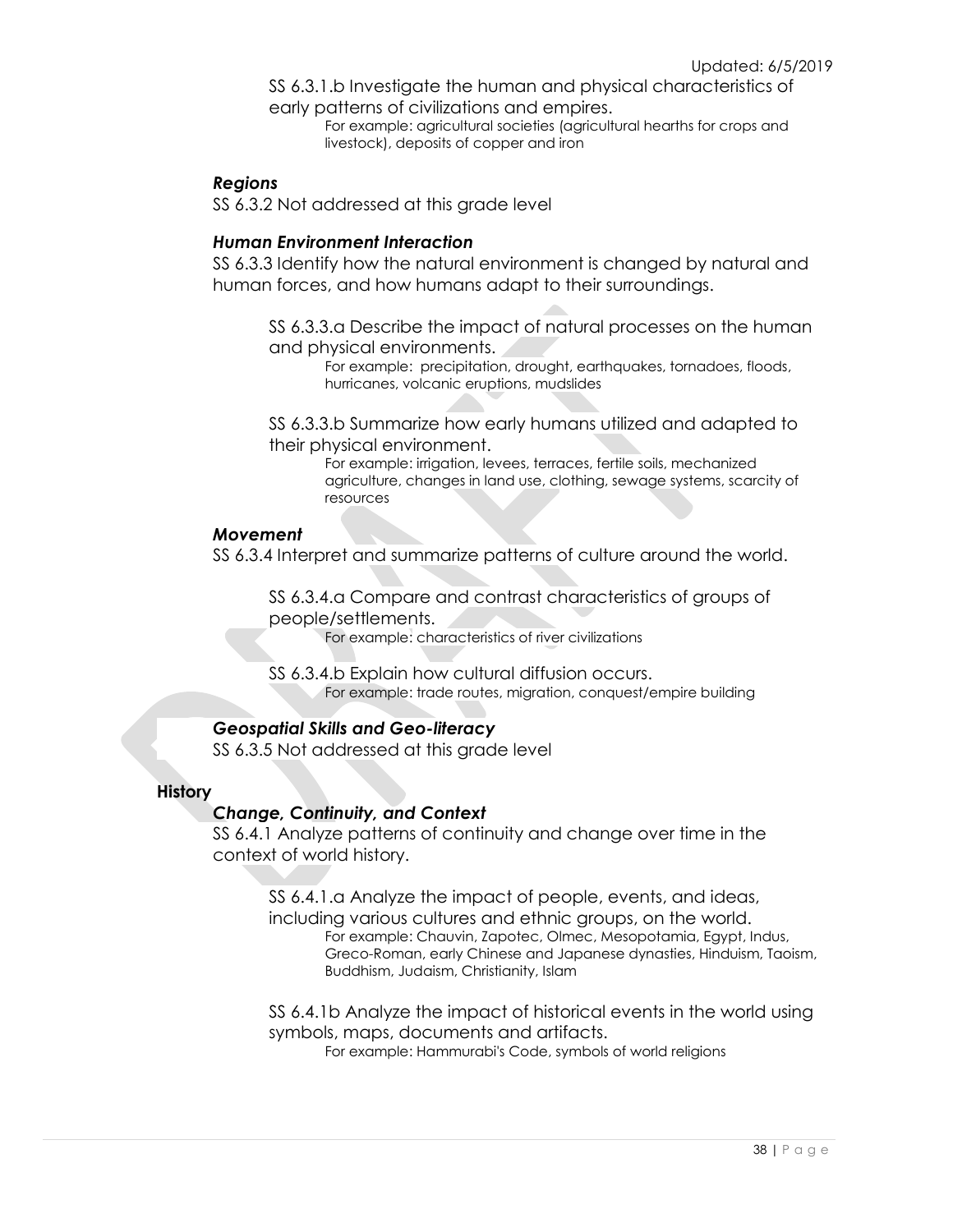### *Multiple Perspectives*

SS 6.4.2 Use multiple perspectives to identify the historical, social and cultural context of past and current events.

SS 6.4.2.a Identify evidence from multiple perspectives and sources to better understand the complexities of world history. For example: Macedonian Empire, Persian Empire

SS 6.4.2.b Explain the use of primary and secondary sources to better understand multiple perspectives of the same event. For example: foundational texts of world religions

SS 6.4.3 Examine historical events from the perspectives of marginalized and underrepresented groups.

SS 6.4.3.a Identify how differing experiences can lead to the development of perspectives. For example: religious, ethnic and racial groups

SS 6.4.3.b Interpret perspectives of marginalized and underrepresented regions around the world. For example: inclusion of non-Eurasian civilizations

# *Historical Analysis and Interpretation*

SS 6.4.4 Analyze and interpret sources for historical context.

SS 6.4.4.a Compare and contrast primary and secondary works of history.

> For example: Compare Lascaux cave paintings with a historian's interpretation of the Paleolithic Era.

SS 6.4.4.b Analyze the relationships among historical events in the world and relevant contemporary issues.

For example: agriculture, technology, written laws

### *Historical Inquiry and Research*

SS 6.4.5 Use the inquiry process to construct and answer historical questions.

> SS 6.4.5 a Construct and answer inquiry questions based on multiple historical sources.

For example: What defines an empire?

SS 6.4.5 b Analyze and cite appropriate sources for research about world history, including primary and secondary sources. For example: Hammurabi's Code, Twelve Tables

SS 6.4.5 c Gather, analyze, and communicate historical information about the world from multiple sources.

For example: document archives, artifacts, newspapers, interviews, pictures, posters, oral/written narratives, and electronic presentation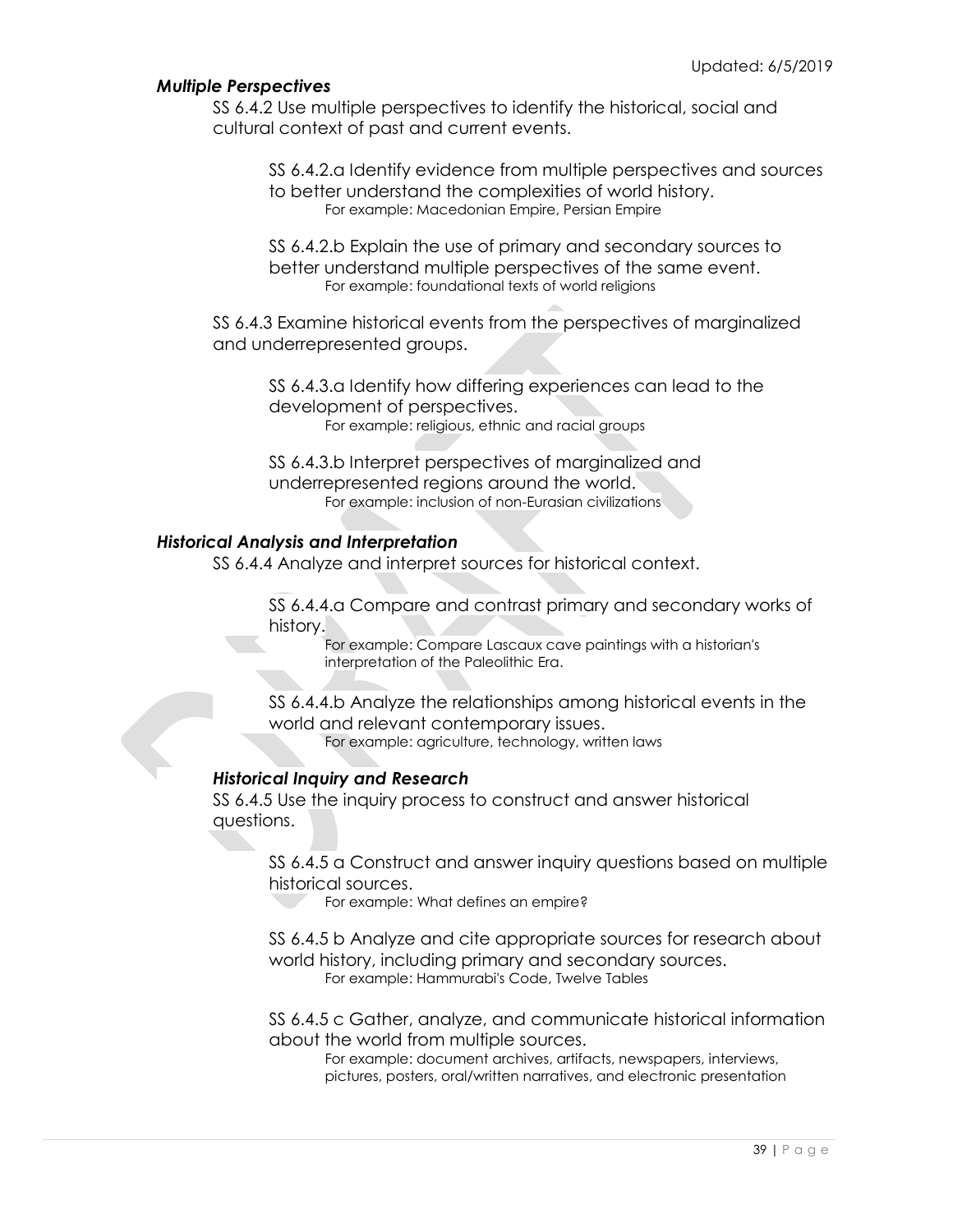### **Grade 7**

### *Grade Level Summary and Theme*

*World Studies II:* In seventh grade, students become more proficient with the core concepts in social studies. This grade level focuses on a regional examination of geography, civics, economics, and history of post-classical societies. The purpose of studying these different regions and eras is to develop an understanding of major factors influencing our world today.

The course guides students in exploring the connection between historical developments and contemporary global issues. Students will have multiple opportunities to use geographic concepts and processes, develop economic reasoning, examine specific historical ideas, beliefs, and themes, and analyze how individuals and societies have changed over time. Students will further develop fundamental concepts and processes of authority, power, and influence with particular emphasis on the democratic skills and attitudes necessary to become responsible citizens.

### **Civics**

.

### *Forms & Function of Government*

SS 7.1.1 Analyze the foundations, structures and functions of governmental institutions.

SS 7.1.1.a Describe different forms and structures of government around the world and how they address the needs of the citizens. For example: republic, monarchy, authoritarian/dictatorship, how nationstates interact, unlimited forms of government, limited forms of government

SS 7.1.1.b Identify and report significant historic events and documents that have influenced governmental institutions and their function.

For example: any governments of major societies from post classical societies up to present that could include French Revolution, Justinian's Code, Iroquois Confederacy, Communist Manifesto, United States Constitution, Magna Carta

SS 7.1.1.c Analyze how governmental systems have changed over time and how those developments influence civic life and ideals around the world.

For example: increased role and influence of technology on society, impact of global conflicts on local communities

#### **Civic Participation**

SS 7.1.2 Analyze the roles, responsibilities, and rights of citizens and groups in international societies.

SS 7.1.2.a Examine ways in which individuals and groups participate in the political process in different regions of the globe.

For example: interconnected nature of world events/relationships, recognize multiple perspectives on issues, demonstrate ethical use of information, service learning, volunteerism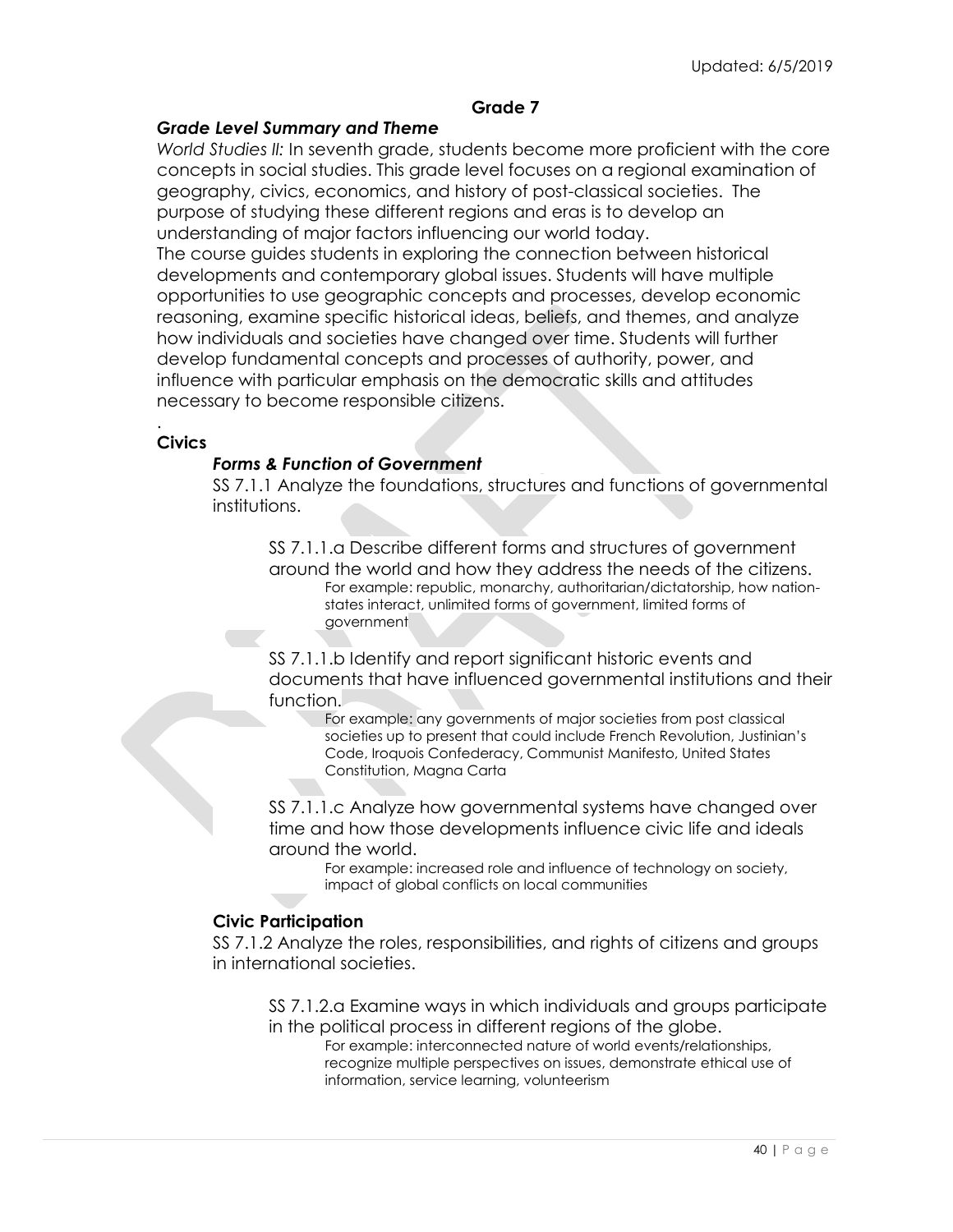SS 7.1.2.b Evaluate how cooperation and conflict among people around the world have contributed to political, economic, and social events and situations.

For example: aftermath of global conflicts and rise of international organizations (United Nations, NATO, League of Nations, World Health Organization)

SS 7.1.2.c Explain the roles and influence of individuals, groups, and the media on governments in an interdependent society. For example: media literacy

### **Economics**

### *Exchange and Markets*

SS 7.2.3 Explain the interdependence of producers and consumers in a market economy.

SS 7.2.3.a Understand and illustrate the interdependent relationship between consumers (buyers) and producers (sellers) in a market economy.

For example: Producers need consumers and vice versa. Divide class into sellers and consumers and participate in market to show interdependence. Kibbutzim in Israel are collective farming institutions. Examine how goods and services are produced.

### SS 7.2.3.b Explain how the relationship between supply and demand determines price

For example: market clearing price, Shark fins are an expensive East Asian delicacy similar to escargot (snails) in France.

# *National Economy*

SS 7.2.4 Investigate how varying economic systems impact individuals in a civilization/society.

SS 7.2.4.a Compare and contrast characteristics of different socioeconomic groups in economic systems.

For example: traditional, market, command/communism, socialism, feudal, or caste systems, examine the daily life of the indigenous people of Guatemala as opposed to those in urban areas.

SS 7.2.4.b Identify the relationships between diverse socioeconomic groups and their economic systems in the modern world.

> For example: Compare tax structures in various countries and how the people are impacted.

SS 7.2.5 Analyze information using appropriate data to draw conclusions about the total production, income, and economic growth in various economies.

SS 7.2.5.a Define the government's role in various economic systems. For example: democratic governments' impact on capitalism and dictators' impact on command economies, Tobacco industry and how rules come about in the US vs. tobacco industry in Cuba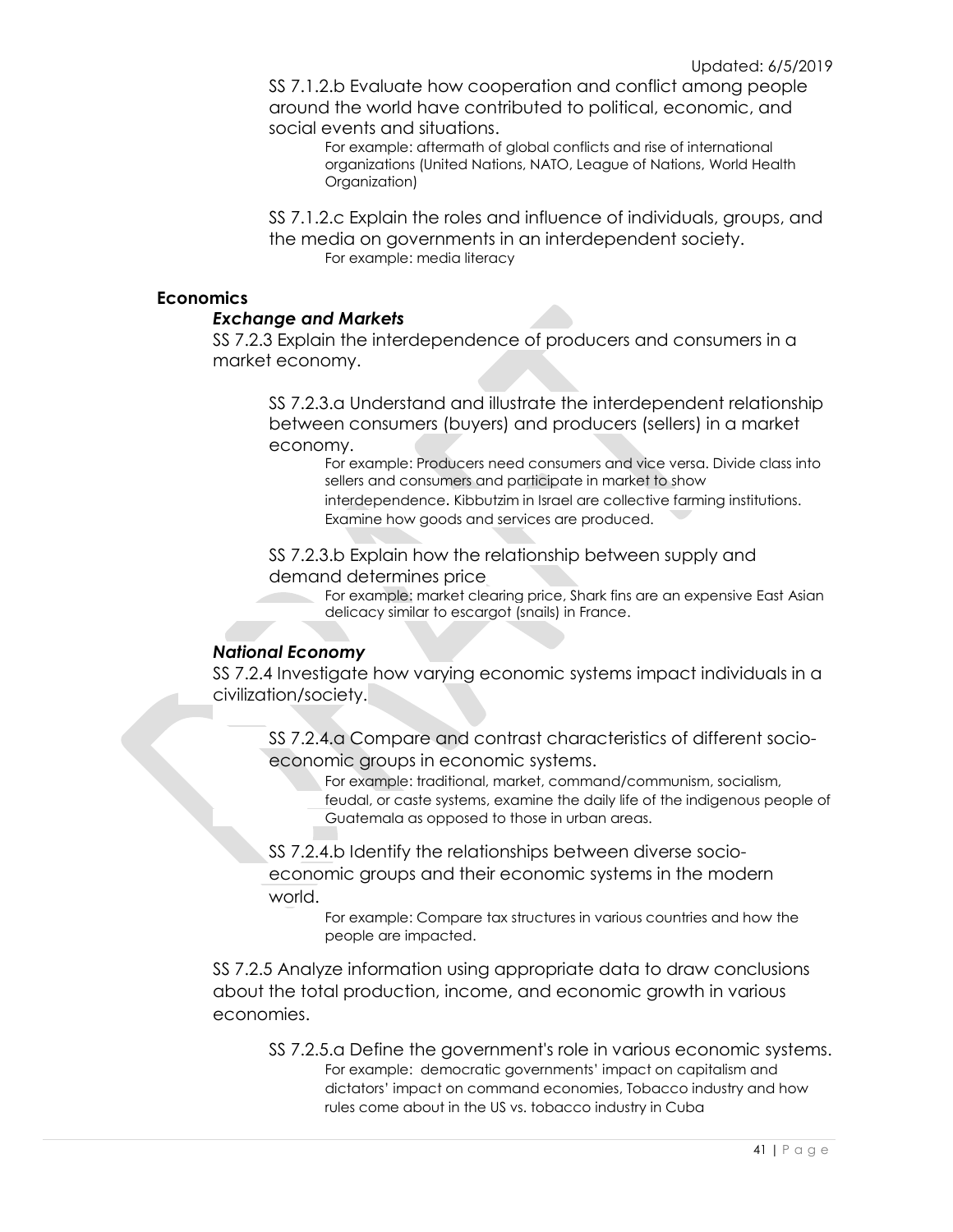SS. 7.2.5 b Identify various economic indicators that governments

use to measure modern world societies, nations, and cultures. For example: Explore consumption, government spending, business investment, balance of trade, exports, imports, life expectancy, literacy rates, income, etc.

SS 7.2.5 c Predict and summarize economic production, income, and economic growth based on data.

> For example: in terms of economic systems, appraise the effectiveness of how societies answer the three basic economic questions: what to produce, how to produce it, and who gets it, then explore how the answers to these questions will determine output and economic growth potential

SS 7.2.5 d Categorize goods and services provided in modern societies, nations, and cultures into the four factors of production.

For example: Identify the four factors of production (land, labor, capital, and entrepreneurship) and how they manifest in a diverse way from culture to culture and over time.

### *Global Economy*

SS 7.2.7 Illustrate how international trade benefits individuals, organizations, and nations/societies.

SS 7.2.7.a Explain how individuals gain through specialization and voluntary trade.

For example: Business owners are able to explore the world to find labor sources that help maximize profit.

SS 7.2.7.b Identify how international trade affects the domestic economy.

For example: Many of the economies of the Americas owe their establishment and success to the development and processing of sugar cane.

### **Geography**

### *Location & Place*

SS 7.3.1 Not addressed at this grade level

### *Regions*

SS 7.3.2 Evaluate how regions form and change over time.

SS 7.3.2.a Classify physical and human characteristics of places and regions.

For example: climate, landforms, language, religion

SS 7.3.2.b Interpret the impact of land and water features on human decisions.

For example: location of settlements and transportation with respect to physical features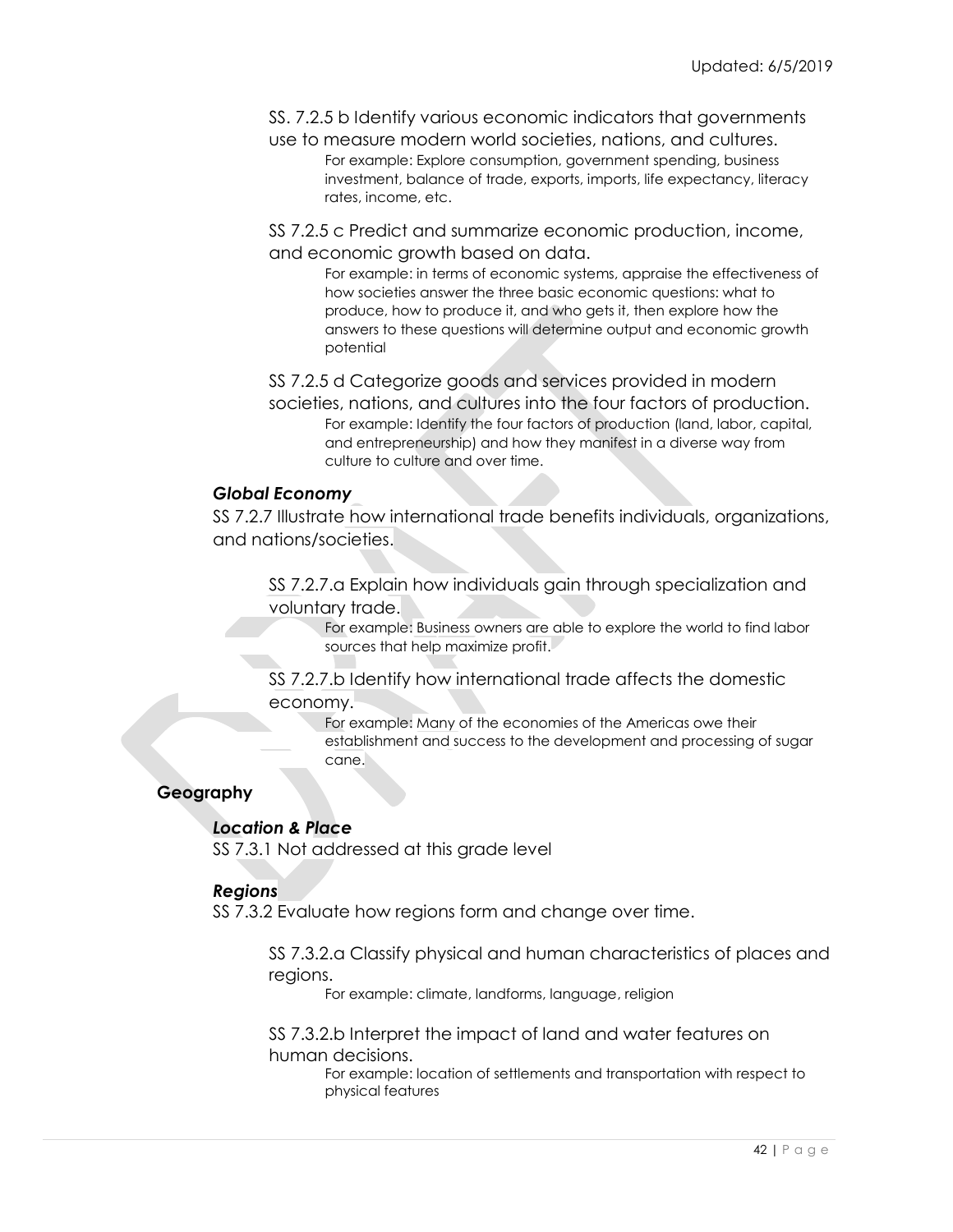SS 7.3.2.c Identify how humans construct major world regions and the impact on human societies.

> For example: geographic factors that influence international relationships and economic development-trade, communication, transportation, infrastructure

# *Human Environment Interaction*

SS 7.3.3 Determine how the natural environment is changed by natural and human forces and how humans adapt to their surroundings.

SS 7.3.3.a Explain the impact of natural processes on human and

physical environments.

For example: temperature, precipitation, drought, earthquakes, tornadoes, floods, hurricanes, volcanic eruptions, mudslides

SS 7.3.3.b Research and describe how humans have utilized and adapted to their physical environment.

For example: rivers, floods, precipitation, drought, use of natural resources

### *Movement*

SS 7.3.4 Examine and interpret patterns of culture around the world.

SS 7.3.4.a Compare and contrast characteristics of groups of people/settlements.

For example: elements of culture including language, religion, food, arts, clothing, education, etc.

SS 7.3.4.b Develop a logical process to describe how cultural diffusion occurs and how the diffusion of ideas impacts cultures. For example: migration, conquering, trade

### *Geospatial Skills and Geo-literacy*

SS 7.3.5 Compare issues and/or events using geographic knowledge and skills to make informed decisions.

SS 7.3.5.a Classify the physical or human factors that explain the geographic patterns of world events.

For example: Use maps/charts/diagrams/timelines/mapping technology to track and analyze historical changes over space and time (spread of religious groups, spatial connections through trade or political arrangement).

SS 7.3.5.b Develop geographic representations and analyze the role of geographic physical and human factors in determining the arrangement of economic activity and patterns of human settlement.

For example: geographic concentration of manufacturing, banking, or industries; urbanization; availability of arable land, water and suitable climate for farming; access to resources for development

### **History**

### *Continuity, Change, and Context*

SS 7.4.1 Analyze patterns of continuity and change over time in the context of world history.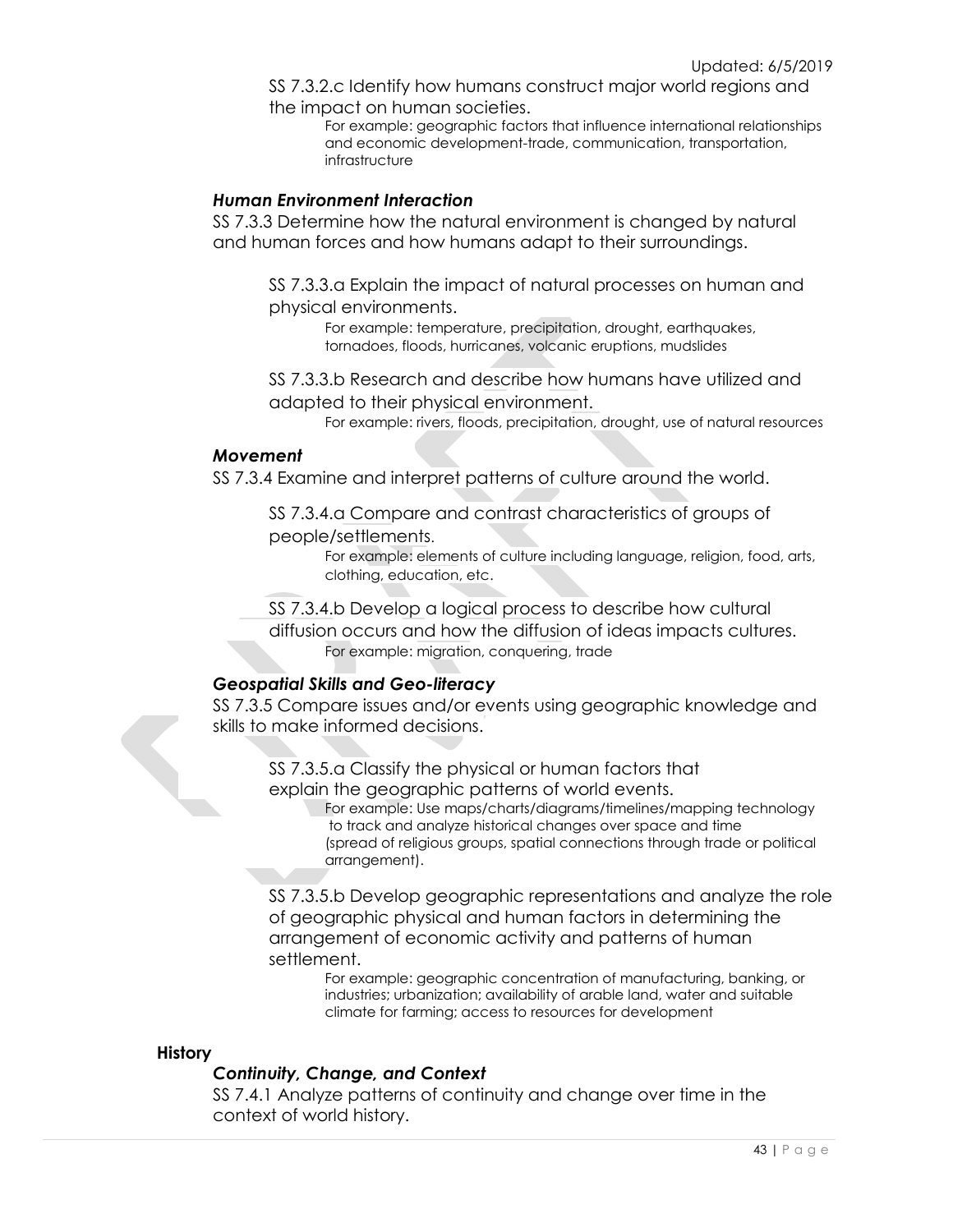SS 7.4.1.a Analyze the impact of people, events, ideas, including various cultures and ethnic groups, on the world.

For example: Songhai, Mali, Gupta Empire, Han Dynasty, Hinduism, Taoism, Buddhism, Judaism, Christianity, Islam, Sikhism; Silk Road, Trans-Saharan Trade; Incas, Mayans, Aztecs

SS 7.4.1.b Analyze the impact of historical events in the world using symbols, maps, documents and artifacts. For example: trade routes

#### *Multiple Perspectives*

SS 7.4.2 Use multiple perspectives to examine the historical, social and cultural context of past and current events.

SS 7.4.2.a Analyze evidence from multiple perspectives and sources to better understand the complexities of world history.

For example: caste system, partition of India, Ibn Battuta, Zheng He, Marco Polo, Mansa Musa, Mongol Empire, Berlin Conference, Arab-Israeli Conflict, Latin American revolutions, Columbian Exchange

SS 7.4.2.b Compare and contrast primary and secondary sources to better understand multiple perspectives of the same event. For example: foundational texts of world religions

SS 7.4.3 Examine historical events from the perspectives of marginalized and underrepresented groups.

SS 7.4.3.a Identify how differing experiences can lead to the development of perspectives.

For example: religious, ethnic and racial groups

SS 7.4.3.b Interpret perspectives of marginalized and underrepresented regions around the world. For example: civilizations from all regions of the world

### *Historical Analysis and Interpretation*

SS 7.4.4 Analyze and interpret sources for perspective and historical context.

SS 7.4.4.a Compare and contrast primary and secondary works of history.

For example: Compare eyewitness accounts of the Black Death with contemporary medical understandings.

SS 7.4.4.b Analyze the relationships among historical events in the world and relevant contemporary issues.

For example: migrations, declarations of war, treaties, alliances, epidemics

### *Historical Inquiry and Research Skills*

SS 7.4.5 Use the inquiry process to construct and answer historical questions.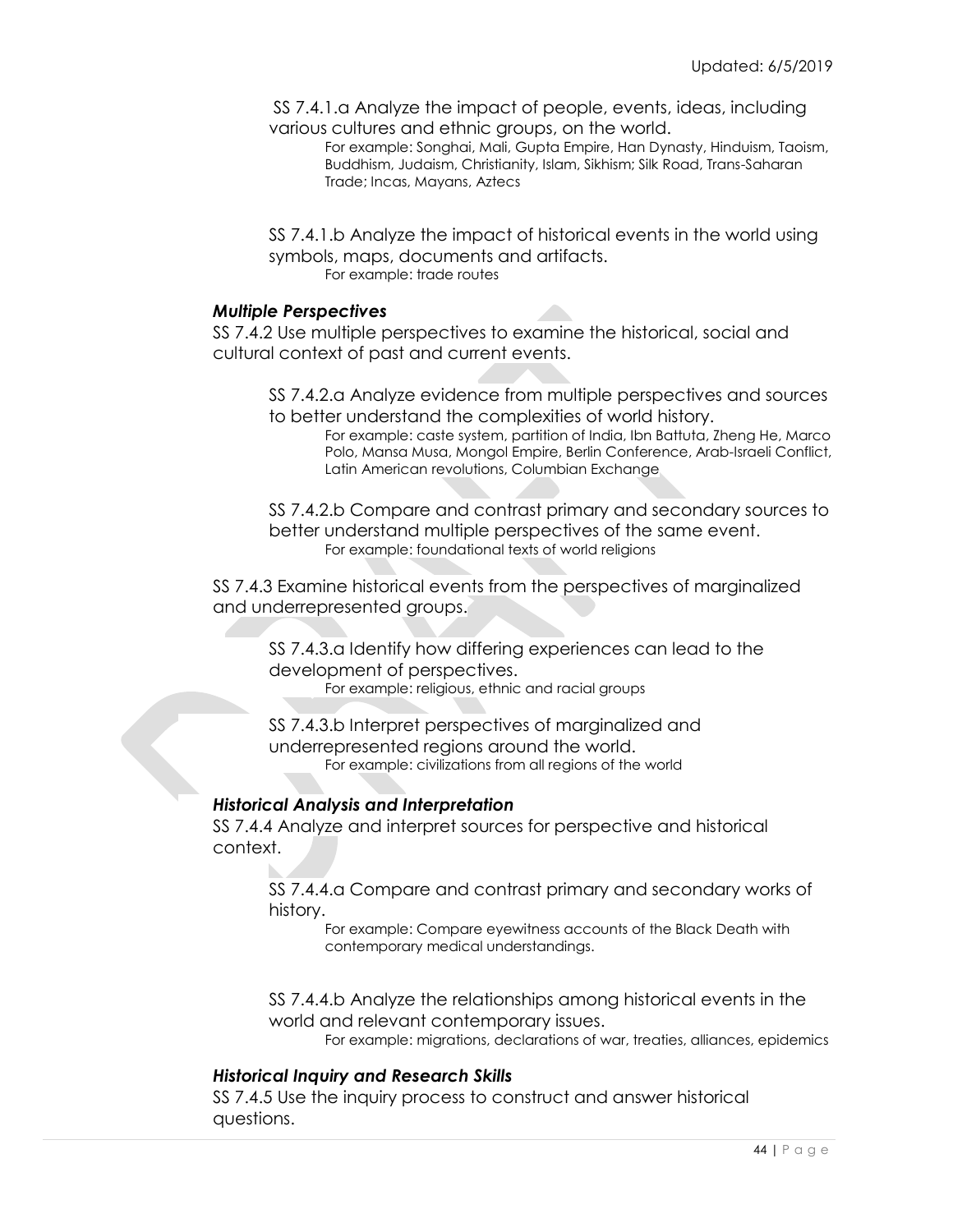SS 7.4.5.a Identify areas of inquiry by using questions generated about multiple historical sources.

For example: Students engage in inquiry and gather evidence to provide a response

SS 7.4.5.b Analyze and cite appropriate sources for research about world history, including primary and secondary sources.

For example: Interpret primary and secondary sources to address the inquiry, Demonstrate ethical use of information and copyright guidelines by appropriately quoting or paraphrasing from a text and citing the source using available resources

SS 7.4.5.c Gather, analyze, and communicate historical information about the world from multiple sources.

For example: document archives, artifacts, newspapers, interviews, pictures, posters, oral/written narratives, and electronic presentation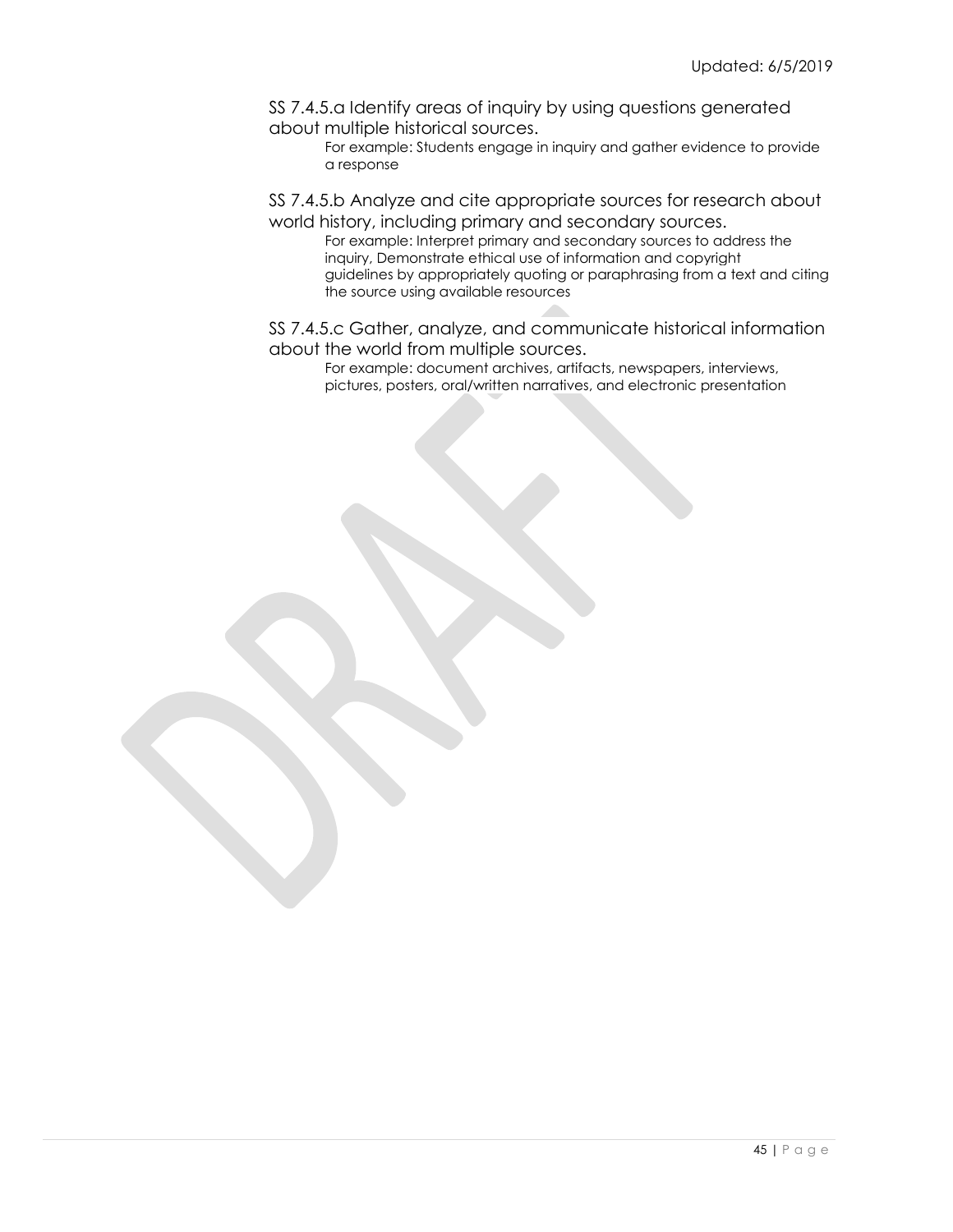### **Grade 8**

### *Grade Level Summary and Theme*

*United States History:* In eighth grade, students develop a new, more abstract level of understanding of social studies concepts. The context for developing this understanding is U.S. history and government. After reviewing the Colonial foundations of what became the United States, students explore the ideas, issues, and events from the adoption of the United States Constitution through the Gilded Age. Study of the founding of the United States allows students to explore the development of the United States' unique institutions of government, civic ideals, geography and economy.

#### **Civics**

### *Forms & Functions of Government*

SS 8.1.1 Investigate and analyze the foundation, structure, and functions of the United States government.

SS 8.1.1.a Identify and describe the different systems of government. For example: Monarchy, Federal, Confederate, Unitary, Tribal

SS 8.1.1.b Analyze the structure and roles of the United States government in meeting the needs of the citizens governed, managing conflict, and establishing order and security.

SS 8.1.1.c Examine the development of foundational laws and other documents in the United States government.

For example: Declaration of Independence, United States Constitution, Preamble, and Bill of Rights

SS 8.1.1.d Evaluate how various United States government decisions impact people, place, and history.

For example: taxation, distribution of resources, acquisition of territories, Trail of Tears, Indian Removal Act

SS 8.1.1.e Describe how important government principles are shown in American government.

For example: freedom, democracy, equality, rule of law, popular sovereignty, justice

SS 8.1.1.f Analyze the development and significance of political parties in the United States.

For example: Federalists and Antifederalists

#### *Civic Participation*

SS 8.1.2 Demonstrate the roles, responsibilities, and rights as local, state, national, and international citizens.

SS 8.1.2.a Demonstrate ways individuals participate in the political process.

For example: registering and voting, contacting government officials, campaign involvement, demonstrate ethical use of information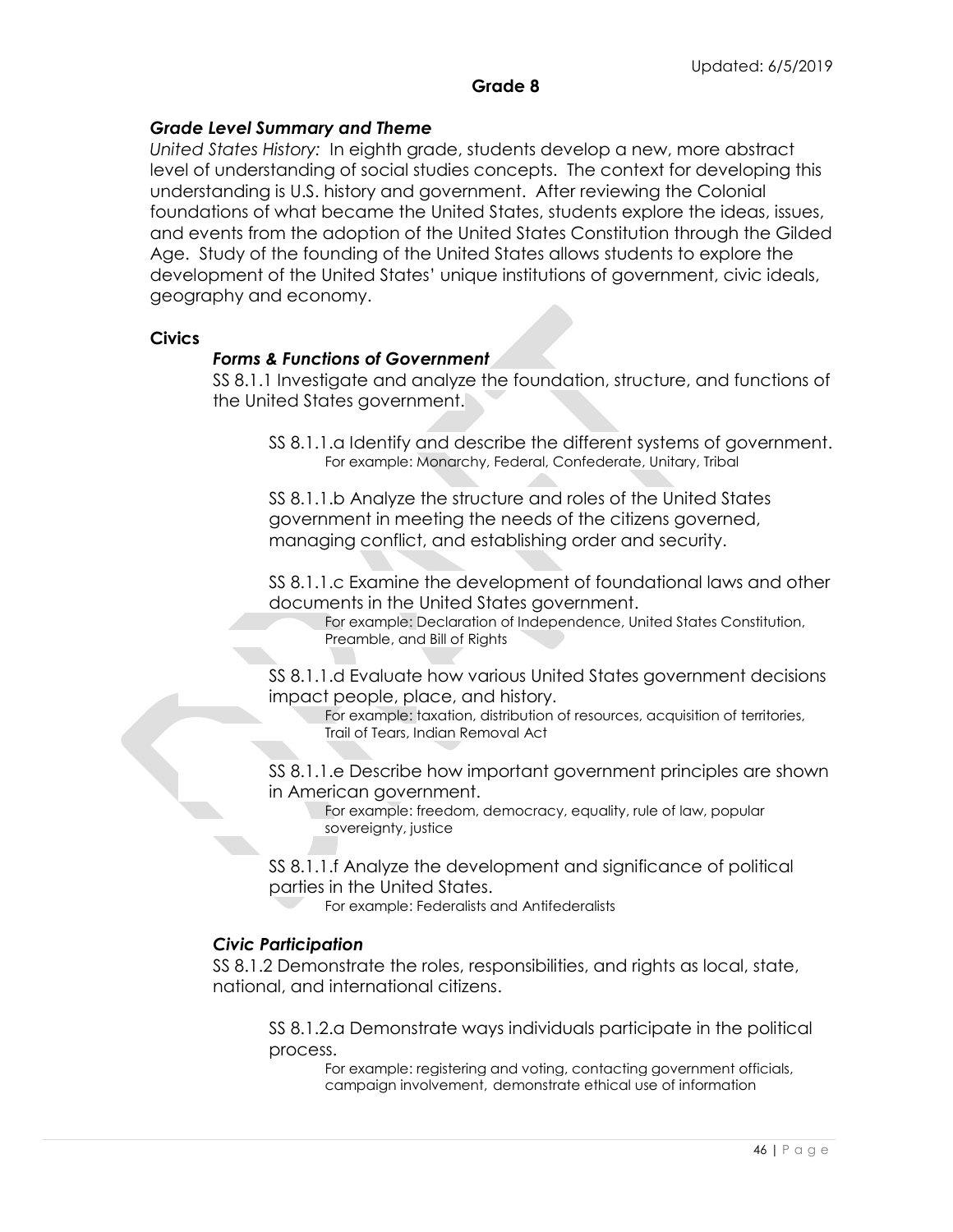SS 8.1.2.b Analyze the significance of patriotic symbols, songs and activities.

> For example: Pledge of Allegiance, "The Star-Spangled Banner," "America the Beautiful," celebration of Memorial Day, Independence Day, Veterans Day, Martin Luther King, Jr. Day, American Indian Day, Constitution Day

SS 8.1.2.c Demonstrate civic engagement.

For example: engaging in service learning projects, volunteerism, student government participation, participation in simulations of democratic processes (mock trials, elections, etc.), USCIS Citizenship test, communicating through civil discourse

SS 8.1.2.d Evaluate how cooperation and conflict among people have contributed to political, economic, and social events and situations in the United States.

SS 8.1.2.e Analyze the roles and influences of individuals, groups, and the media on American government.

For example: Seneca Falls Convention, Underground Railroad, Horace Greeley, Harriet Beecher Stowe, Jane Addams, Muckrakers, Booker T. Washington

### **Economics**

#### *Economic Decision Making*

SS 8.2.1 Apply economic concepts that support rational decision making.

SS 8.2.1.a Identify and apply marginal cost and benefits in real world situations from the past.

For example: Apply a pros and cons t-chart to why the framers of the constitution would have chosen the Virginia Plan or the New Jersey Plan.

SS 8.2.1.b Explain how incentives influence choices that may result in policies.

For example: Identify the reasoning that went into the Napoleon's decision to sell the Louisiana Territory.

# *National Economy*

SS 8.2.2 Justify and debate decisions made by North American societies.

SS 8.2.2.a Research the origins and development of the free enterprise system, banks, and financial institutions in the United States.

> For example: Examine the work of Thomas Paine and the influence of the enlightenment and colonial rule on the U.S. economy.

SS 8.2.2.b Explain how tax revenues are collected and distributed. For example: Review the Constitution to understand the roles of each branch in establishing a national budget and how the separation of powers is structured.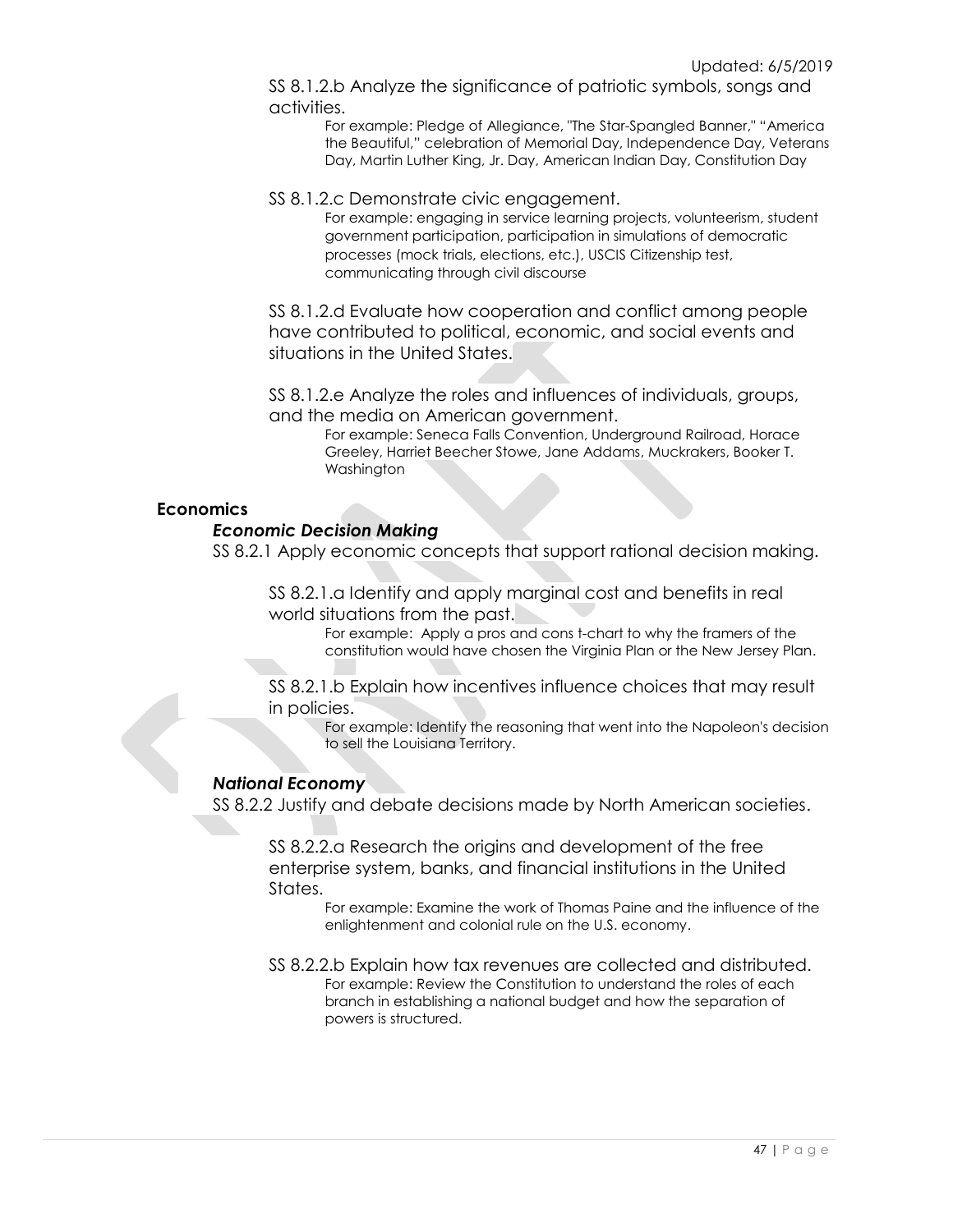SS 8.2.2.c Describe the progression of money and its role in early United States history.

> For example: Identify what forms of currency were used as a medium for exchange among various Native American tribes. Examine what services and regulations were established during the Progressive Era as urban areas' populations boomed.

#### *Exchange and Markets*

SS 8.2.3 Analyze the interdependence of producers and consumers, the role of competition, and the effect on price in a market economy.

SS 8.2.3.a Compare and contrast the interdependent relationship between consumers (buyers) and producers (sellers) in a market economy.

For example: French fur trade with Native American Tribes, national demand for products led to technology advancements in railroads and steamboats

SS 8.2.3.b Analyze the interaction between supply and demand and resulting equilibrium prices and quantities of goods and services.

> For example: Driving need for more industrial capital in the United States was a factor in how northern cities developed their economies while the enslavement of Africans for agricultural production drove the southern states.

#### *Global Economy*

SS 8.2.5 Illustrate how international trade benefits individuals, organizations, and nations.

SS 8.2.5.a Explain how individuals gain through specialization and voluntary trade.

> For example: Analyze the wealth that was attained by the royal crown and the aristocracy during the colonial period.

SS 8.2.5.b Explain that currency must be converted to make purchases in other countries.

> For example: Trace the conversion of products and currency between the French and the indigenous tribes of the Midwest.

SS 8.2.5.c Explain how trade barriers impact the prices and quantity of goods.

For example: Examine the impact of the Sugar and Molasses Act of 1733, The Stamp Act of 1765 and the Tea Act of 1773.

#### *Financial Literacy*

SS 8.2.6 Understand personal and business financial management.

#### SS 8.2.6.a Identify skills for future financial success.

For example: Identify key terms associated with budgeting, credit, investing, fraud, and risk management.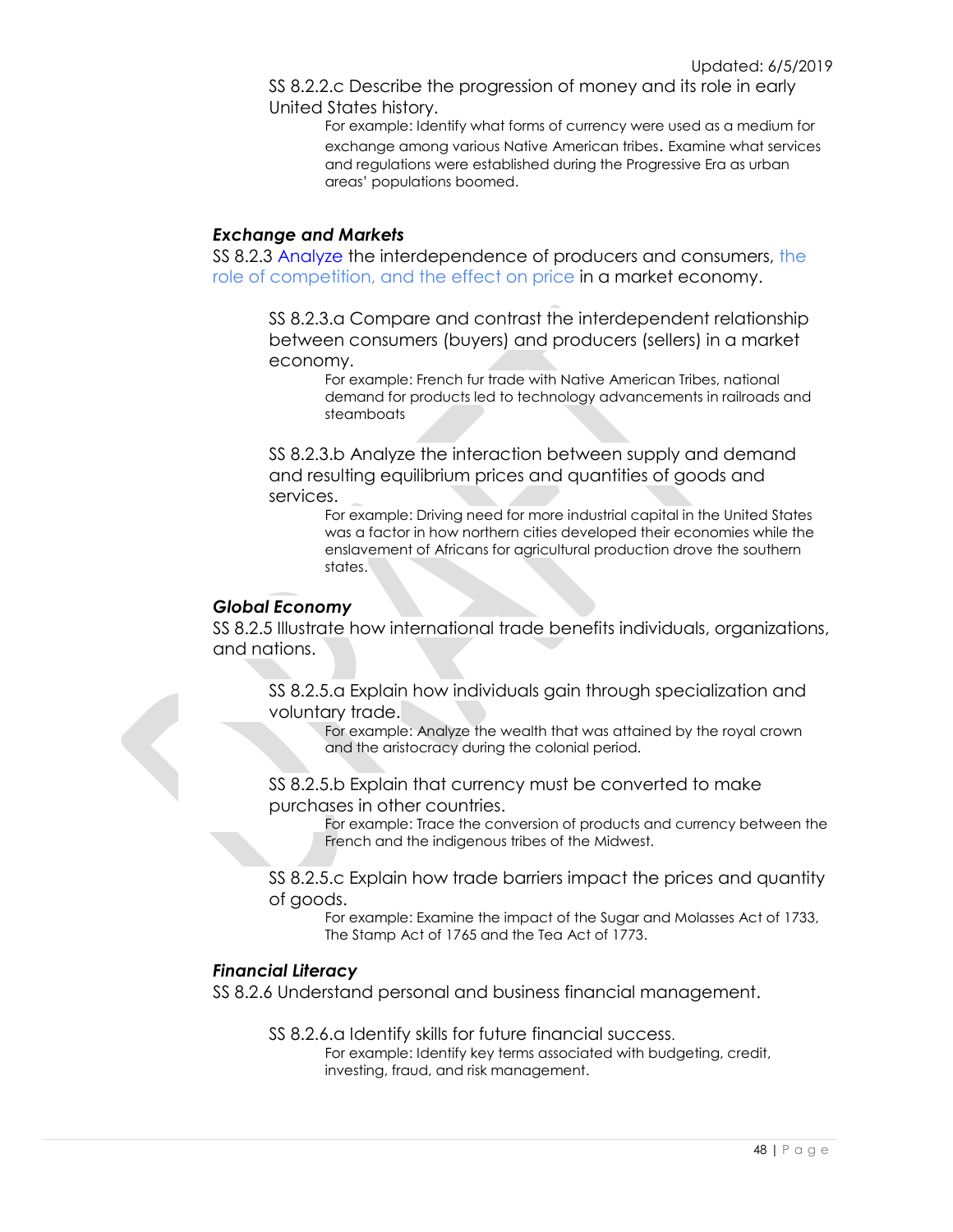SS 8.2.6.b Understand tools, strategies, and systems used to

maintain, monitor, control, and plan the use of financial resources. For example: Analyze the impact of credit on an individual's ability to acquire goods and services, charitable contributions.

### **Geography**

### *Location & Place*

SS 8.3.1 Not addressed at this grade level

#### *Regions*

SS 8.3.2 Examine how regions form and change over time.

SS 8.3.2.a Evaluate physical and human characteristics of places and regions.

For example: climate, landforms, religious groups, ethnic groups

SS 8.3.2.b Determine the impact of land and water features on human decisions.

> For example: location of settlements and transportation with respect to physical features

SS 8.3.2.c Identify and justify how humans develop major world regions and the impact on human societies.

> For example: geographic factors that influence international relationships and economic development-trade, communication, transportation, infrastructure

### *Human Environment Interaction*

SS 8.3.3 Explain how the natural environment is changed by natural and human forces and how humans adapt to their surroundings.

SS 8.3.3.a Interpret the impact of natural processes on human and physical environments.

For example: precipitation, drought, earthquakes, tornadoes, floods, hurricanes, volcanic eruptions, mudslides

SS 8.3.3.b Analyze how humans have utilized and adapted to their physical environment.

> For example: rivers, wetlands, forests, treeless plains,, precipitation, drought

#### *Movement*

SS 8.3.4 Not addressed at this grade level

#### *Geospatial Skills and Geo-literacy*

SS 8.3.5 Not addressed at this grade level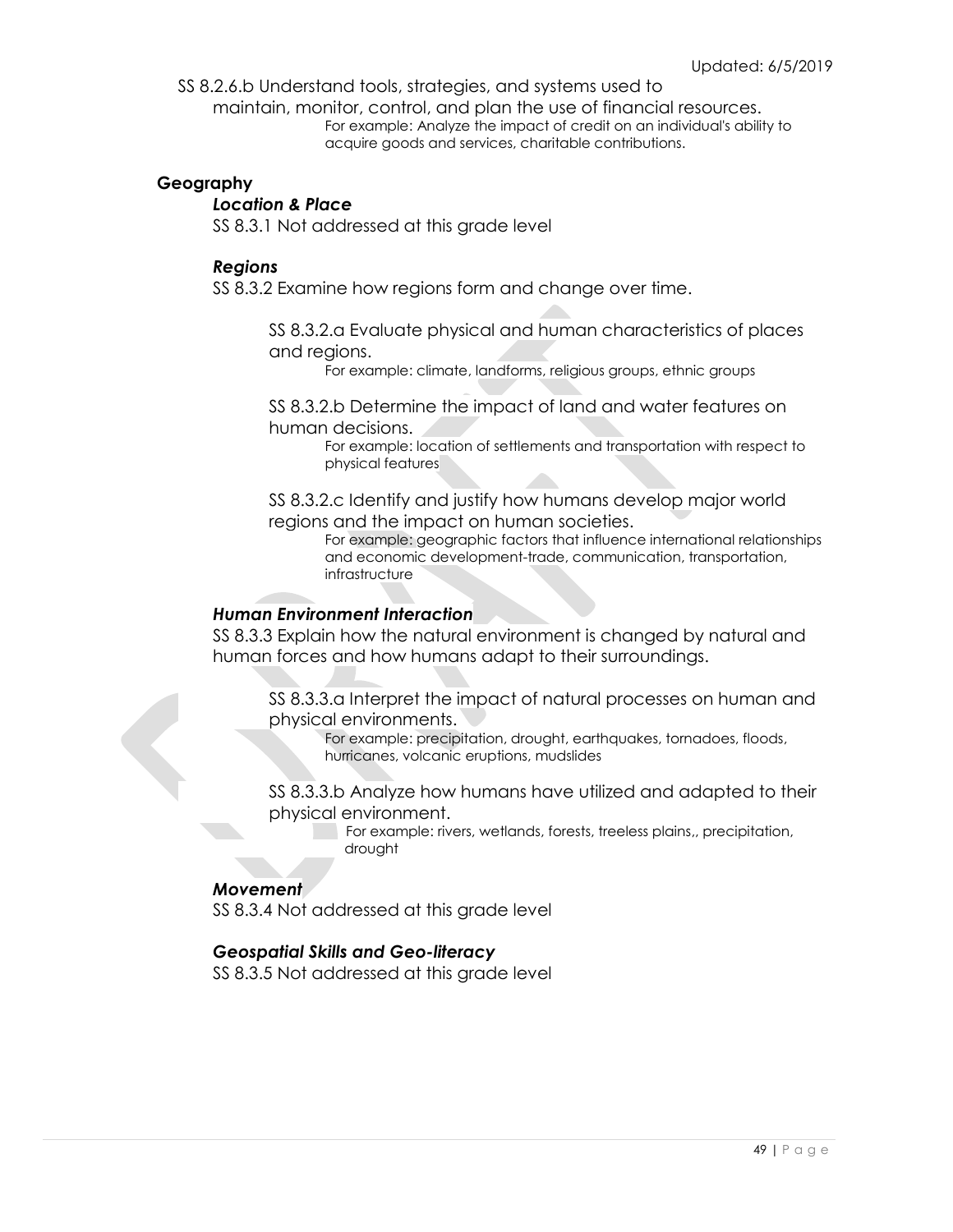### **History**

### *Continuity, Change, and Context*

SS 8.4.1 Analyze patterns of continuity and change over time in the context of United States history.

SS 8.4.1.a Analyze the impact of people, events, ideas, including various cultures and ethnic groups, on the United States.

For example: citizens' rights, democratic ideals, Great Awakening, George Washington, Benjamin Franklin, Thomas Jefferson, patriotism, land acquisition, Manifest Destiny, Standing Bear, Indian Removal Acts, Dred Scott, secession, Civil War leaders, rise of corporations, growth of organized labor, assembly line, immigration, slavery, John Deere, Thomas Edison, Alexander Graham Bell, George Washington Carver, European Arrival and Native American Responses, Columbian Exchange, Colonial America, establishing a nation, expansion and reform, Civil War & Reconstruction, Industrialization

SS 8.4.1.b Evaluate the impact of historical events in the United States using symbols, maps, documents, and artifacts. For example: founders and founding Documents, national symbols

### *Multiple Perspectives*

SS 8.4.2 Use multiple perspectives to evaluate the historical, social, and cultural context of past and current events.

SS 8.4.2.a Analyze and interpret evidence from multiple perspectives and sources to better understand the complexities of US history.

For example: Dawes Act, Chinese Exclusion Act, Treaty of Guadalupe Hidalgo, Reconstruction Acts and Amendments, The Emancipation Proclamation, organized labor, Women's Suffrage Movement

SS 8.4.2.b Evaluate the relevancy, accuracy, and completeness of primary and secondary sources to better understand multiple perspectives of the same event.

For example: The Bill of Rights, slavery, Gettysburg Address, The New Colossus Poem

SS 8.4.3 Examine historical events from the perspectives of marginalized and underrepresented groups.

SS 8.4.3.a Analyze how differing experiences can lead to the development of perspectives.

> For example: Compare primary accounts by American Indian peoples and American settlers regarding the expansion of the United States.

SS 8.4.3.b Interpret how and why marginalized and underrepresented groups and/or individuals might understand historical events similarly or differently.

For example: Compare how differing Native American groups and Spanish-speaking peoples responded to Manifest Destiny.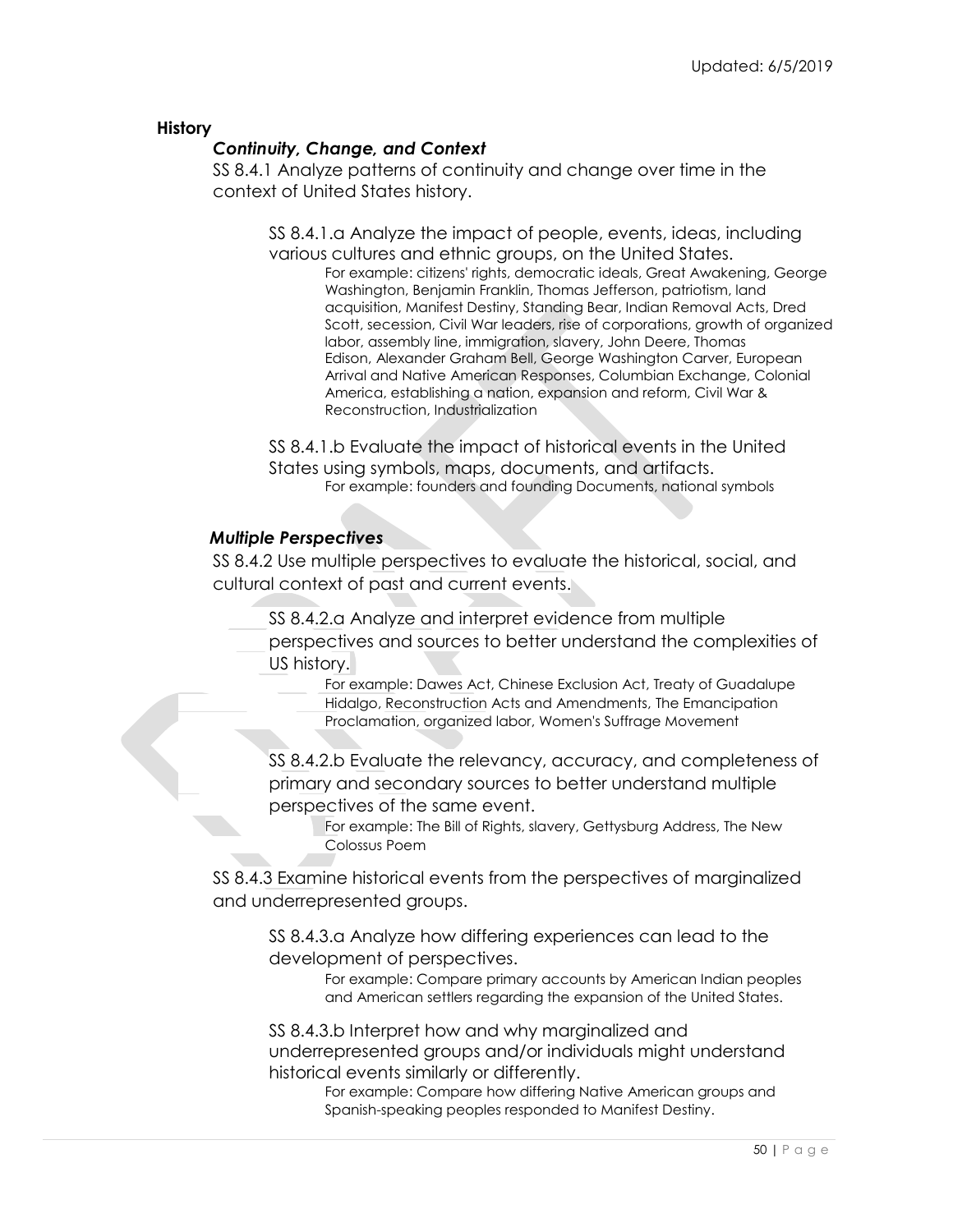### *Historical Analysis and Interpretation*

SS 8.4.4 Evaluate and interpret sources for perspective and historical context.

SS 8.4.4.a Compare and contrast primary and secondary works of history.

> For example: Compare what texts say about Wounded Knee Massacre to Black Elk's account of same event.

SS 8.4.4.b Analyze the relationships among historical events in the United States and relevant contemporary issues.

For example: political party platforms, continuing debates about role of government

#### *Historical Inquiry and Research Skills*

SS 8.4.5 Use the inquiry process to construct and answer historical questions.

> SS 8.4.5.a Identify areas of inquiry by using questions generated about multiple historical sources.

For example: Why is the Gettysburg Address considered an important statement of American national ideals?

SS 8.4.5.b Locate, analyze, and cite appropriate sources for research about United States history, including primary and secondary sources.

> For example: classroom texts, Gettysburg Address, major online historical archives like Library of Congress and National Archives, History Nebraska

SS 8.4.5.c Gather, analyze, and communicate historical information about United States history from multiple sources.

For example: primary sources, secondary sources, popular media, scholarly perspectives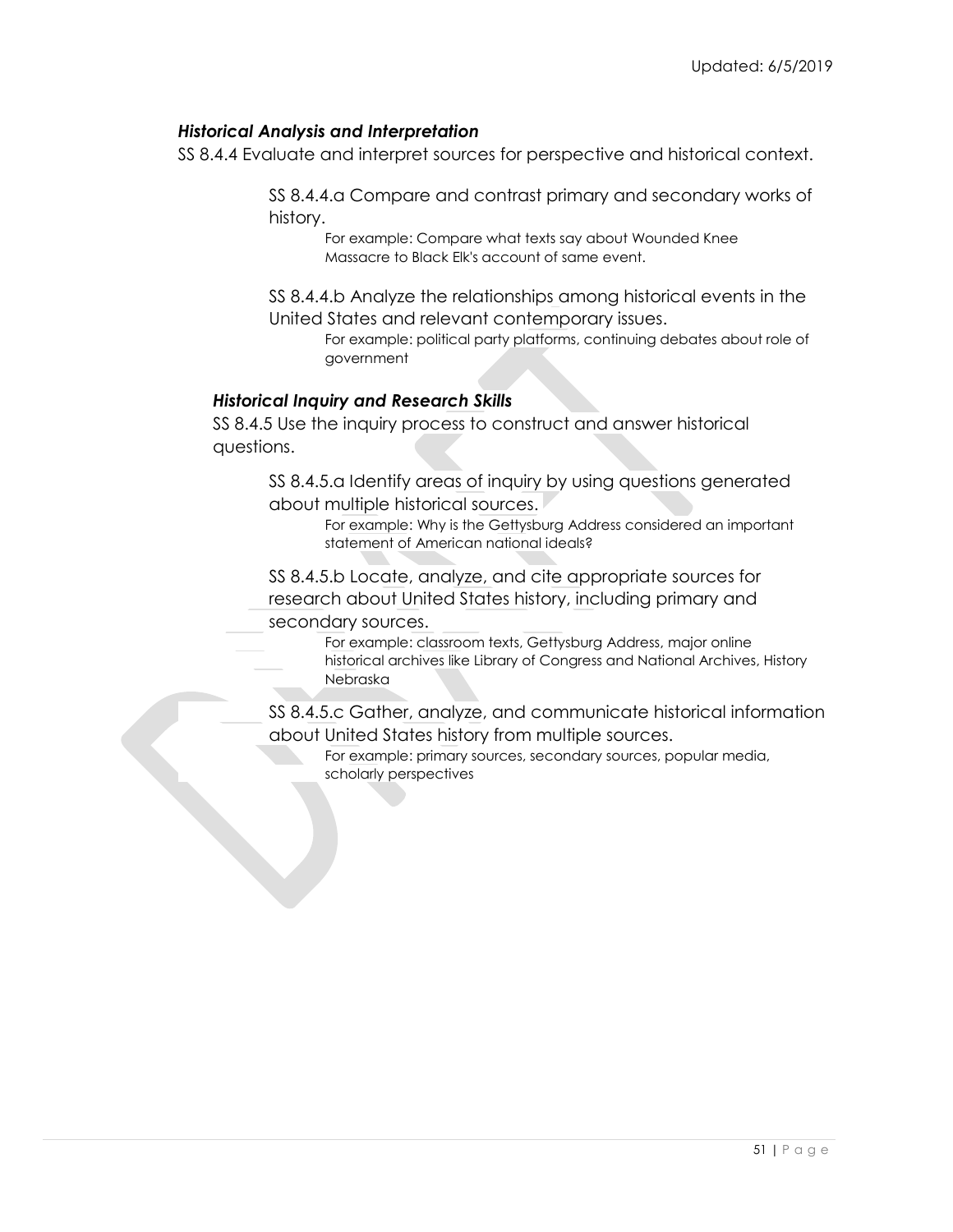# **High School Civics**

### **Summary**

In a constitutional republic, productive civic engagement requires knowledge about the functions of state and local government, courts and legal systems, the U.S. Constitution, other nations' systems and practices, and international institutions. Civics is not limited to the study of politics and society; it also encompasses participation in classrooms and schools, neighborhood, groups, and organizations using civic virtues and principles to guide that participation (which includes the discussion of issues and making choices and judgments with information and evidence, civility and respect, and concern for fair procedures). Civics enables students not only to study how others participate but also to practice participating and taking informed action themselves.

### *Forms and Functions of Government*

SS HS.1.1 Analyze the foundation, structures, and functions of the United States government as well as local, state, and international governments.

SS HS.1.1.a Analyze the historical foundation that influenced the creation of the United States Constitution.

For example: philosophers, social contract theory, natural rights, Constitutional Convention, Federalist, and Anti-Federalist Papers

SS HS.1.1.b Analyze the structure of American constitutional government.

> For example: federalism, democracy, representative government, branches of the government, separation of powers, checks and balances, amendment process, concurrent/enumerated/implied powers, electoral college

SS HS.1.1.c Analyze the functions of United States government. For example: national security, legislative law-making, executive implementation, judicial interpretation, constitutionalism, taxation, naturalization of citizens

SS HS.1.1.d Analyze the foundation, structures, and functions of local government.

For example: city council, school board, county government, regional boards

SS HS.1.1.e Analyze the foundation, structures, and functions of state government.

For example: bicameral/unicameral, reapportionment/redistricting, branches of government

SS HS.1.1.f Investigate and analyze the foundation, structures, and functions of supranational organizations.

For example: United Nations, NATO, European Union, treaties, trade organizations

SS HS.1.1.g Investigate and analyze the roles that political parties have played in the United States.

> For example: Republican Party - Civil War, Populist Party - Progressive movement, Democratic Party - New Deal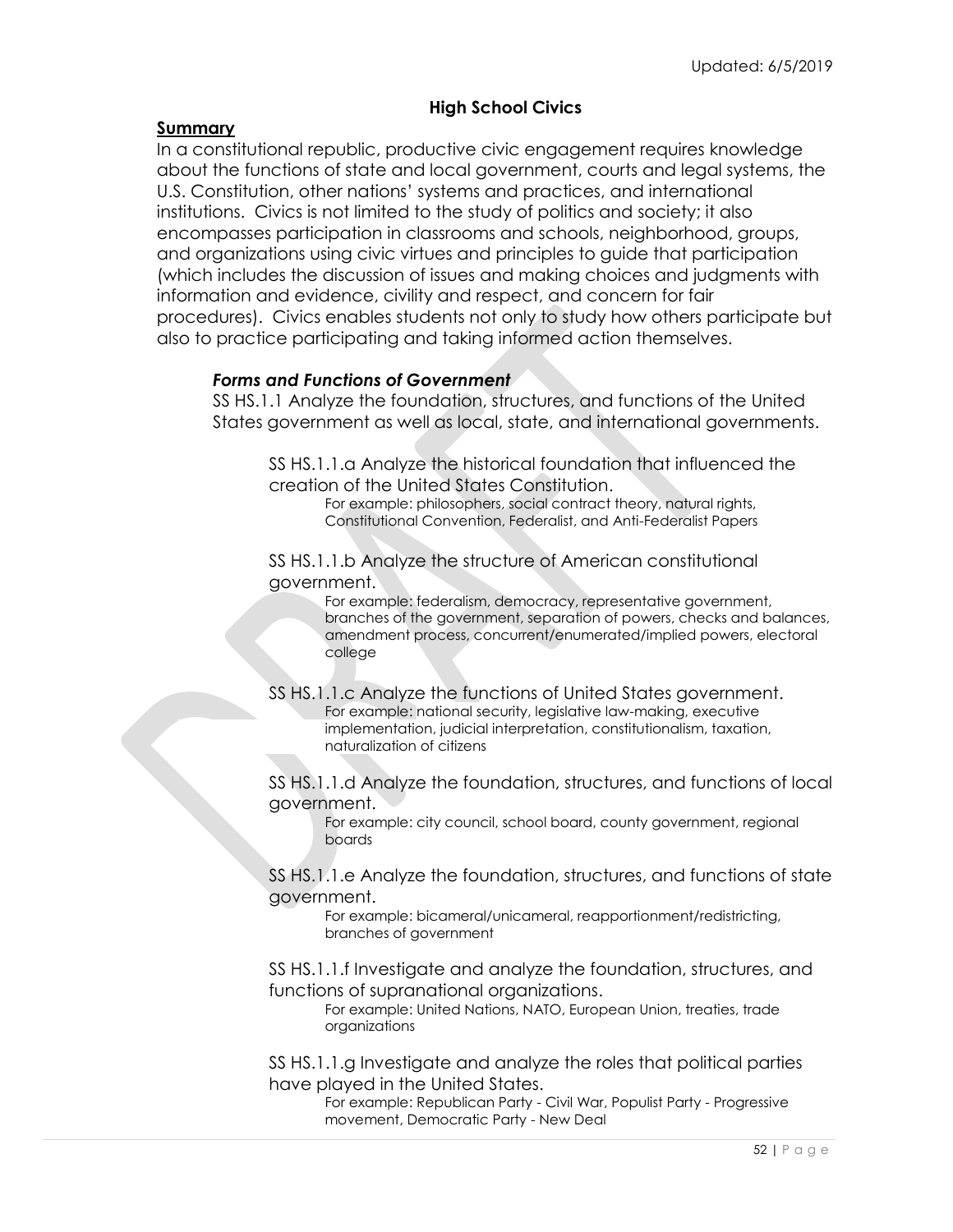SS HS.1.1.h Investigate and analyze United States foreign policy issues.

For example: methods, approaches, events

### *Civic Engagement*

SS HS.1.2 Demonstrate meaningful civic participation by analyzing local, state, national, or international issues and policies.

SS HS.1.2.a Investigate how individuals and groups can effectively use the structure and functions of various levels of government to shape policy.

For example: lobbying, voting, contacting government officials, petitioning

SS HS.1.2.b Communicate the significance and impacts of patriotic symbols, songs, holidays, and activities.

For example: Pledge of Allegiance, "The Star-Spangled Banner", "America the Beautiful", Dr. Martin Luther King, Jr. Day & "I Have a Dream" speech, George Washington's Birthday, Abraham Lincoln's Birthday, Presidents Day, Native American Heritage Day, Constitution Day, Memorial Day, Veterans Day, and Thanksgiving Day

SS HS.1.2.c Engage and reflect on participation in civic activities. For example: discussing current issues, advocating for personal rights and the rights of others, influencing governmental actions, participating in civil discourse, registering for selective service, registering to vote, participating in community improvement activities, service learning

SS HS.1.2.d Investigate an issue and communicate which level of government is most appropriate to utilize in addressing the issue. For example: Investigate an issue and communicate which level of government is most appropriate to utilize in addressing the issue, students communicate through an editorial, public service announcement, pamphlet, public presentation

SS HS.1.2.e Demonstrate how individuals, groups, and the media check governmental practices.

For example: Watergate, Civil Rights movement, Suffrage movement

SS HS.1.2.f Analyze various media sources for accuracy and perspective.

For example: news media literacy, online civic reasoning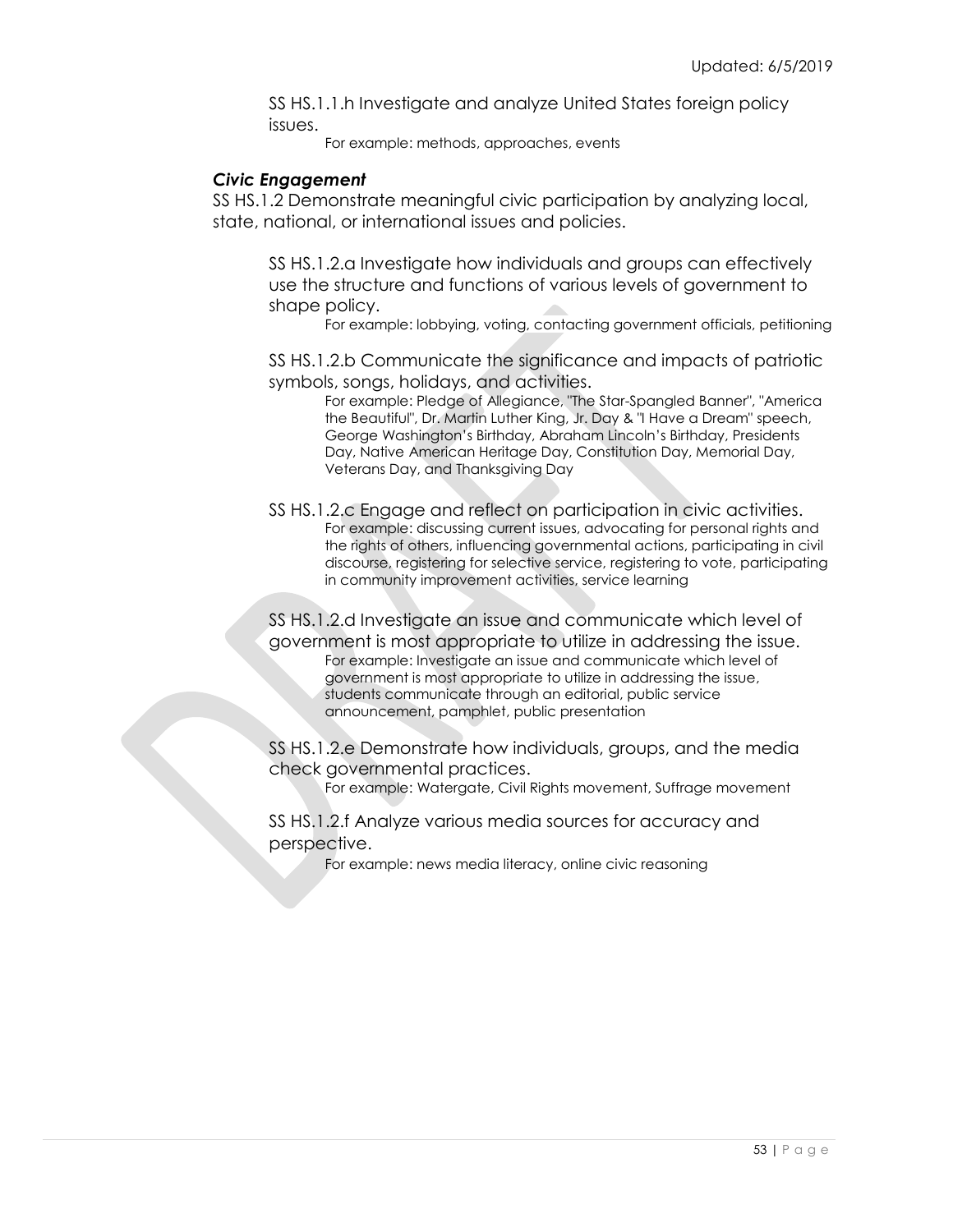# **High School Economics**

### **Summary**

Effective economic decision making requires that students have a keen understanding of the ways in which individuals, businesses, governments, and societies make decisions to allocate human capital, physical capital, and natural resources among alternative uses. This economic reasoning process involves the consideration of costs and benefits with the ultimate goal of making decisions that will enable individuals and societies to be as well off as possible. The study of economics provides students with the concepts and tools necessary for an economic way of thinking and helps students understand the interaction of buyers and sellers in markets, workings of the national economy, and interactions within the global marketplace. Economics is grounded in knowledge about how people choose to use resources. Economic understanding helps individuals, businesses, governments, and societies choose what resources to allocate to work, to school, and to leisure; how many dollars to spend, and how many to save; and how to make informed decisions in a wide variety of contexts. Economic reasoning and skillful use of economic tools draw upon a strong base of knowledge about human capital, land, investments, money, income and production, taxes, and government expenditures. To be effective participants in our representative democracy, students need a minimum basic understanding of economics.

### *Economic Decision Making*

SS HS.2.1 Apply economic concepts that support rational decision making.

SS HS.2.1.a Make decisions by systematically considering alternatives and consequences through the use of cost benefit analysis.

For example: PACED decision making model (Problem, Alternatives, Criteria, Evaluate, Decision)

SS HS.2.1.b Assess the incentives for investing in personal education, skills, and talents.

For example: Research returns to education, look at cost of education, and compare to earnings.

### *Financial Literacy*

SS HS.2.2 Develop a plan to support short- and long-term goals.

- SS HS.2.2.a Develop a budget using a financial record keeping tool. For example: Mint.com, spreadsheet, Quicken
- SS HS.2.2.b Compare and contrast different types of banking accounts and tools.

For example: checking, savings, money market, CDs

SS HS.2.2.c Assess the effects of taxes on personal income. For example: FICO, SSI, property taxes, etc.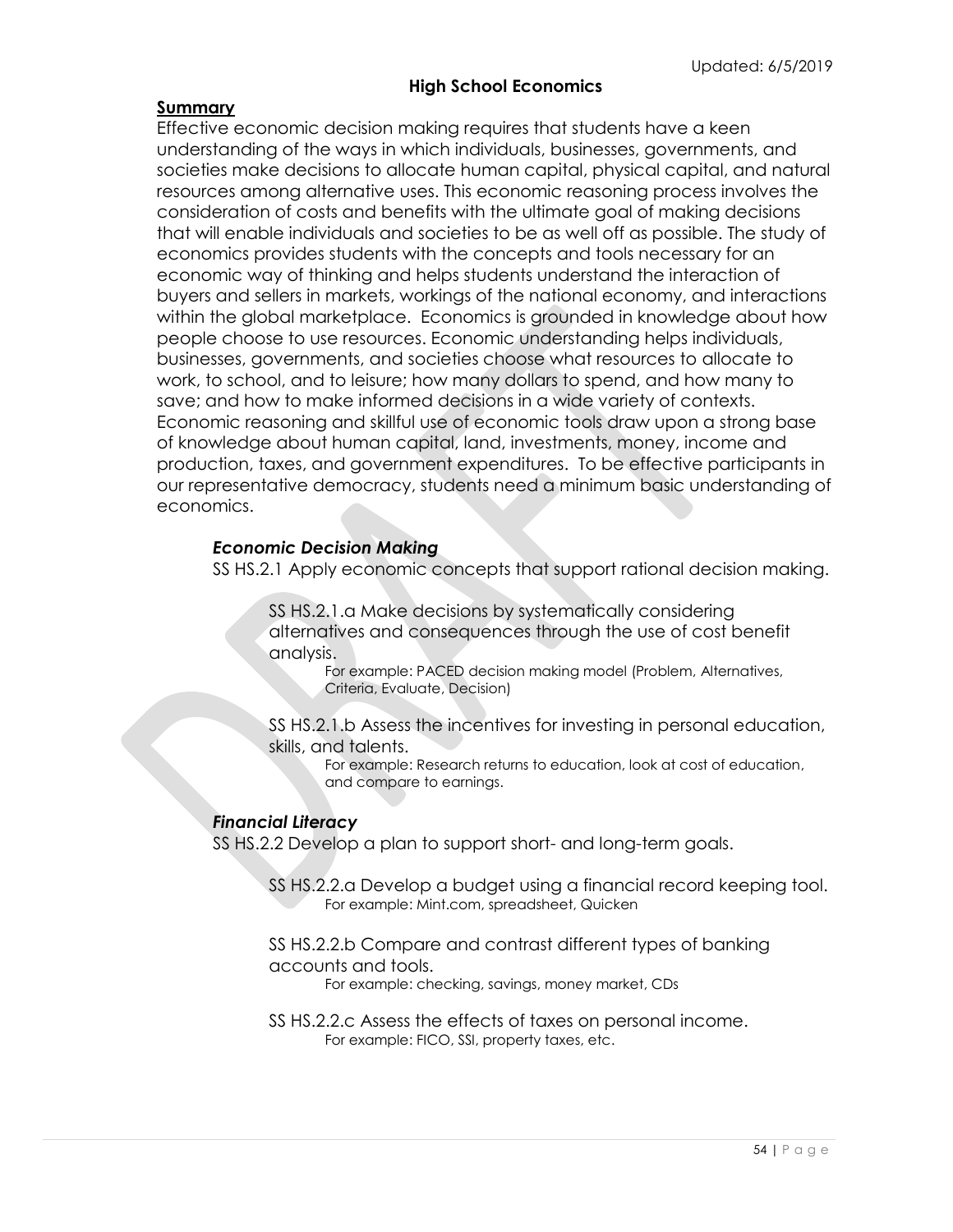SS HS.2.3 Critique strategies used to establish, build, maintain, monitor, and control credit.

> SS HS.2.3.a Compare and contrast the costs and benefits of different types and sources of credit and debt.

For example: credit card interest rates, personal loans rates, mortgage rates, student loan rates, etc.

SS HS.2.3.b Investigate strategies to effectively manage debt and maintain a good credit rating.

For example: Credit cards, auto loans, mortgages, extended warranties

SS HS.2.4 Evaluate savings, investment, and risk management strategies to achieve financial goals.

SS HS.2.4.a Explain the importance of saving and investing early to ensure financial security.

For example: compound interest, use rule of 72, time value of money

SS HS.2.4.b Develop an investment strategy to achieve short- and long-term goals utilizing a variety of investment vehicles.

For example: stocks, bonds, mutual funds, retirement plans; investment in education including analysis of student loans, average income of job, and repayment of loan

SS HS.2.4.c Examine appropriate and cost effective risk management strategies.

> For example: health, disability, life, auto insurance, personal identity protection, extended warranties, fraud protection

### *Exchange Markets*

HS.2.5 Explain the role of markets in determining prices and allocating scarce goods and services.

SS HS.2.5.a Summarize the role of competition, markets, and prices. For example: Use product and factor market/circular flow; compare market structures (perfect competition to monopoly)

SS HS.2.5.b Illustrate how markets determine changing equilibrium prices through supply and demand analysis.

For example: changes in demand and supply; changes in quantity demanded and quantity supplied

SS HS.2.5.c Hypothesize how competition between sellers could result in lower prices, higher quality products, and better customer service.

For example: Look at businesses in the monopolistic market structure competing for consumer dollars, trying to earn your business.

SS HS.2.5.d Investigate possible causes and consequences of shortages and surpluses.

> For example: use current events and public policy - rent control and minimum wage, etc.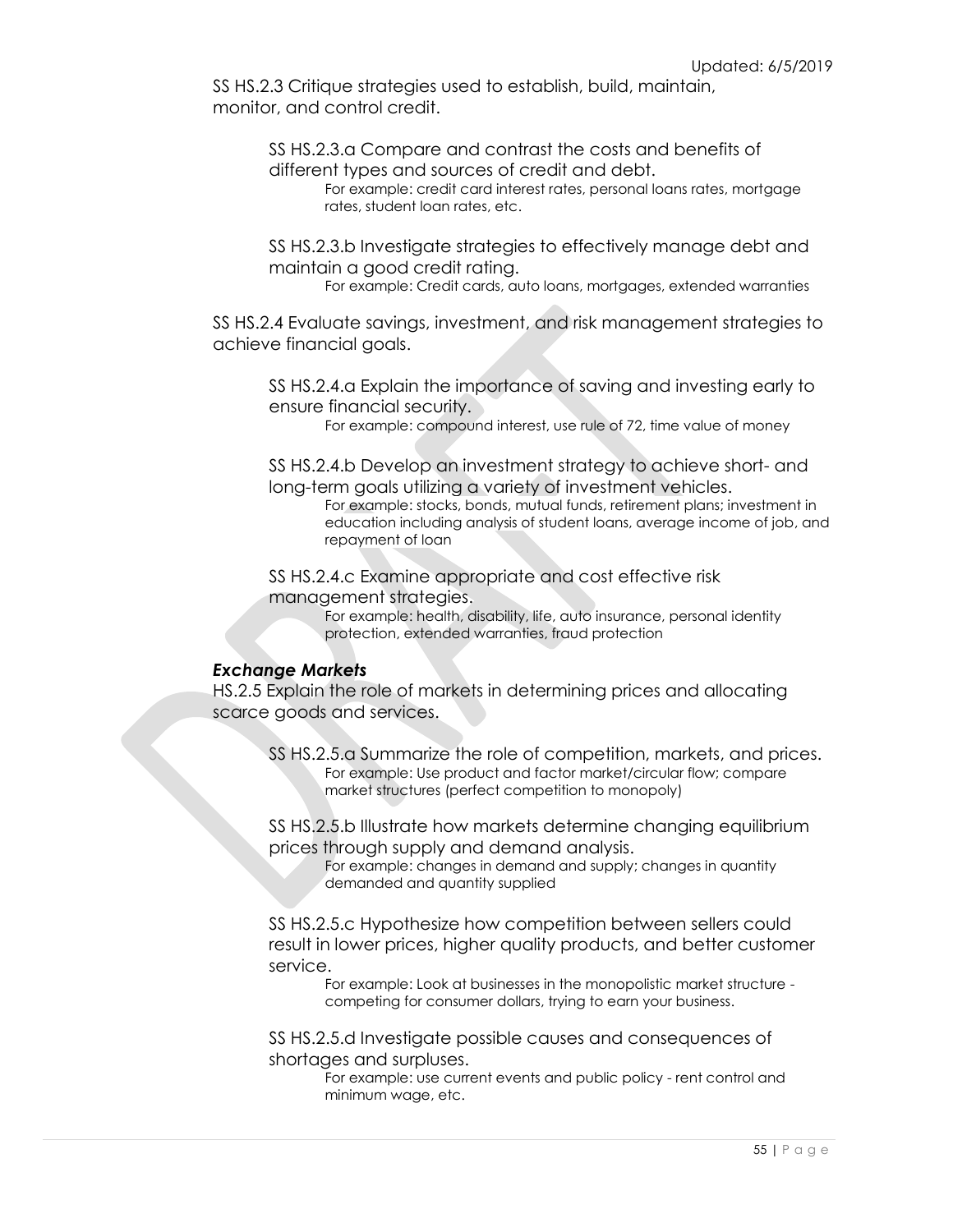# *National Economy*

SS HS.2.6 Explain how economic institutions impact individuals and groups.

SS HS.2.6.a Explain how various economic institutions have played a

role in United States economic policy and practice. For example: corporations, labor unions, financial institutions, stock markets, cooperatives, and business partnerships

SS HS.2.6.b Calculate and describe the impact of economic indicators.

For example: trends and business cycles using GDP, unemployment rates including frictional, structural, cyclical, inflation/deflation rates

SS HS.2.6.c Describe the functions and role of the Federal Reserve System and its influence through monetary policy.

For example: balancing inflation and unemployment, and how banks and a sound monetary system are critical to a functioning economy

SS HS.2.7 Assess the roles of institutions such as clearly defined property rights and the rule of law in a market economy.

SS HS.2.7.a Assess how property rights are defined, enforced, and limited by government.

> For example: contracts and the rule of law; zoning laws, eminent domain, Homestead Act, copyright laws, patents, and intellectual property

SS HS.2.8 Compare and contrast the roles and responsibilities of government and differing outcomes from various economic systems: command/communism, mixed, socialism, market, and traditional economic systems

SS HS.2.8.a Examine how governments utilize taxation to provide goods and services to society.

For example: disaster relief, flood control, police protection

SS HS.2.8.b Evaluate the effectiveness of government policies altering market outcomes.

> For example: Use economic theory to analyze current events and public policy.

SS HS.2.8.c Critique government policies and regulations in areas of market failure.

For example: monopolies, externalities, non-enforcement of property rights

SS HS.2.9 Examine the government's influence on economic systems through fiscal policy.

SS HS.2.9.a Explore various forms of taxation including income, sales, and capital gains and examine how governments can use taxing and spending policies to influence behavior.

For example: alcohol tax, home mortgage interest deduction, sales tax, etc.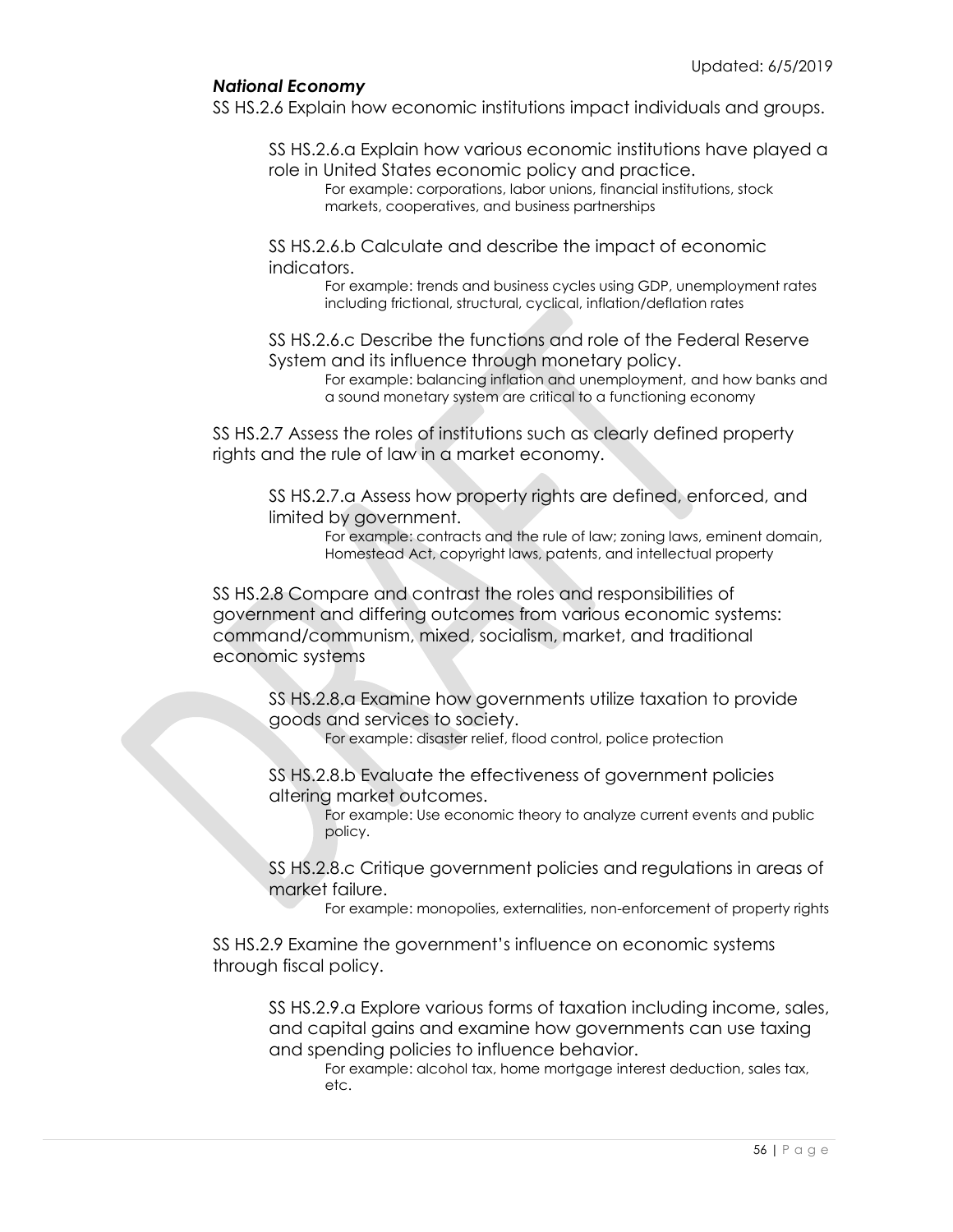SS HS.2.9.b Examine the impact of fiscal policy on budget deficits/surpluses and national debt.

> For example: Spending resources to service the debt impacts opportunities for using the funds for other needs.

#### *Global Economy*

SS HS.2.10 Investigate how international trade affects individuals, organizations, the domestic economy, and other nations.

> SS HS.2.10.a Explore comparative advantage among different countries.

For example: research on what different countries produce when they specialize in those products

SS HS.2.10.b Analyze the impact on prices and quantities of various trade policies, both domestically and internationally.

For example: tariffs, quotas, protectionist policies, and the resulting changes in price and quantity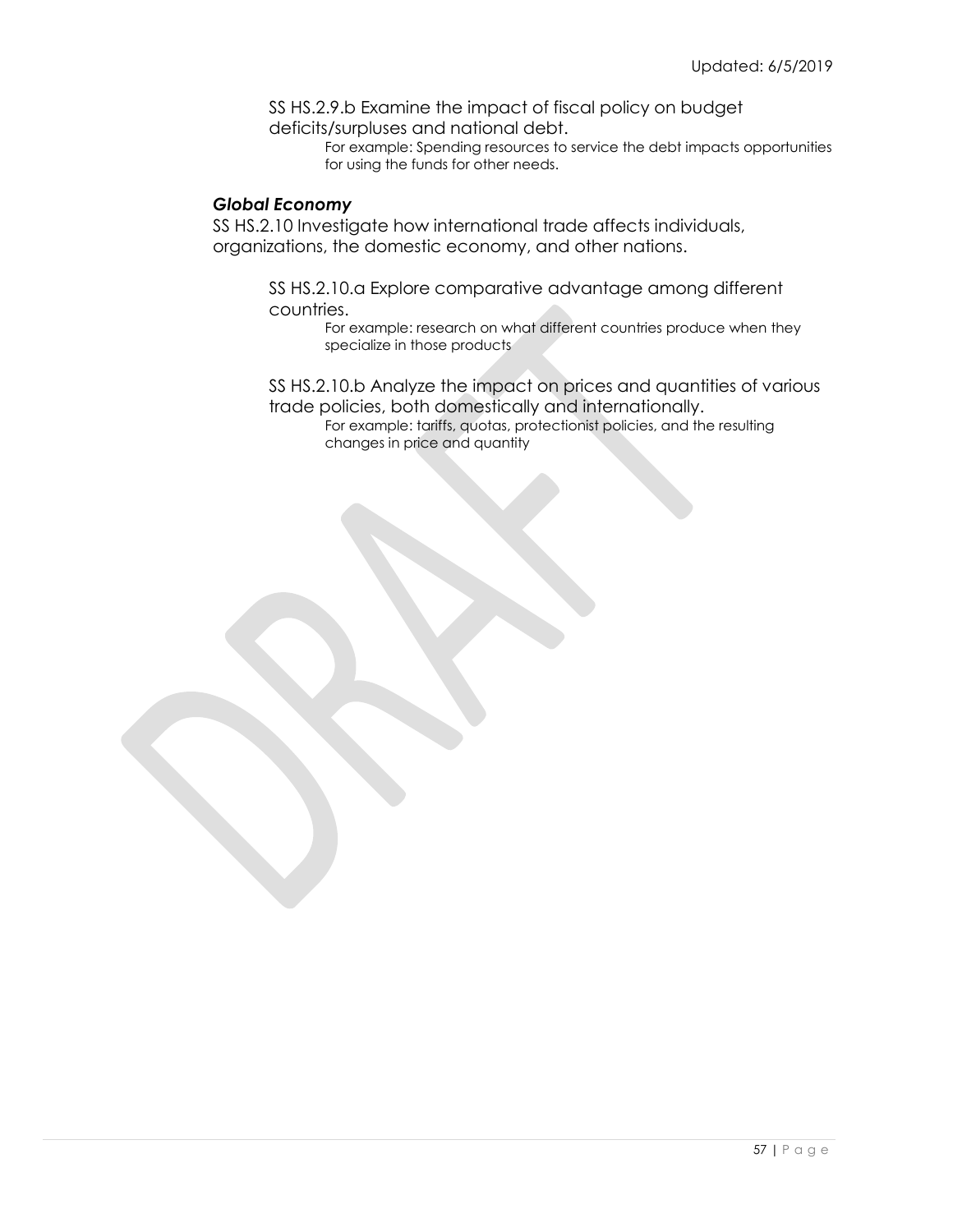# **High School Geography**

# **Summary**

To succeed in an increasingly interconnected world, Nebraska's next generation of citizens will need to be fluent in spatial knowledge. Geography at the high school level prepares students to understand the world and their place in it. Beyond merely knowing "Where?" the geographically minded person will be better equipped to answer the question of "Why there?" An integrative study of our planet's human and physical features will involve 21st century technologies and inquiry-based research methods. This approach will expand students' geographic knowledge and enable them to think critically about problems. Through analysis of spatial patterns and relationships over time and place, students will be better able to make sense of both the past and present, and be well equipped to address society's future needs.

### *Location and Place*

SS HS.3.1 Analyze where (spatial) and why people, places, and environments are organized on the Earth's surface.

> SS HS.3.1.a Analyze spatial organization of human settlements in relation to natural features.

For example: population density and distribution, world climate regions, city categorization, natural resource deposits, agricultural hearths, croplands, structure of communities, highway and rail networks

SS HS.3.1.b Compare the human and physical characteristics of a place and analyze spatial relationships with other locations. For example: major world physical features (mountains, seas, rivers), patterns of human settlement on local, regional, national, and global scale, governmental systems, economic systems, site and situation, Weber's Least Cost Theory, Von Thunen Model of Land Use

### **Regions**

SS HS.3.2 Examine how regions form and change over time.

SS HS.3.2.a Analyze physical and human processes that shape places and regions.

> For example: historical influences, current events, natural disasters, climate change, conflicts, natural processes (erosion, plate tectonics), relationships and connections

SS HS.3.2.b Examine the importance of places and regions to individual and social identity, and how identities change over space and time.

> For example: popular cultural traits, folk cultural traits, national monuments and folklore, nationalism, ethnicity, migration, urbanization, demographic transition model, industrial development, toponymy (place names), regional identity (Corn Belt, Heartland, Homeland)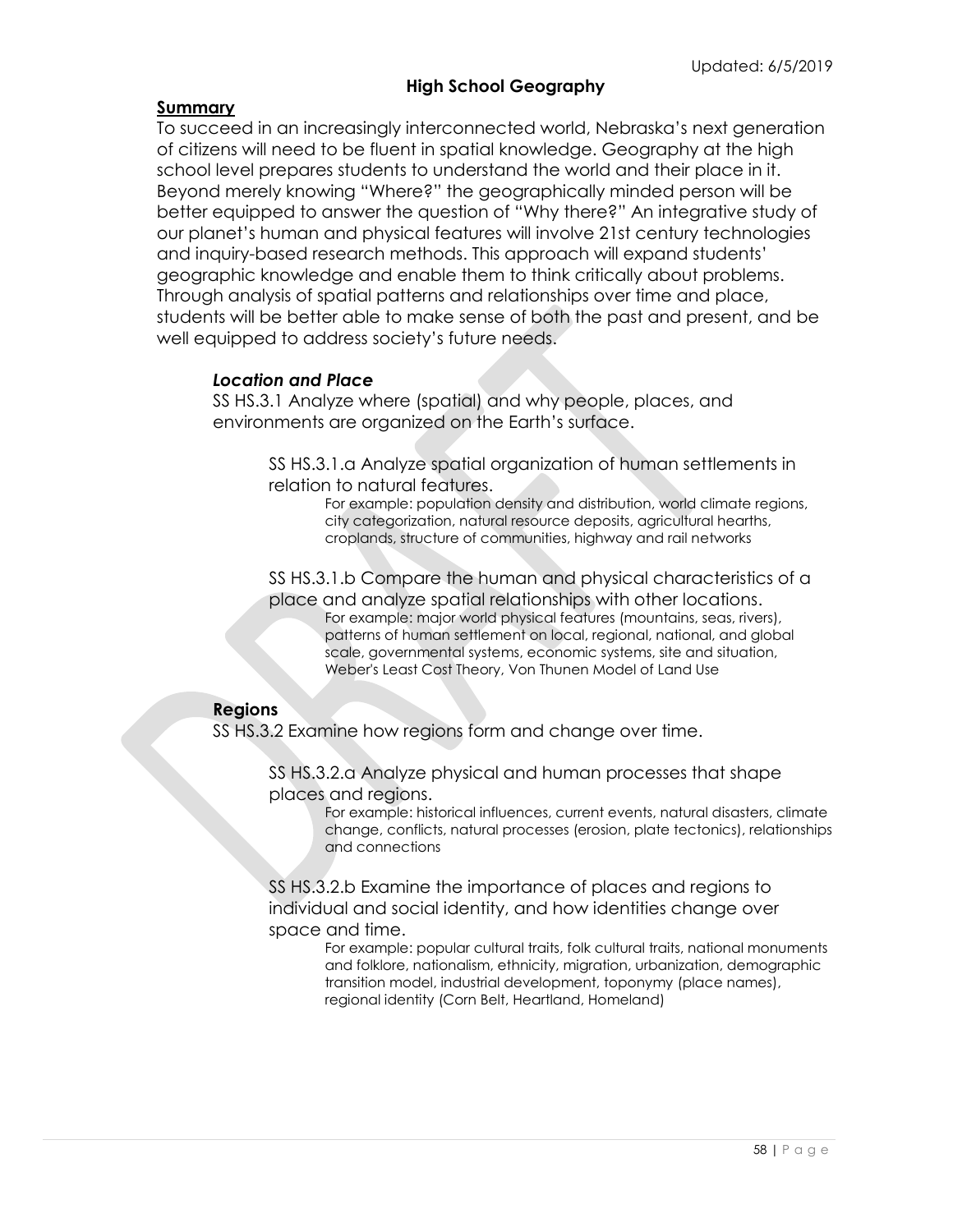SS HS.3.2.c Evaluate the interdependence of places and regions. For example: models of industrial and economic development, new international division of labor, supranational organizations (The United Nations, Association of Southeast Asian Nations [ASEAN], or The European Union), globalization, popular culture, international trade agreements, patterns of human migration, alliances, Paris Climate Agreement, central place theory

### *Human-Environment Interactions*

SS HS.3.3 Analyze how the natural environment and cultural landscape are transformed by natural and human forces and interpret how humans adapt to their surroundings.

SS HS.3.3.a Explain components of Earth's physical systems and evaluate the impact of natural processes on human environments. For example: atmosphere, lithosphere, biosphere, and hydrosphere, plate tectonics/continental drift, global ocean systems, atmospheric systems, natural disasters, Earth's orbit, seasonal changes in ice coverage, greenhouse effect

SS HS.3.3.b Evaluate how humans have utilized and adapted to their physical environment.

> For example: renewable and non-renewable resources, the cultural landscape, natural disasters (hurricanes, wildfires), environmental technological adaptations (air conditioning, skyways, insulation), synthetic materials, human modifications to physical environment, conservation and environmentalism, Genetically Modified Organisms (GMO), agricultural revolutions, transportation networks, industrial revolutions, Von Thunen Model of Land Use, deforestation, desertification

### *Movement*

SS HS.3.4 Examine patterns of human populations and culture over space and time on a local, national, and global scale.

SS HS.3.4.a Compare trends in human migration, urbanization, and demographic composition at a local, national, and global scale over time and short-term and long-term causes and effects.

> For example: urban models, Demographic Transition Model, rural organization (long lot, metes and bounds, township and range), rural to urban migration, Human Development Index, Borchert's Epochs, trends locally, nationally, and globally over time, migration push and pull factors, effects of migration on both the source regions and destinations, More Developed Countries (MDCs) and Less Developed Countries (LDCs), demography

SS HS.3.4.b Analyze the spread of cultural traits and the potential benefits and challenges of cultural diffusion, economic development, and globalization.

For example: cultural convergence and divergence, universalizing and ethnic religions, competition between multinational corporations and local businesses, folk cultures and popular cultures, spread of ideas (such as economic ideals, ideas on government, gender norms), diffusion of medical knowledge and impact on demographics, agricultural and industrial revolutions, models of economic development, the cultural landscape, Third Agricultural Revolution (Green Revolution), internet connectivity and cell phone networks, lingua franca, hypernationalism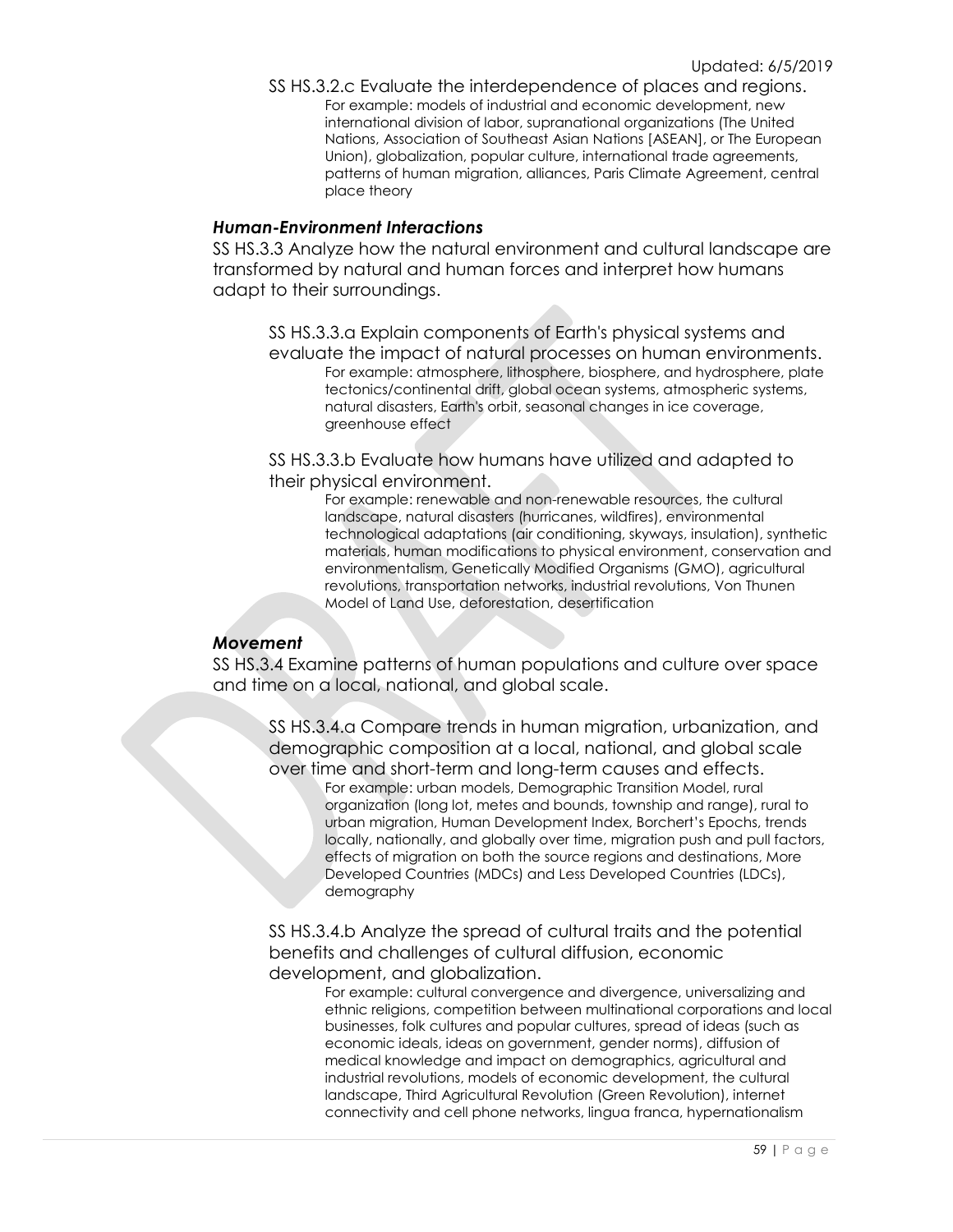SS HS.3.4.c Analyze the relationships of sovereign nations and the role of multinational organizations on conflict and cooperation both between and within countries.

For example: impacts of membership in multinational organizations and agreements, treaties, resource and technology exchanges, Heartland and Rimland Theory, demarcation of borders, territorial morphology

#### *Geospatial Skills and Geo-literacy*

SS HS.3.5 Analyze issues and/or events using geographic knowledge and geospatial skills to make informed decisions.

SS HS.3.5.a Apply geographic knowledge and skills to interpret the past and present in order to plan for the future.

For example: developing a geographic question, acquiring and organizing data/information, performing analysis, presenting findings, and developing action plan

SS HS.3.5.b Analyze how geospatial skills and geo-literacy are applied to improve standards of living and solve problems.

For example: Examine how geospatial technologies (such as GIS and remote sensing) and geographic knowledge (such as geopolitics) can be applied to better understand the world, address issues, and make spatial decisions (such as determining market potential, optimum usage of irrigation and fertilizers, or mapping public health outbreaks to determine source).

SS HS.3.5.c Evaluate geographical information sources for applications, credibility, and appropriateness in displaying spatial data.

> For example: use maps (paper, digital, and mental), atlases, Global Positioning System (GPS), Geographic Information Systems (GIS), remote sensing, and forms of quantitative/qualitative data, analyze a map to determine appropriate use of scale, evaluate strengths and weaknesses of different map projections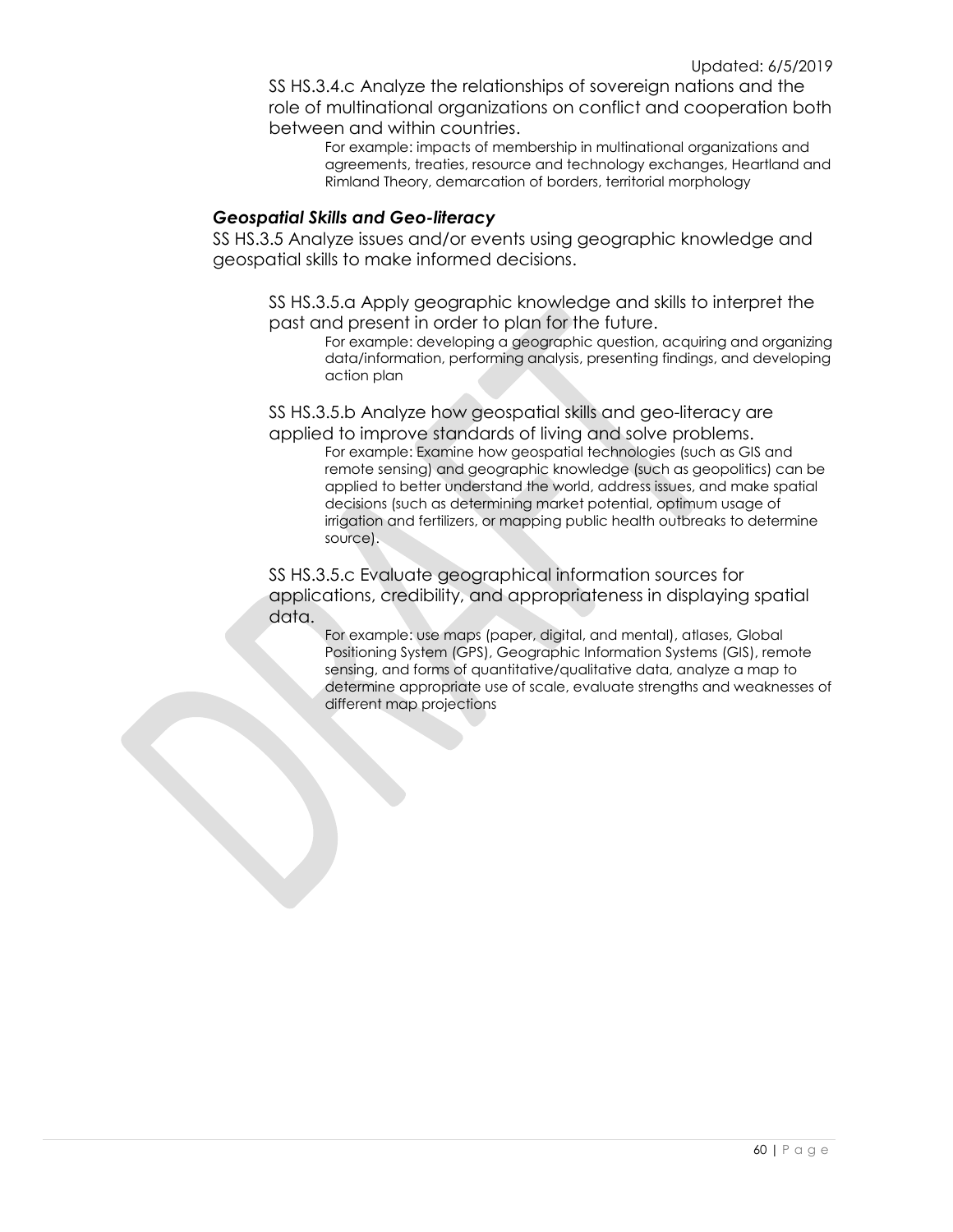# **High School History**

### **Summary**

History involves acquiring knowledge about significant events, developments, individuals, groups, documents, places, and ideas to support investigations about the past. Acquiring relevant knowledge requires assembling information from a wide variety of sources in an integrative process. Developing historical knowledge in connection with historical investigations not only helps students better remember the content because it has meaning, but also allows students to become better critical thinkers. High school history courses emphasize historical thinking. Historical thinking requires understanding and evaluating change and continuity over time, and making appropriate use of historical evidence in answering questions and developing arguments about the past. It involves going beyond simply asking, "What happened when?" to evaluating why and how events occurred and developments unfolded. It involves locating and assessing historical sources of many different types to understand the contexts of given historical eras and the perspectives of different individuals and groups within geographic units that range from the local to the global. Historical thinking is a process of chronological reasoning, which means wrestling with issues of causality, connections, significance, and context with the goal of developing credible explanations of historical events and developments based on reasoned interpretation of evidence.

# **United States History (Progressive Era – Present)**

# *Change, Continuity and Context*

HS.4.1 Analyze and evaluate patterns of continuity and change over time in the context of American history.

SS HS.4.1.a Describe the cause and effect of historical events in the United States.

For example: What conditions were Progressives responding to? Why did the United States enter World War I? What caused the Great Depression?

SS HS.4.1.b Select, record, and interpret key national events in chronological order.

For example: Progressive Era, World War I, Great Migration, Great Depression and New Deal, Reaction to Naziism, World War II, Holocaust, Cold War, Civil Rights Era, contemporary United States

SS HS.4.1.c Analyze the impact of people, events, and ideas, including various cultures and ethnic groups, on the United States. For example: contributions of diverse groups to ideas of American freedom, how different movements have reshaped ideas about equality and citizenship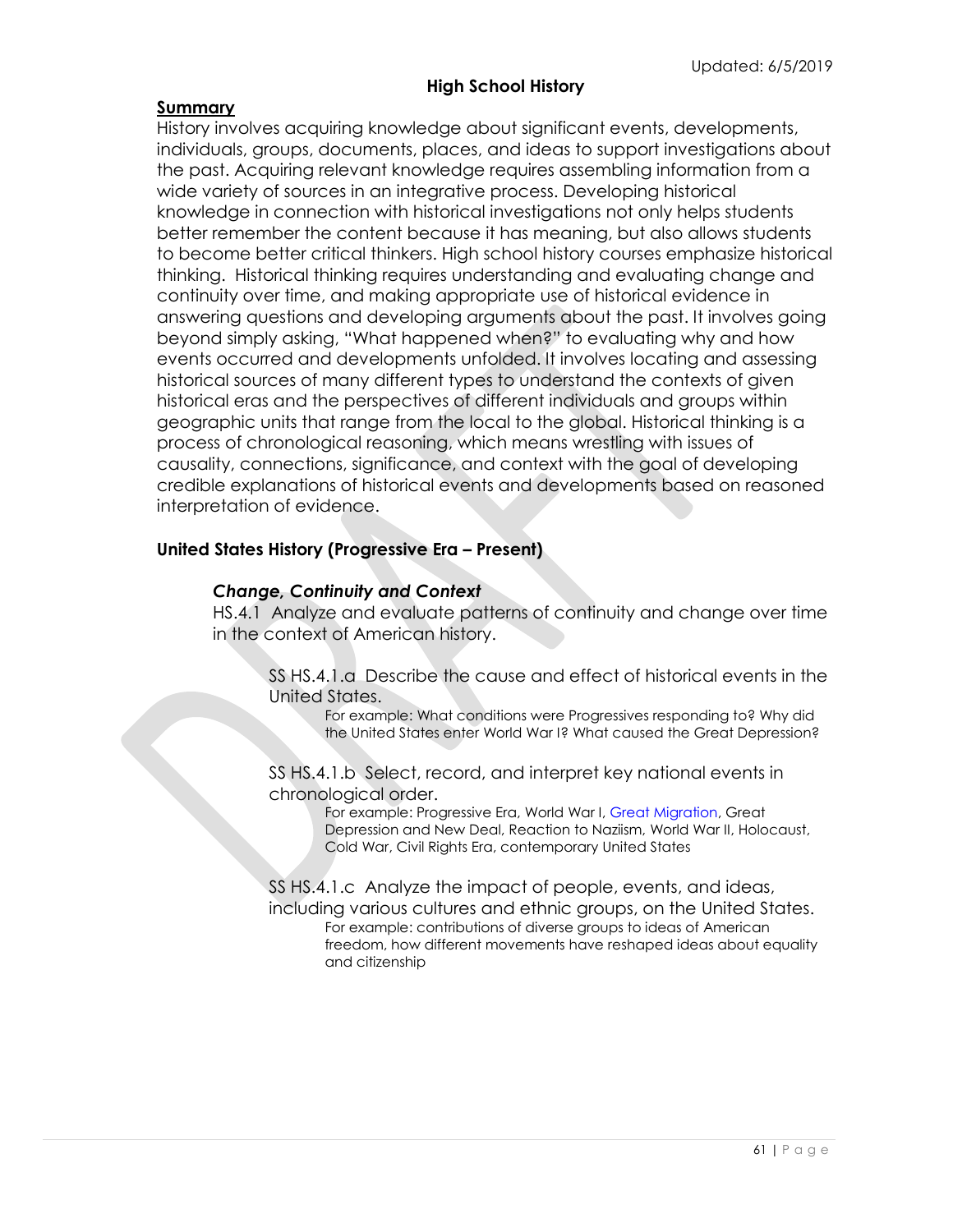# *Multiple Perspectives*

SS HS.4.2 Analyze the complexity of the interaction of multiple perspectives to investigate causes and effects of significant events in the development of history.

SS HS.4.2.a Analyze and evaluate how considering multiple perspectives facilitates an understanding of history.

For example: Nineteenth Amendment, 1924 National Origins Act, Indian Reorganization Act of 1934, Bracero program, Civil Rights Movement

SS HS.4.2.b Evaluate the relevancy, accuracy, and completeness of primary and secondary sources to better understand multiple perspectives of the same event.

For example: Theodore Roosevelt's New Nationalism and Woodrow Wilson's New Freedom, Indian Reorganization Act and responses from tribal leaders, Dr. Martin Luther King, Jr.'s ideas compared to Malcolm X's

SS HS.4.2.c Analyze how frames of references, perspectives, and biases influence individual perspectives.

SS HS.4.3 Examine historical events from the perspectives of marginalized and underrepresented groups.

SS HS.4.3.a Analyze how differing experiences can lead to the development of perspectives.

For example: religious, racial or ethnic groups, immigrants, women, LGBTQ persons, and Native American nations

SS HS.4.3.b Interpret how and why marginalized and underrepresented groups and/or individuals might understand historical events similarly or differently.

For example: Immigration and Naturalization Act of 1965, Stonewall Riots, American Indian Movement, Equal Rights Amendment, Civil Rights Act of 1964, *West Virginia v Barnett*, United Farm Workers

# *Historical Analysis and Interpretation*

SS HS.4.4 Analyze and interpret sources for perspective, limitations, accuracy, and historical context.

SS HS.4.4.a Compare, contrast, and critique the central arguments in primary and secondary works of history from multiple media. For example: written documents, radio broadcasts, news broadcasts, film, newspapers, photographs, oral histories, virtual museum exhibits

SS HS.4.4.b Evaluate strengths and limitations of a variety of primary and secondary historical sources.

For example: Jane Addams on settlement houses, Franklin Roosevelt's "Four Freedoms" Speech, Martin Luther King, Jr.'s "I Have a Dream" Speech, Equal Rights Amendment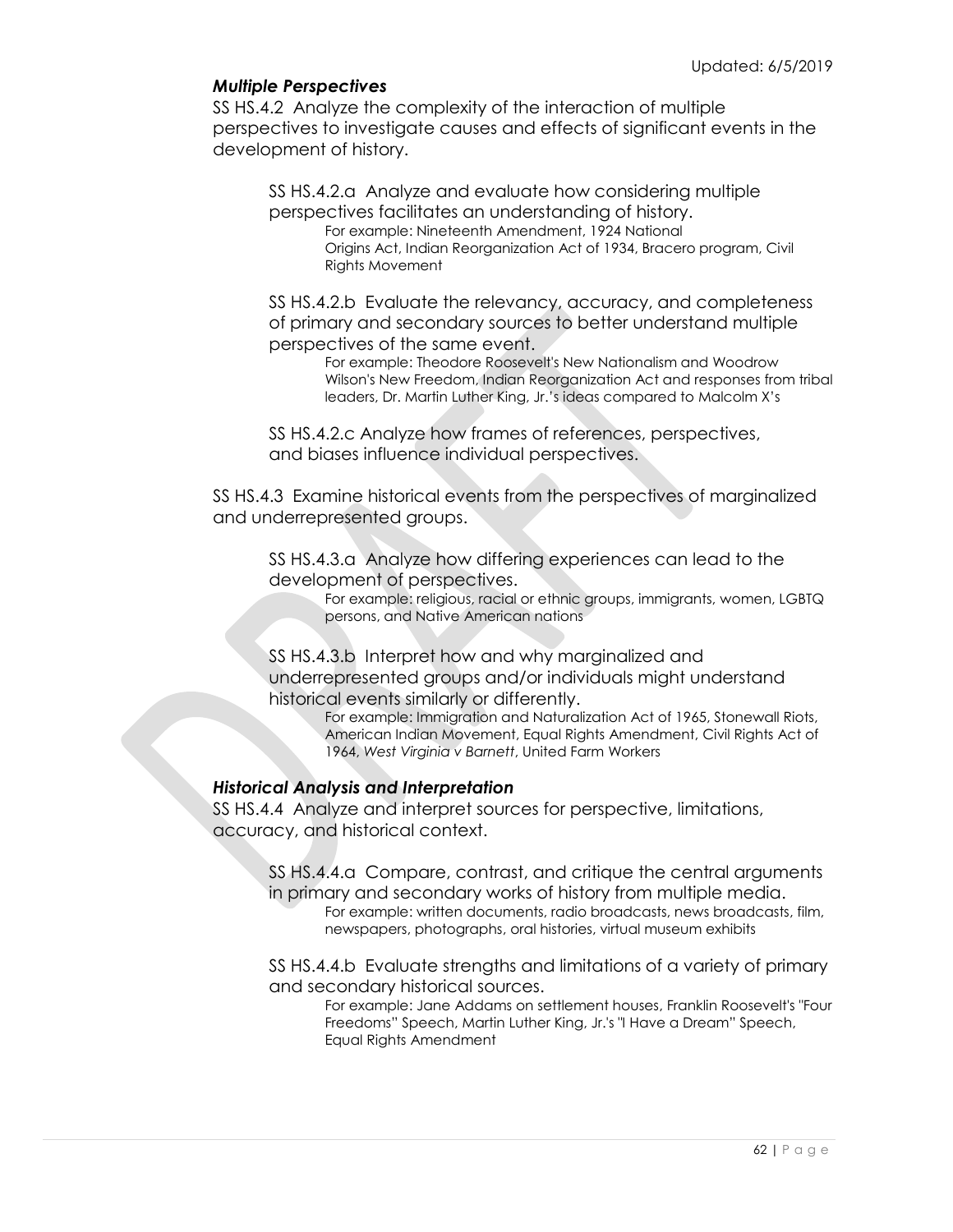SS HS 4.4.4.c Analyze the relationship between multiple causes and effects of events and developments in the past.

For example: patterns of immigration and migration, presidential leadership strategies, tactics among different civil rights organizations

SS HS.4.4.d Analyze the relationships among historical events in the United States and relevant contemporary issues.

For example: voting behavior, political party platforms, economic trends, place relevant current events in historical context

#### *Historical Inquiry and Research*

SS HS.4.5 Apply the inquiry process to construct and answer historical questions.

SS HS.4.5.a Construct meaningful questions about topics in U.S. history.

For example: "Why did the United States enter World War I?"

SS HS.4.5.b Locate, evaluate, and cite appropriate sources for research about selected topics in U.S. History, including primary and secondary sources.

For example: Examine speeches from President Woodrow Wilson leading up to World War I, examine internal communications within Wilson administration, examine press coverage of events leading up to American entry.

SS HS.4.5.c Select, organize, and corroborate relevant historical information about selected topics in U.S. History.

For example: Compare the sources and determine an initial answer to the inquiry.

### SS HS.4.5.d Synthesize historical information to create new understandings.

For example: Compare the answer students have created to secondary sources and potentially revise students' answers.

SS HS.4.5.e Communicate inquiry results within a historical context. For example: Provide an evidence-based answer to the inquiry, "Why did the United States enter World War I?"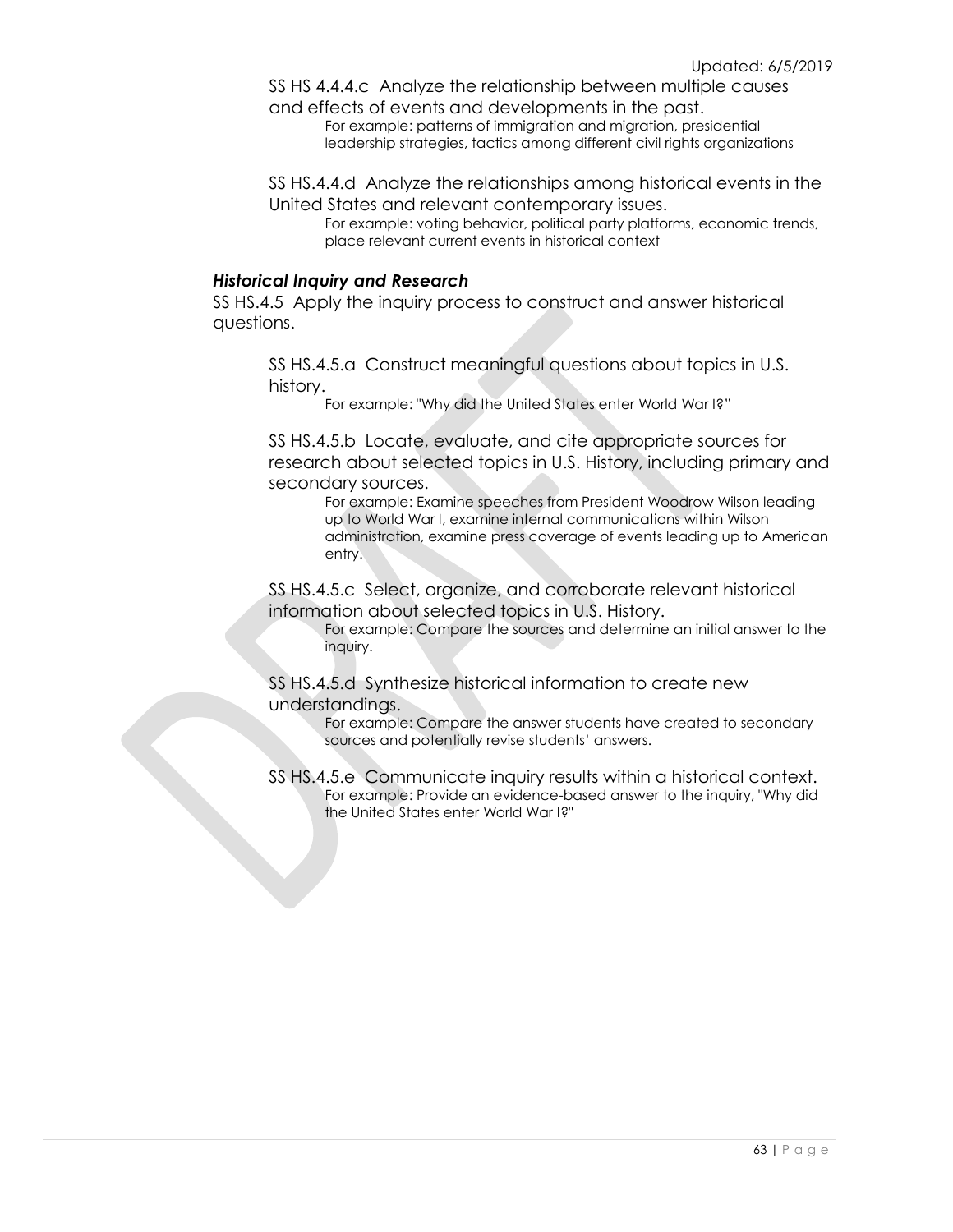# **World History (500 CE – Present)**

### *Change, Continuity, and Context*

HS.4.1 Analyze and evaluate patterns of continuity and change over time in the context of World history.

SS HS.4.1.a Describe the cause and effect of historical events in the world.

For example: How did the rise of totalitarianism lead to war?

SS HS.4.1.b Select, record, and interpret key global events in chronological order.

> For example: Emergence of new states and cultures; increased interregional trade; colonization and expansion; global interactions; Industrialization; Age of Revolutions; Imperialism; global conflict; Holocaust; globalization; decolonization; Cold War; contemporary times

SS HS.4.1.c Analyze the impact of people, events, and ideas, including various cultures and ethnic groups, on the world. For example: trade networks, empires, revolutions, treaties, warfare, diplomacy, migration and immigration

#### *Multiple Perspectives*

SS HS.4.2 Analyze the complexity of the interaction of multiple perspectives to investigate causes and effects of significant events in the development of history.

SS HS.4.2.a Analyze and evaluate how considering multiple perspectives facilitates an understanding of history.

For example: Scramble for Africa and indigenous response, Arab-Israeli Conflict, French Revolution, Haitian Revolution

SS HS.4.2.b Evaluate the relevancy, accuracy, and completeness of primary and secondary sources to better understand multiple perspectives of the same event.

For example: Compare accounts from colonizers and colonized, impact of trade on different population groups.

SS HS.4.3 Examine historical events from the perspectives of diverse groups.

> SS HS.4.3.a Analyze how differing experiences can lead to the development of perspectives.

For example: diverse groups of historical actors and examples from national, religious, and ethnic groups

SS HS.4.3.b Interpret how and why diverse groups and/or individuals might understand historical events similarly or differently.

For example: diverse groups of historical actors and examples from national, religious, and ethnic groups